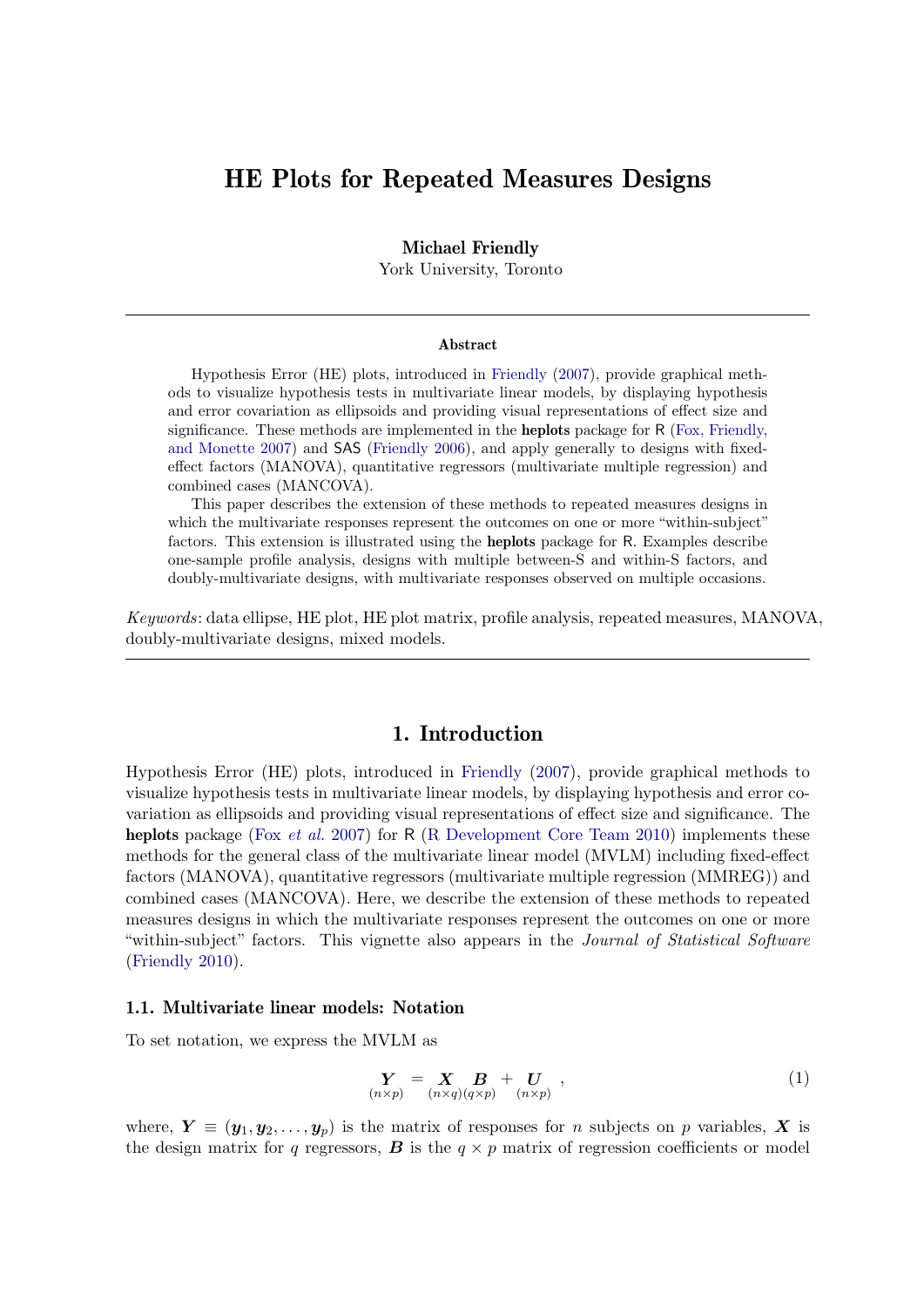parameters and U is the  $n \times p$  matrix of errors, with vec(U) ~  $\mathcal{N}_p(\mathbf{0}, \mathbf{I}_n \otimes \Sigma)$ , where ⊗ is the Kronecker product.

A convenient feature of the MVLM for general multivariate responses is that all tests of linear hypotheses (for null effects) can be represented in the form of a general linear test,

<span id="page-1-1"></span>
$$
H_0: \mathop{\mathbf{L}}\limits_{(h \times q)(q \times p)} \mathop{\mathbf{B}}\limits_{(p \times p)} = \mathop{\mathbf{0}}\limits_{(h \times p)},
$$
 (2)

where  $\bm{L}$  is a matrix of constants whose rows specify h linear combinations or contrasts of the parameters to be tested simultaneously by a multivariate test. In R all such tests can be carried out using the functions  $Anova()$  and  $LinearHypothesis()$  in the car package.<sup>[1](#page-1-0)</sup>

For any such hypothesis of the form Eqn. [\(2\)](#page-1-1), the analogs of the univariate sums of squares for hypothesis  $(SS_H)$  and error  $(SS_E)$  are the  $p \times p$  sum of squares and crossproducts (SSP) matrices given by [\(Timm 1975,](#page-36-1) Ch. 3,5):

$$
\boldsymbol{H} \equiv \boldsymbol{S}\boldsymbol{S}\boldsymbol{P}_{H} = (\boldsymbol{L}\boldsymbol{\widehat{B}})^{\mathsf{T}}\left[\boldsymbol{L}(\boldsymbol{X}^{\mathsf{T}}\boldsymbol{X})^{-}\boldsymbol{L}^{\mathsf{T}}\right]^{-1}(\boldsymbol{L}\boldsymbol{\widehat{B}}) ,
$$
\n(3)

and

$$
E \equiv SSP_E = Y^{\mathsf{T}}Y - \hat{B}^{\mathsf{T}}(X^{\mathsf{T}}X)\hat{B} = \hat{U}^{\mathsf{T}}\hat{U} , \qquad (4)
$$

where  $\hat{U} = Y - X\hat{B}$  is the matrix of residuals. Multivariate test statistics (Wilks' Λ, Pillai trace, Hotelling-Lawley trace, Roy's maximum root) for testing Eqn. [\(2\)](#page-1-1) are based on the  $s = \min(p, h)$  non-zero latent roots of  $H E^{-1}$  and attempt to capture how "large" H is, relative to  $E$  in s dimensions. All of these statistics have transformations to  $F$  statistics giving either exact or approximate null hypothesis  $F$  distributions. The corresponding latent vectors give a set of s orthogonal linear combinations of the responses that produce maximal univariate  $F$  statistics for the hypothesis in Eqn. [\(2\)](#page-1-1); we refer to these as the canonical discriminant dimensions.

In a univariate, fixed-effects linear model, it is common to provide  $F$  tests for each term in the model, summarized in an analysis-of-variance (ANOVA) table. The hypothesis sums of squares,  $SS_H$ , for these tests can be expressed as differences in the error sums of squares,  $SS_E$ , for nested models. For example, dropping each term in the model in turn and contrasting the resulting residual sum of squares with that for the full model produces so-called Type-III tests; adding terms to the model sequentially produces so-called Type-I tests; and testing each term after all terms in the model with the exception of those to which it is marginal produces so-called Type-II tests. Closely analogous MANOVA tables can be formed similarly by taking differences in error sum of squares and products matrices  $(E)$  for such nested models. Type I tests are sensible only in special circumstances; in balanced designs, Type II and Type III tests are equivalent. Regardless, the methods illustrated in this paper apply to any multivariate linear hypothesis.

### 1.2. Data ellipses and ellipsoids

In what follows, we make extensive use of ellipses (or ellipsoids in  $3+D$ ) to represent joint variation among two or more variables, so we define this here. The *data ellipse* (or covariance

<span id="page-1-0"></span> $1<sup>1</sup>$ Both the car package and the heplots package are being actively developed. Except where noted, all results in this paper were produced using the old-stable versions on CRAN, car 1.2-16 (2009/10/10) and heplots 0.8-11 (2009-12-08) running under R version 4.0.2 (2020-06-22).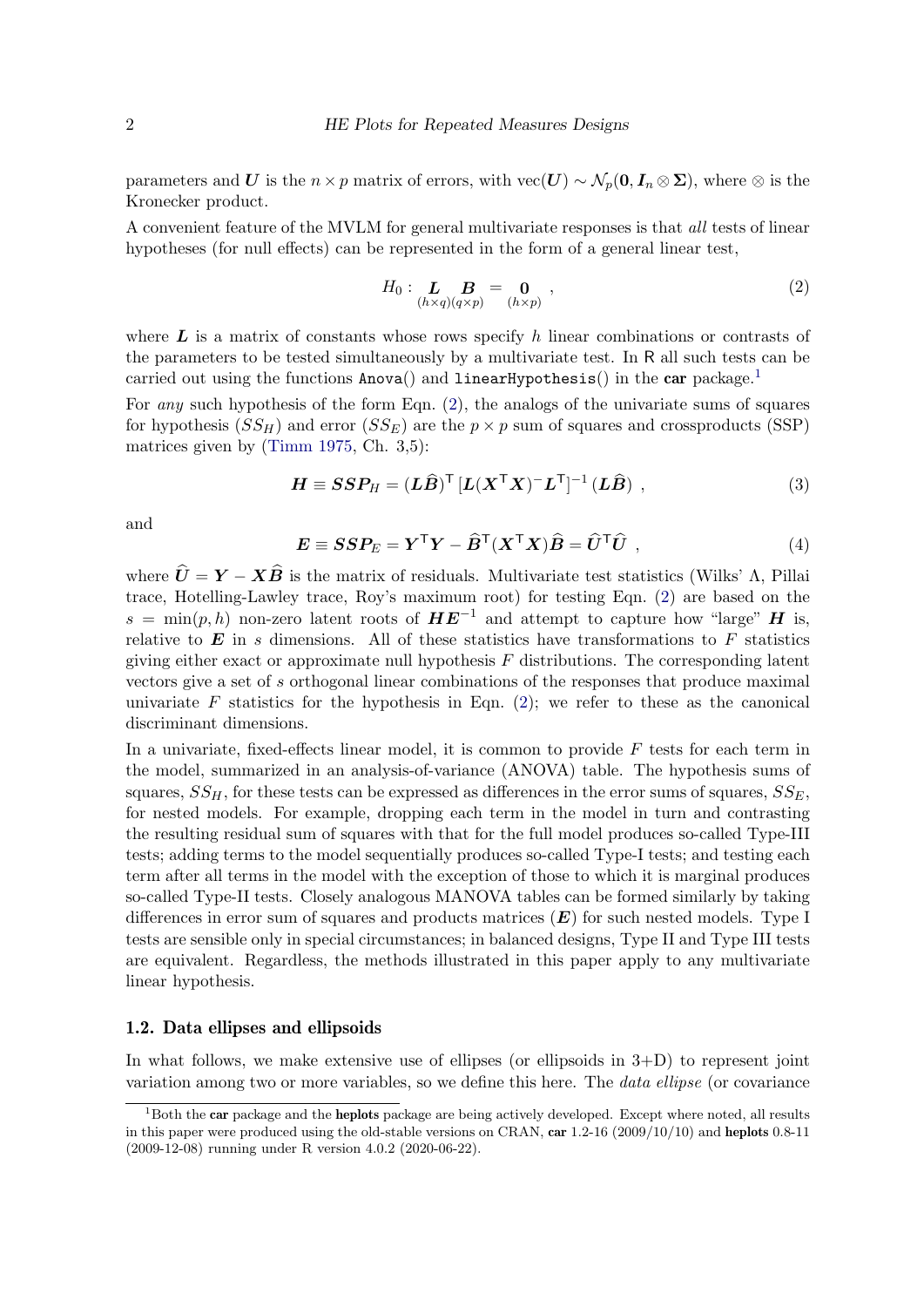#### Michael Friendly 3

ellipse), described by [Dempster](#page-35-4) [\(1969\)](#page-35-4) and [Monette](#page-36-2) [\(1990\)](#page-36-2), is a device for visualizing the relationship between two variables,  $Y_1$  and  $Y_2$ . Let  $D_M^2(\mathbf{y}) = (\mathbf{y} - \overline{\mathbf{y}})^T \mathbf{S}^{-1}(\mathbf{y} - \overline{\mathbf{y}})$  represent the squared Mahalanobis distance of the point  $y = (y_1, y_2)^\mathsf{T}$  from the centroid of the data  $\overline{\mathbf{y}} = (\overline{Y}_1, \overline{Y}_2)^{\mathsf{T}}$ . The data ellipse  $\mathcal{E}_c$  of size c is the set of all points  $\mathbf{y}$  with  $D_M^2(\mathbf{y})$  less than or equal to  $c^2$ :

<span id="page-2-0"></span>
$$
\mathcal{E}_c(\mathbf{y}; \mathbf{S}, \overline{\mathbf{y}}) \equiv \left\{ y : (\mathbf{y} - \overline{\mathbf{y}})^{\mathsf{T}} \mathbf{S}^{-1} (\mathbf{y} - \overline{\mathbf{y}}) \leq c^2 \right\}
$$
(5)

Here,  $\mathbf{S} = \sum_{i=1}^{n} (\mathbf{y} - \overline{\mathbf{y}})^{\mathsf{T}} (\mathbf{y} - \overline{\mathbf{y}}) / (n-1) = \widehat{\text{Var}}(\mathbf{y})$  is the sample covariance matrix.

Many properties of the data ellipse hold regardless of the joint distribution of the variables, but if the variables are bivariate normal, then the data ellipse represents a contour of constant density in their joint distribution. In this case,  $D_M^2(y)$  has a large-sample  $\chi^2$  distribution with 2 degrees of freedom, and so, for example, taking  $c^2 = \chi_2^2(0.95) = 5.99 \approx 6$  encloses approximately 95 percent of the data. Taking  $c^2 = \chi_2^2(0.68) = 2.28$  gives a bivariate analog of the univariate  $\pm 1$  standard deviation interval, enclosing approximately 68% of the data.

The generalization of the data ellipse to more than two variables is immediate: Applying Equation [5](#page-2-0) to  $y = (y_1, y_2, y_3)^T$ , for example, produces a data ellipsoid in three dimensions. For p multivariate-normal variables, selecting  $c^2 = \chi_p^2(1-\alpha)$  encloses approximately  $100(1-\alpha)$ percent of the data.[2](#page-2-1)

### 1.3. HE plots

The essential idea behind HE plots is that any multivariate hypothesis test Eqn. [\(2\)](#page-1-1) can be represented visually by ellipses (or ellipsoids in 3D) which express the size of co-variation against a multivariate null hypothesis  $(H)$  relative to error covariation  $(E)$ . The multivariate tests, based on the latent roots of  $HE^{-1}$ , are thus translated directly to the sizes of the  $H$ ellipses for various hypotheses, relative to the size of the  $E$  ellipse. Moreover, the shape and orientation of these ellipses show something more– the directions (linear combinations of the responses) that lead to various effect sizes and significance.

In these plots, the **E** matrix is first scaled to a covariance matrix  $(E/df_e = \widehat{Var}(U_i))$ . The ellipse drawn (translated to the centroid  $\bar{y}$  of the variables) is thus the data ellipse of the residuals, reflecting the size and orientation of residual variation. In what follows (by default), we always show these as "standard" ellipses of 68% coverage. This scaling and translation also allows the means for levels of the factors to be displayed in the same space, facilitating interpretation.

The ellipses for  $H$  reflect the size and orientation of covariation against the null hypothesis. They always proportional to the data ellipse of the fitted effects (predicted values) for a given hypothesized term. In relation to the  $E$  ellipse, the  $H$  ellipses can be scaled to show either the *effect size* or strength of *evidence* against  $H_0$  (significance).

For effect size scaling, each  $H$  is divided by  $df_e$  to conform to  $E$ . The resulting ellipses are then exactly the data ellipses of the fitted values, and correspond visually to multivariate analogs of univariate effect size measures (e.g.,  $(\bar{y}_1 - \bar{y}_2)/s$  where s=within group standard deviation). That is, the sizes of the  $H$  ellipses relative to that of the  $E$  reflect the (squared) differences and correlation of the factor means relative to error covariation.

<span id="page-2-1"></span><sup>2</sup>Robust versions of data ellipses (e.g., based on minimum volume ellipsoid (MVE) or minimum covariance determinant (MCD) estimators of  $S$ ) are also available, as are small-sample approximations to the enclosing  $c<sup>2</sup>$  radii, but these refinements are outside the scope of this paper.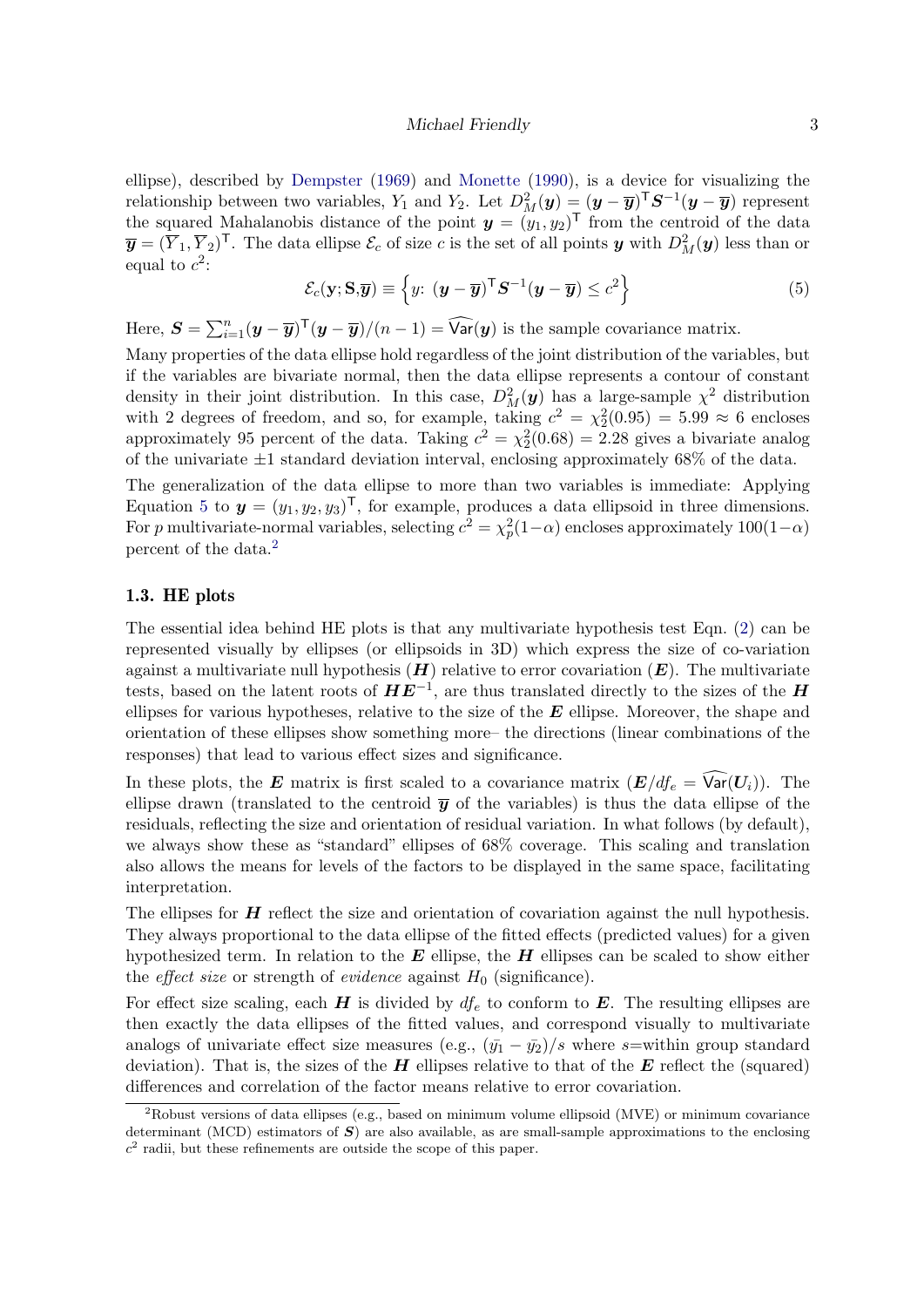For significance scaling, it turns out to be most visually convenient to use Roy's largest root test as the test criterion. In this case the H ellipse is scaled to  $H/(\lambda_\alpha df_e)$  where  $\lambda_\alpha$  is the critical value of Roy's statistic. Using this gives a simple visual test of  $H_0$ : Roy's test rejects  $H_0$  at a given  $\alpha$  level if and only if the corresponding  $\alpha$ -level H ellipse extends anywhere outside the E ellipse.<sup>[3](#page-3-0)</sup> Consequently, when the rank of  $H = min(p, h) \le 2$ , all significant effects can be observed directly in 2D HE plots; when  $rank(\mathbf{H}) = 3$ , some rotation of a 3D plot will reveal each significant effect as extending somewhere outside the  $E$  ellipsoid.

In our R implementation, the basic plotting functions in the **heplots** package are  $heplot()$ and heplot3d() for mlm objects. These rely heavily on the Anova() and other functions from the car package [\(Fox 2009\)](#page-35-5) for computation. For more than three response variables, all pairwise HE plots can be shown using a pairs() function for mlm objects. Alternatively, the related candisc package [\(Friendly and Fox 2009\)](#page-35-6) produces HE plots in canonical discriminant space. This shows a low-rank 2D (or 3D) view of the effects for a given term in the space of maximum discrimination, based on the linear combinations of responses which produce maximally significant test statistics. See [Friendly](#page-35-0) [\(2007\)](#page-35-0); [Fox, Friendly, and Monette](#page-35-7) [\(2009\)](#page-35-7) for details and examples for between-S MANOVA designs, MMREG and MANCOVA models.

### 2. Repeated measures designs

The framework for the MVLM described above pertains to the situation in which the response vectors (rows,  $\boldsymbol{y}_i^{\mathsf{T}}$  $i$  of  $Y_{n\times p}$  are *iid* and the p responses are separate, not necessarily commensurate variables observed on individual i.

In principle, the MVLM extends quite elegantly to repeated-measure (or within-subject) designs, in which the p responses per individual can represent the factorial combination of one or more factors that structure the response variables in the same way that the between-individual design structures the observations. In the multivariate approach to repeated measure data, the same model Eqn. [\(1\)](#page-0-0) applies, but hypotheses about between- and within-individual variation are tested by an extended form of the general linear test Eqn. [\(2\)](#page-1-1), which becomes

$$
H_0: \mathop{\mathbf{L}}\limits_{(h \times q)(q \times p)(p \times k)} \mathop{\mathbf{M}}\limits_{(h \times k)} = \mathop{\mathbf{0}}\limits_{(h \times k)} , \qquad (6)
$$

<span id="page-3-1"></span>where  $\boldsymbol{M}$  is a matrix of constants whose columns specify k linear combinations or contrasts among the responses, corresponding to a particular within-individual effect. In this case, the  $H$  and  $E$  matrices for testing Eqn. [\(6\)](#page-3-1) become

$$
H = (L\widehat{B}M)^{\mathsf{T}} \left[ L(X^{\mathsf{T}}X)^{-}L^{\mathsf{T}} \right]^{-1} (L\widehat{B}M) , \qquad (7)
$$

<span id="page-3-2"></span>and

$$
\boldsymbol{E} = (\boldsymbol{Y}\boldsymbol{M})^{\mathsf{T}}[\boldsymbol{I} - (\boldsymbol{X}^{\mathsf{T}}\boldsymbol{X})^{-}\boldsymbol{X}^{\mathsf{T}}](\boldsymbol{Y}\boldsymbol{M})\ .
$$
 (8)

This may be easily seen to be just the ordinary MVLM applied to the transformed responses  $YM$  which form the basis for a given within-individual effect. The idea for this approach to repeated measures through a transformation of the responses was first suggested by [Hsu](#page-35-8)

<span id="page-3-0"></span><sup>3</sup>Other multivariate tests (Wilks' Λ, Hotelling-Lawley trace, Pillai trace) also have geometric interpretations in HE plots (e.g., Wilks'  $\Lambda$  is the ratio of areas (volumes) of the H and E ellipses (ellipsoids)), but these statistics do not provide such simple visual comparisons. All HE plots shown in this paper use significance scaling, based on Roy's test.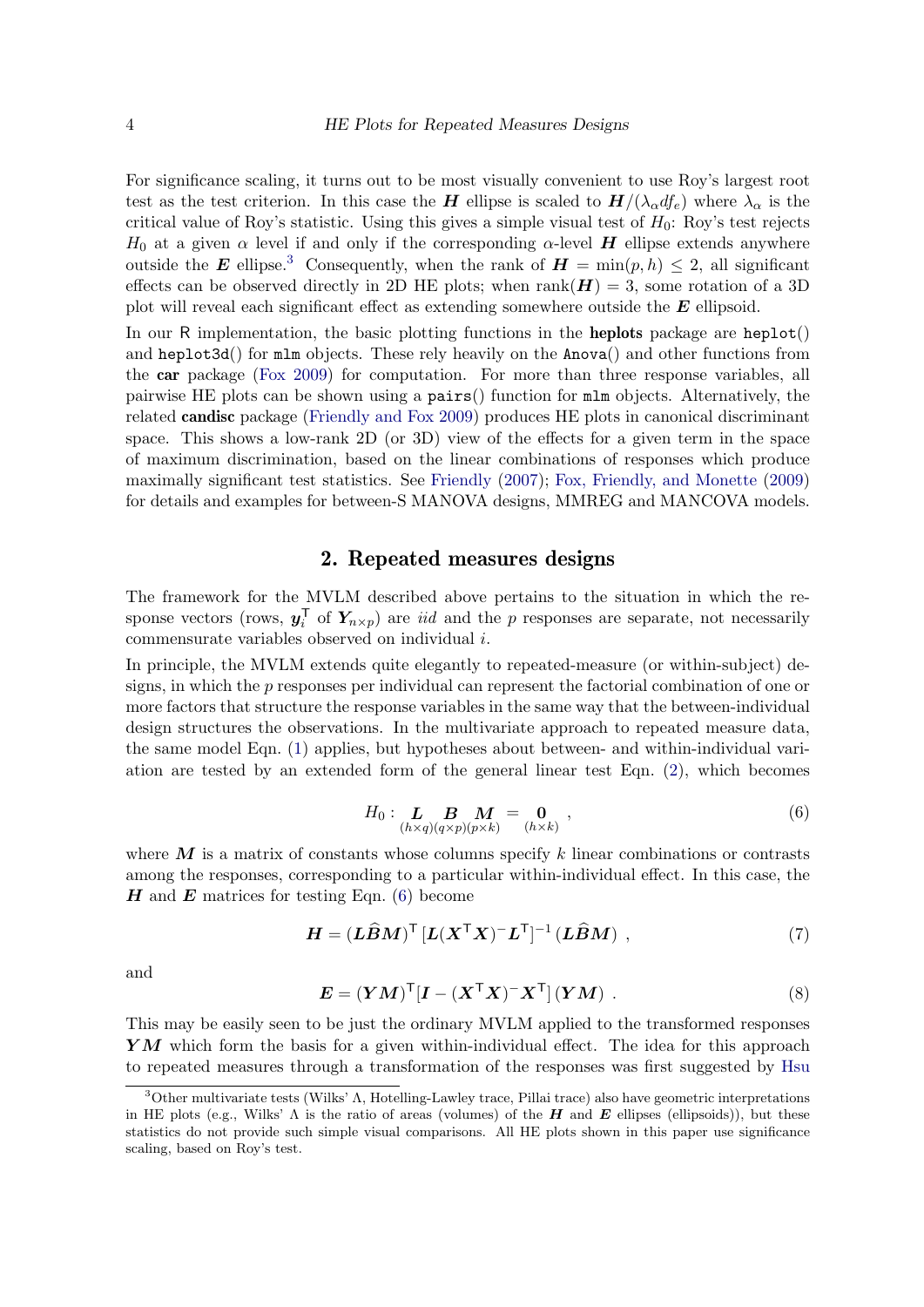[\(1938\)](#page-35-8) and is discussed further by [Rencher](#page-36-3) [\(1995\)](#page-36-3) and [Timm](#page-36-4) [\(1980\)](#page-36-4). In what follows, we refer to hypotheses pertaining to between-individual effects (specified by  $L$ ) as "between-S" and hypotheses pertaining to within-individual effects  $(M)$  as "within-S."

|                                                                                                  | Between-S effect tested |                                     |                                   |                        |  |  |
|--------------------------------------------------------------------------------------------------|-------------------------|-------------------------------------|-----------------------------------|------------------------|--|--|
| $M$ for Within-S effects                                                                         | Intercept               | $\boldsymbol{L} = \boldsymbol{L}_A$ | $\boldsymbol{L}=\boldsymbol{L}_B$ | $\bm{L} = \bm{L}_{AB}$ |  |  |
| $\boldsymbol{M} = \boldsymbol{M}_1 = \left( \begin{array}{ccc} & 1 & 1 \end{array} \right)^\top$ | $\mu_{\cdot}$           | A                                   | B                                 | A:B                    |  |  |
| $M = M_C = \left(\begin{array}{rrr} & & & \ & 1 & -1 & 0 \ 0 & 1 & -1 & \end{array}\right)$      | $\mathcal{C}$           | A:C                                 | B:C                               | A:B:C                  |  |  |

Table 1: Three-way design: Tests for between- (A, B) and within-S (C) effects are constructed using various  $L$  and  $M$  matrices. Table entries give the term actually tested via the general linear test in Eqn.  $(6)$ .

In the general case, various  $L$  matrices provide contrasts or select the particular coefficients tested for between-S effects, while various  $M$  matrices specify linear combinations of responses for the within-S effects. This is illustrated in Table [2](#page-3-2) for a three-way design with two between-S factors (A, B) and one within-S factor (C).

The between-S terms themselves are tested using the unit vector  $\mathbf{M} = (\mathbf{1}_p)$ , giving a test based on the sums over the within-S effects. This simply reflects the principle of marginality, by which effects for any term in a linear model are tested by averaging over all factors not included in that term. Tests using a matrix  $\vec{M}$  of contrasts for a within-S effect provide tests of the interactions of that effect with each of the between-S terms. That is,  $\mathbf{LBM} = \mathbf{0}$  tests between-S differences among the responses transformed by  $M$ .

For more than one within-S factor, the full  $M$  matrices for various within-S terms are generated as Kronecker products of the one-way  $\boldsymbol{M}$  contrasts with the unit vector (1) of appropriate size. For example, with  $c$  levels of factor C and  $d$  of factor D,

<span id="page-4-0"></span>
$$
M_{C\otimes D} = (\mathbf{1}_c, M_C) \otimes (\mathbf{1}_d, M_D)
$$
  
=  $(\mathbf{1}_c \otimes \mathbf{1}_d, \mathbf{1}_c \otimes M_D, M_C \otimes \mathbf{1}_d, M_C \otimes M_D)$   
=  $(M_1, M_D, M_C, M_{CD})$ . (9)

Each of the within-S terms combine with any between-S terms in an obvious way to give an extended version of Table [2](#page-3-2) with additional rows for  $M_D$  and  $M_{CD}$ .

In passing, we note that *all* software (SAS, SPSS, R, etc.) that handles repeated measure designs through this extension of the MLM effectively works via the general linear test Eqn. [\(2\)](#page-1-1), with either implicit or explicit specifications for the  $L$  and  $M$  matrices involved in testing any hypothesis for between- or within-S effects. This mathematical elegance is not without cost, however. The MLM approach does not allow for missing data (a particular problem in longitudinal designs), and the multivariate test statistics (Wilks'  $\Lambda$ , etc.) assume the covariance matrix of  $\bf{U}$  is unstructured. Alternative analysis based on mixed (or hierarchical) models,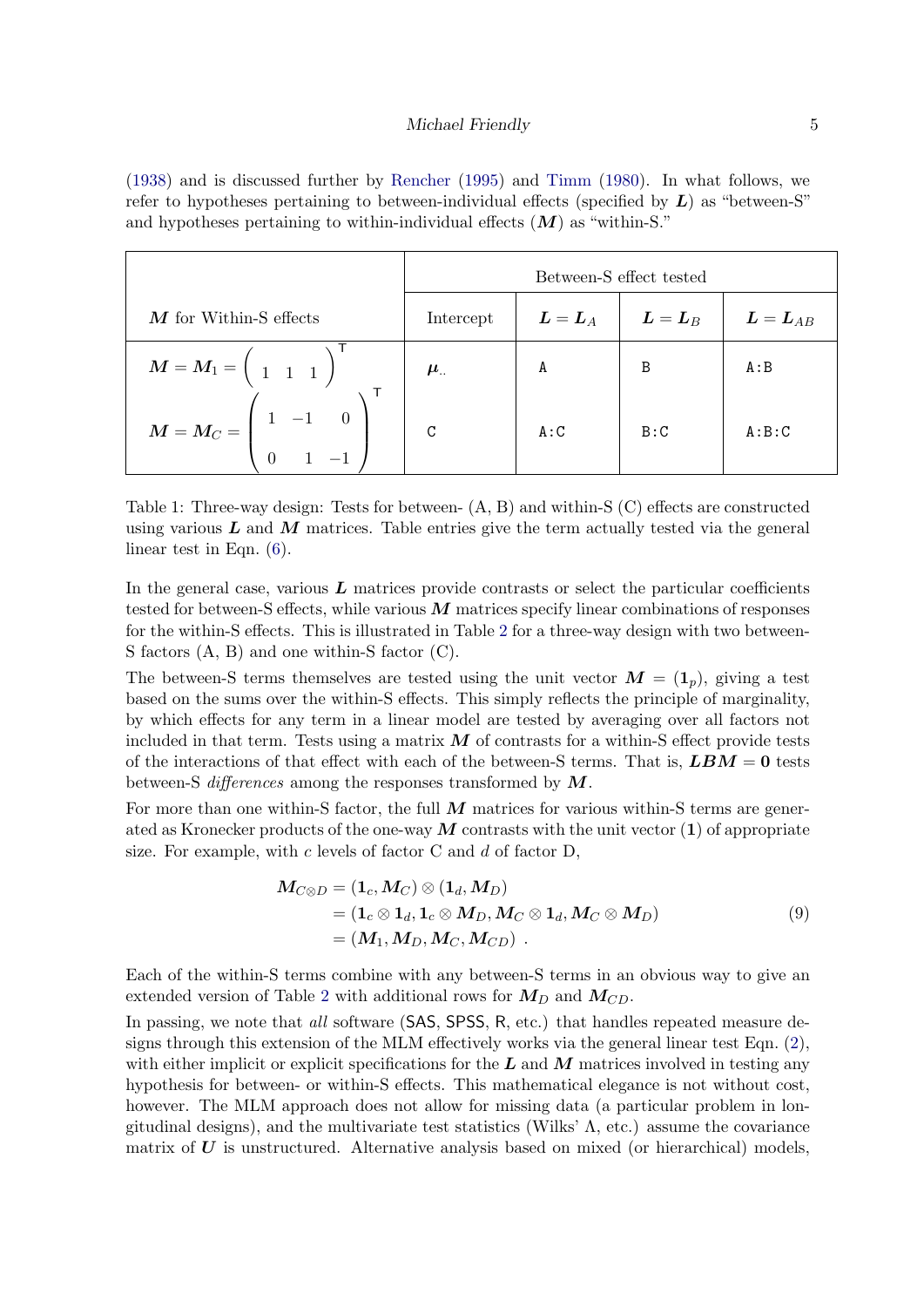e.g. [\(Pinheiro and Bates 2000;](#page-36-5) [Verbeke and Molenberghs 2000\)](#page-36-6) are more general in some ways, but to date visualization methods for this approach remain primitive and the mixed model analysis does not easily accommodate multivariate responses.

The remainder of the paper illustrates these MLM analyses, shows how they may be performed in R, and how HE plots can be used to provide visual displays of what is summarized in the multivariate test statistics. We freely admit that these displays are somewhat novel and take some getting used to, and so this paper takes a more tutorial tone. We exemplify these methods in the context of simple, one-sample profile analysis (Section [3\)](#page-5-0), designs with multiple between- and within-S effects (Section [4\)](#page-10-0), and doubly-multivariate designs (Section [5\)](#page-19-0), where two or more separate responses (e.g., weight loss and self esteem) are each observed in a factorial structure over multiple within-S occasions. In Section [6](#page-26-0) we describe a simplified interface for these plots in the development versions of the heplots and car packages. Finally (Section [7\)](#page-27-0) we compare these methods with visualizations based on the mixed model.

## 3. One sample profile analysis

<span id="page-5-0"></span>The simplest case of a repeated-measures design is illustrated by the data on vocabulary growth of school children from grade 8 to grade 11, in the data frame VocabGrowth, recording scores on the vocabulary section of the Cooperative Reading Test for a cohort of 64 students. (The scores are scaled to a common, but arbitrary origin and unit of measurement, so as to be comparable over the four grades.) Since these data cover an age range in which physical growth is beginning to decelerate, it is of interest whether a similar effect occurs in the acquisition of new vocabulary. Thus, attention here is arguably directed to polynomial trends in grade: average rate of change (slope, or linear trend) and shape of trajectories (quadratic and cubic components).

#### R> some(VocabGrowth,5)

| grade8 grade9 grade10 grade11 |
|-------------------------------|
| 2.33                          |
| 4.71                          |
| 2.78                          |
| 1.42                          |
| 3.91                          |
|                               |

A boxplot of these scores (Figure [1\)](#page-6-0) gives an initial view of the data. To do this, we first reshape the data from wide to long format (i.e., each 4-variate row becomes four rows indexed by grade). We can see that vocabulary scores increase with age, but the trend of means appears non-linear.

```
R> voc <- reshape(VocabGrowth, direction="long", varying=list(grade=1:4), timevar="Grade", v.names=
R> boxplot(Vocabulary ~ Grade, data=voc, col="bisque"
          ylab="Vocabulary", main="Vocabulary Growth data")
R> abline(lm(Vocabulary ~ as.numeric(Grade), data=voc), col="red")
R> means <- tapply(voc$Vocabulary, voc$Grade, mean)
R> points(1:4, means, pch=7, col="blue")
R> lines(1:4, means, col="blue", lwd=2)
```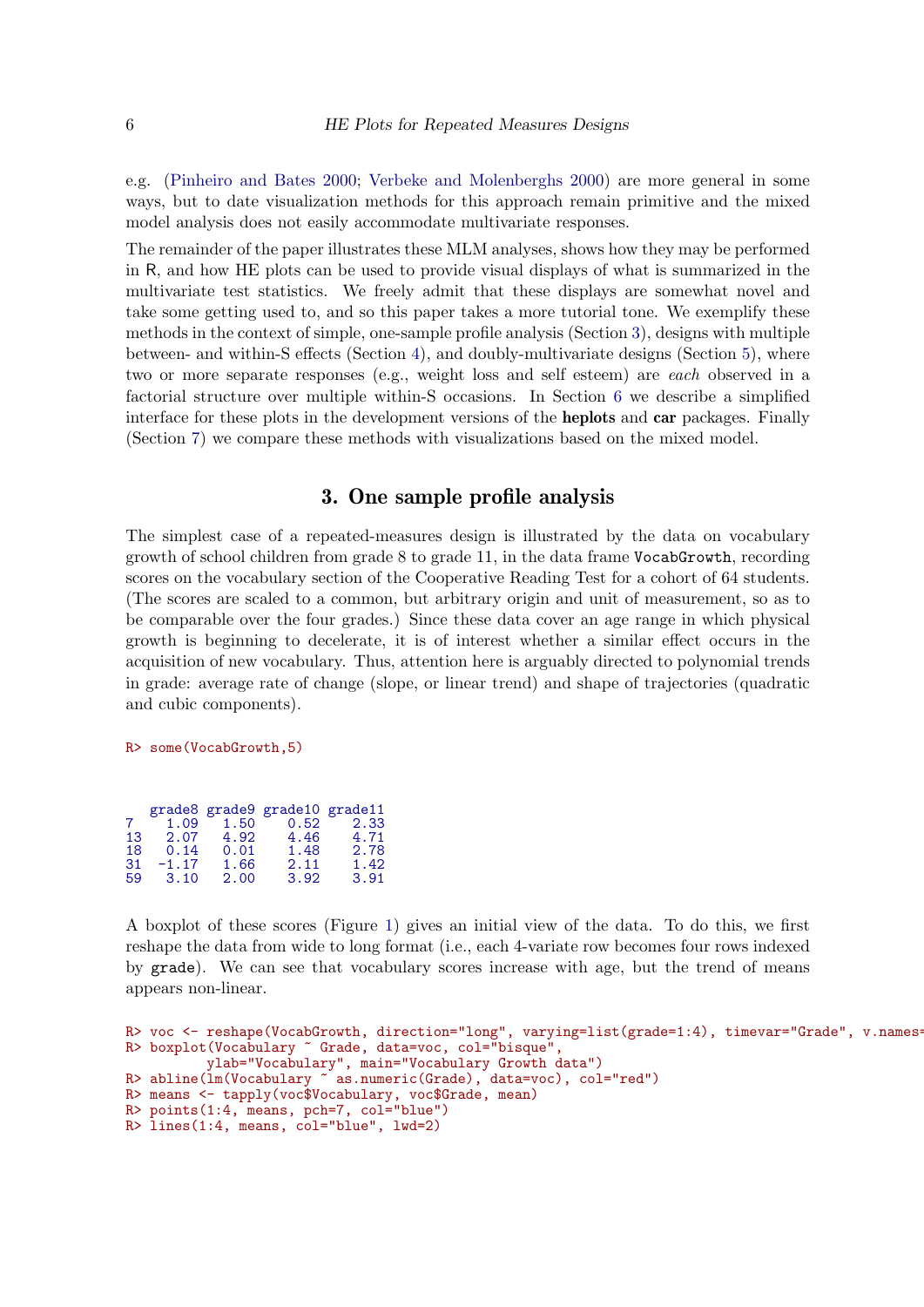

<span id="page-6-0"></span>Figure 1: Boxplots of Vocabulary score by Grade, with linear regression line (red) and lines connecting grade means (blue).

The standard univariate and multivariate tests for the differences in vocabulary with grade can be carried out as follows. First, we fit the basic MVLM with an intercept only on the right-hand side of the model, since there are no between-S effects. The intercepts estimate the means at each grade level,  $\mu_8, \ldots, \mu_{11}$ .

```
R> (Vocab.mod <- lm(cbind(grade8,grade9,grade10,grade11) ~ 1, data=VocabGrowth))
```

```
Call:
lm(formula = chind(grade8, grade9, grade10, grade11) ~ 1, data = VocabGrowth)
Coefficients:
               grade8 grade9 grade10 grade11<br>1.14    2.54    2.99    3.47
(Intercept)
```
We could test the multivariate hypothesis that all means are simultaneously zero,  $\mu_8 = \mu_9 =$  $\mu_{10} = \mu_{11} = 0$ . This point hypothesis is the simplest case of a multivariate test under Eqn. [\(2\)](#page-1-1), with  $\boldsymbol{L} = \boldsymbol{I}$ .

```
R> (Vocab.aov0 <- Anova(Vocab.mod, type="III"))
Type III MANOVA Tests: Pillai test statistic
               Df test stat approx F num Df den Df Pr(>F)<br>1 0.8577 90.38 4 60 <2e-16
(Intercept) 1 0.8577 90.38 4 60 <2e-16 ***
(intercept) 1 0.6577 90.56 4 00 22e-10 ***<br>---<br>Signif. codes: 0 '***' 0.001 '**' 0.01 '*' 0.05 '.' 0.1 ' ' 1
```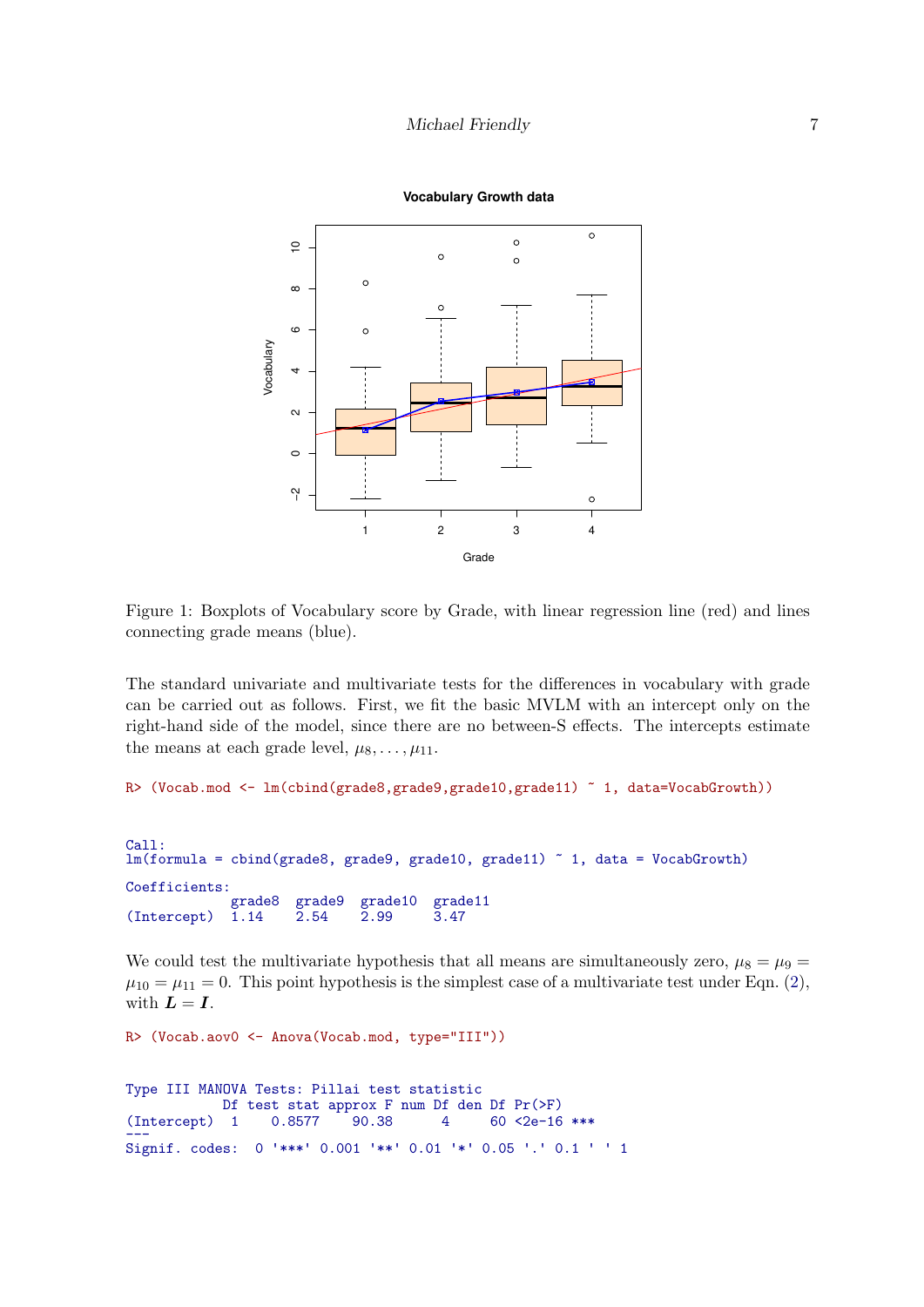This hypothesis tests that the vocabulary means are all at the arbitrary origin for the scale. Often this test is not of direct interest, but it serves to illustrate the  $H$  and  $E$  matrices involved in any multivariate test, their representation by HE plots, and how we can extend these plots to the repeated measures case.

The  $H$  and  $E$  matrices can be printed with summary (Vocab.aov0), or extracted from the Anova.mlm object. In this case,  $\hat{H}$  is simply  $n\overline{y}\overline{y}^{\top}$  and  $\hat{E}$  is the sum of squares and crossproducts of deviations from the column means,  $\sum_{i=1}^{n} (\mathbf{y}_i - \overline{\mathbf{y}})^{\mathsf{T}} (\mathbf{y}_i - \overline{\mathbf{y}})$ .

R> Vocab.aov0\$SSP # H matrix \$❵(Intercept)❵ grade8 grade9 grade10 grade11 grade8 82.810 185.037 217.547 252.525 grade8 82.810 185.037 217.547 252.525<br>grade9 185.037 413.461 486.104 564.262 grade10 217.547 486.104 571.509 663.398 grade11 252.525 564.262 663.398 770.063 R> Vocab.aov0\$SSPE # E matrix grade8 grade9 grade10 grade11 grade8 225.086 201.133 223.843 179.950 grade8 225.086 201.133 223.843 179.950<br>grade9 201.133 273.850 223.515 191.729 grade10 223.843 223.515 296.321 213.249 grade11 179.950 191.729 213.249 233.848

The HE plot for the Vocab.mod model shows the test for the (Intercept) term (all means  $=$ 0). To emphasize that the test is assessing the (squared) distance of  $\bar{y}$  from 0, in relation to the covariation of observations around the grand mean, we define a simple function to mark the point hypothesis  $H_0 = (0, 0)$ .

```
R> mark.HO <- function(x=0, y=0, cex=2, pch=19, col="green3", lty=2, pos=2) {
   points(x,y, cex=cex, col=col, pch=pch)
   text(x,y, expression(H[0]), col=col, pos=pos)
   if (lty>0) abline(h=y, col=col, lty=lty)
   if (lty>0) abline(v=x, col=col, lty=lty)
  }
```
Here we show the HE plot for the grade8 and grade9 variables in Figure [2.](#page-8-0) The  $E$  ellipse reflects the positive correlation of vocabulary scores across these two grades, but also shows that variability is greater in Grade 8 than in Grade 9. Its position relative to  $(0.0)$  indicates that both means are positive, with a larger mean at Grade 9 than Grade 8.

```
R> heplot(Vocab.mod, terms="(Intercept)", type="III")
R> mark.H0(0,0)
R> title(expression(paste("Multivariate test of ", H[0], " : ", bold(mu)==0)))
```
The  $H$  ellipse plots as a degenerate line because the  $H$  matrix has rank 1 (1 df for the MANOVA test of the Intercept). The fact that the  $H$  ellipse extends outside the  $E$  ellipse (anywhere) signals that this  $H_0$  is clearly rejected (for some linear combination of the response variables). Moreover, the projections of the  $H$  and  $E$  ellipses on the grade8 and grade9 axes,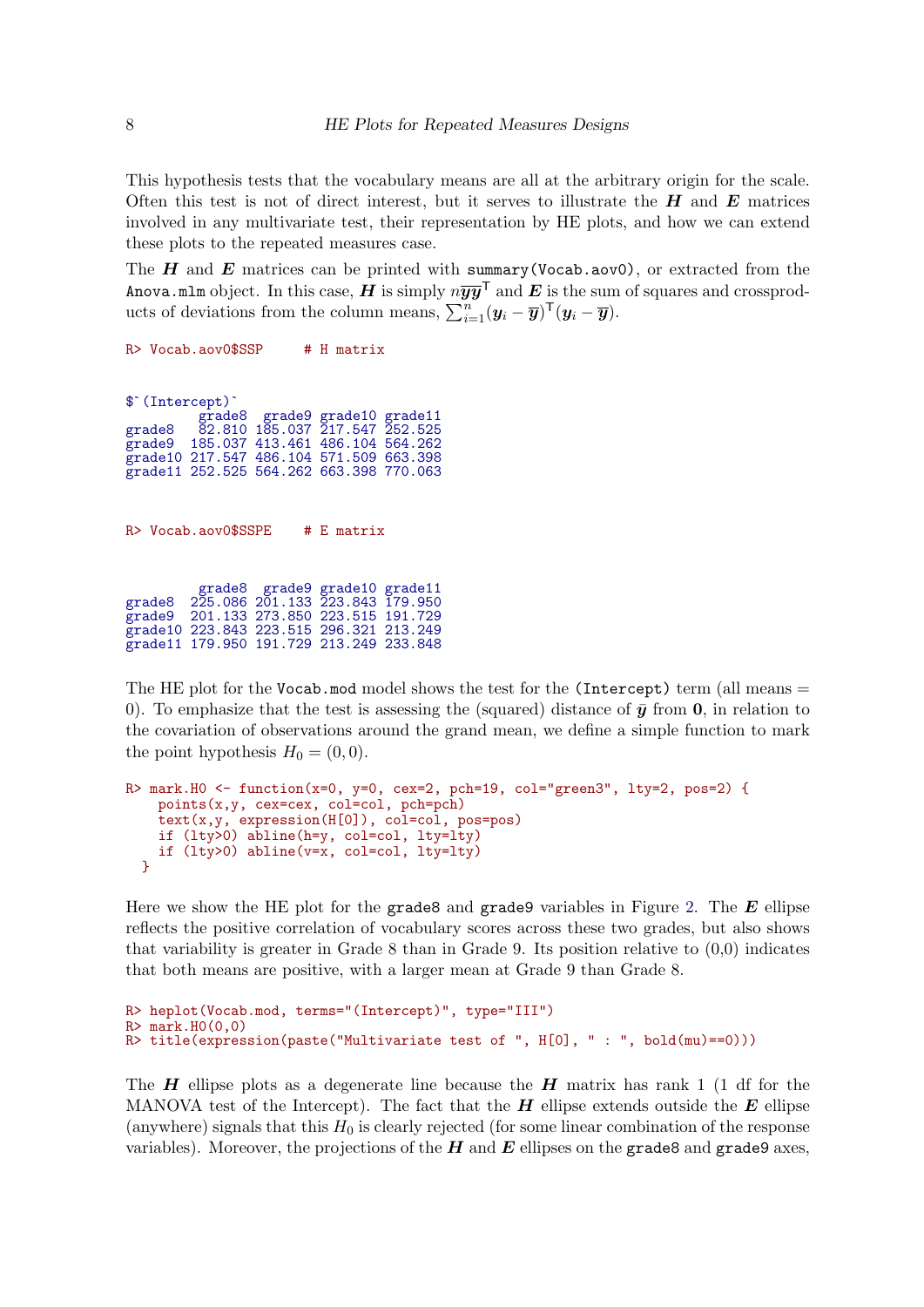

<span id="page-8-0"></span>Figure 2: HE plot for Vocabulary data, for the MANOVA test of  $H_0: \mu_y = 0$ . The size of the (degenerate) ellipse for the intercept term relative to that for Error gives the strength of evidence for the difference between the sample means (marked by  $+)$  and the means under  $H_0$  (marked by the cross-hairs and green dot). The projection of this  $\boldsymbol{H}$  ellipse outside the  $\boldsymbol{E}$  ellipse signals that this  $H_0$  is clearly rejected.

showing H widely outside E, signals that the corresponding univariate hypotheses,  $\mu_8 = 0$ and  $\mu$ <sub>9</sub> = 0 would also be rejected.

### <span id="page-8-1"></span>3.1. Testing within-S effects

For the Anova() function, the model for within-S effects— giving rise the  $\overline{M}$  matrices in Eqn.  $(6)$ — is specified through the arguments idata (a data frame giving the factor(s) used in the intra-subject model) and idesign (a model formula specifying the intra-subject design). That is, if  $Z = [\text{ideal}, \text{the } M \text{ matrices for different intra-subject terms are generated from}]$ columns of  $Z$  indexed by the terms in idesign, with factors and interactions expanded expanded to contrasts in the same way that the design matrix  $\boldsymbol{X}$  is generated from the between-S design formula.

Thus, to test the within-S effect of grade, we need to construct a grade variable for the levels of grade and use this as a model formula, idesign=~grade to specify the within-S design in the call to Anova.

```
R> idata <-data.frame(grade=ordered(8:11))
R> (Vocab.aov <- Anova(Vocab.mod, idata=idata, idesign=~grade, type="III"))
```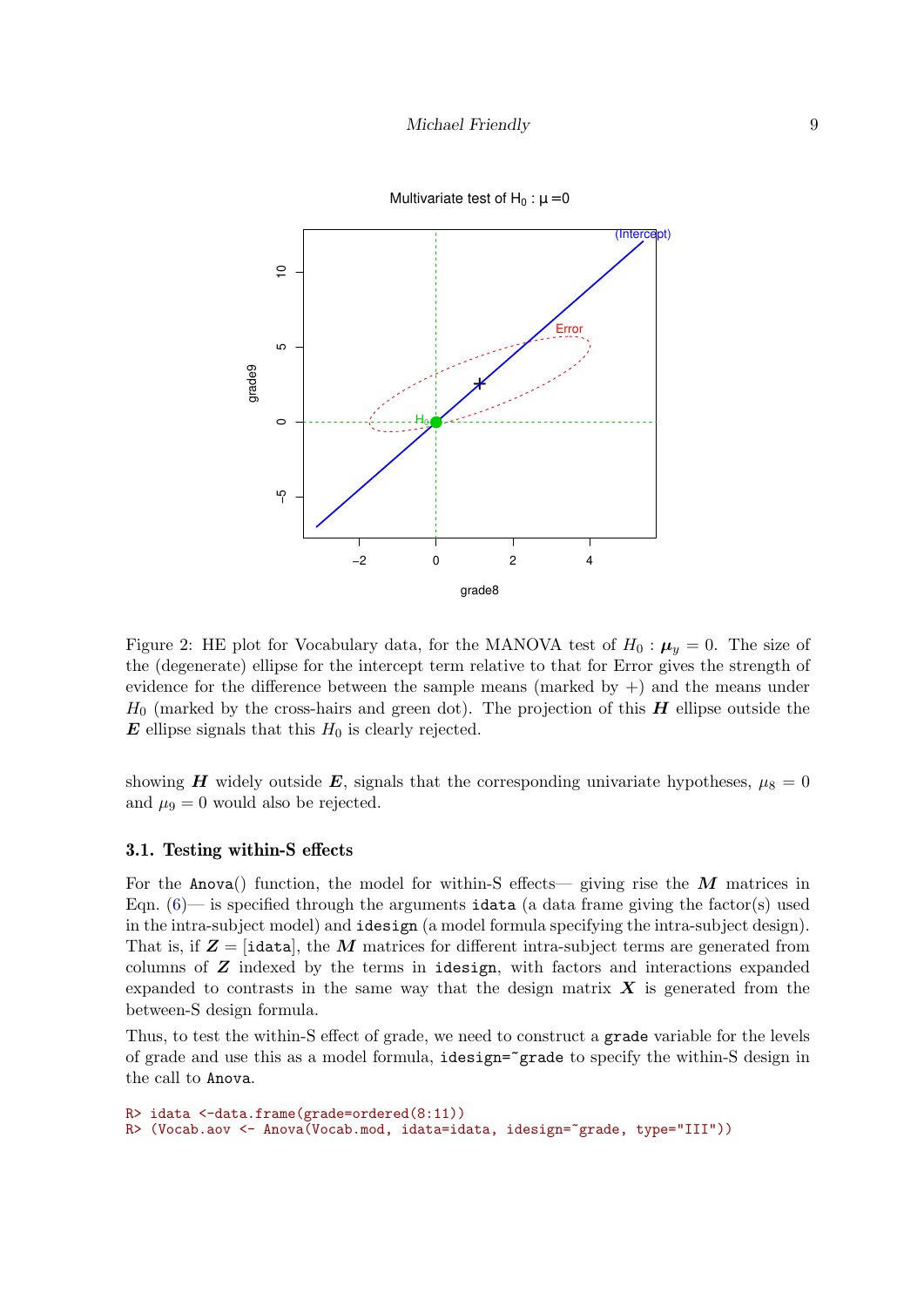```
Type III Repeated Measures MANOVA Tests: Pillai test statistic
                 Df test stat approx F num Df den Df<br>
1 0.6529 118.50 1 63
(Intercept) 1 0.6529 118.50 1 63 4.12e-16 ***<br>grade 1 0.8258 96.38 3 61 < 2e-16 ***
                                                                61 \leq 2e-16 ***
grade = 1 0.6256 90.56 5 01 < 2e=10 ***<br>---<br>Signif. codes: 0 '***' 0.001 '**' 0.01 '*' 0.05 '.' 0.1 ' ' 1
```
As shown in Table [2,](#page-3-2) any such within-S test is effectively carried out using a transformation  $Y$  to  $YM$ , where the columns of M provide contrasts among the grades. For the *overall* test of grade, any set of 3 linearly independent contrasts will give the same test statistics, though, of course the interpretation of the parameters will differ. Specifying grade as an ordered factor ( $grade=ordered(8:11)$ ) will cause  $Anova()$  to use the polynomial contrasts shown in  $M_{poly}$  below.

$$
M_{poly}=\left(\begin{array}{rrr} -3 & 1 & -1 \\ -1 & -1 & 3 \\ 1 & -1 & -3 \\ 3 & 1 & 1 \end{array}\right) \qquad M_{first}=\left(\begin{array}{rrr} -1 & -1 & -1 \\ 1 & 0 & 0 \\ 0 & 1 & 0 \\ 0 & 0 & 1 \end{array}\right) \qquad M_{last}=\left(\begin{array}{rrr} 1 & 0 & 0 \\ 0 & 1 & 0 \\ 0 & 0 & 1 \\ -1 & -1 & -1 \end{array}\right)
$$

Alternatively,  $M_{first}$  would test the gains in vocabulary between grade 8 (baseline) and each of grades 9–11, while  $M_{last}$  would test the difference between each of grades 8–10 from grade 11.  $(\text{In R, these contrasts are constructed with M.first } \leq \text{contr.sum(factor}(11:8))[4:1,3:1],$ and M.last  $\leq$  contr.sum (factor (8:11)) respectively.) In all cases, the hypothesis of no difference among the means across grade is transformed to an equivalent multivariate point hypothesis,  $M\mu_y = 0$ , such as we visualized in Figure [2.](#page-8-0)

Correspondingly, the HE plot for the effect of grade can be constructed as follows. For expository purposes we explicitly transform Y to YM, where the columns of M provide contrasts among the grades reflecting linear, quadratic and cubic trends using  $M_{poly}$ .

Using  $M_{poly}$ , the MANOVA test for the grade effect is then testing  $H_0: M\mu_y = 0 \leftrightarrow \mu_{Lin} =$  $\mu_{Quad} = \mu_{Cubic} = 0$ . That is, the means across grades 8-11 are equal if and only if their linear, quadratic and cubic trends are simultaneously zero.

```
R> trends <- as.matrix(VocabGrowth) %*% poly(8:11, degree=3)
R> colnames(trends)<- c("Linear", "Quad", "Cubic")
R \neq test all trend means = 0 == Grade effect
R> within.mod \leq lm(trends \sim 1)
R> Anova(within.mod, type="III")
Type III MANOVA Tests: Pillai test statistic
             Df test stat approx F num Df den Df Pr(>F)
(Intercept) 1 0.8258 96.38 3 61 <2e-16 ***
(intercept) 1 0.6256 90.56 5 01 <2e-10 ***<br>---<br>Signif. codes: 0 '***' 0.001 '**' 0.01 '*' 0.05 '.' 0.1 ' ' 1
```
It is easily seen that the test of the (Intercept) term in within.mod is identical to the test of grade in Vocab.mod at the beginning of this subsection.

We can show this test visually as follows. Figure  $3(a)$  $3(a)$  shows a scatterplot of the transformed linear and quadratic trend scores, overlayed with a 68% data ellipse. Figure [3\(](#page-10-1)b) is the corresponding HE plot for these two variables. Thus, we can see that the  $E$  ellipse is simply the data ellipse of the transformed vocabulary scores; its orientation indicates a slight tendency for those with greater slopes (gain in vocabulary) to have greater curvatures (leveling off earlier). Figure [3](#page-10-1) is produced as follows: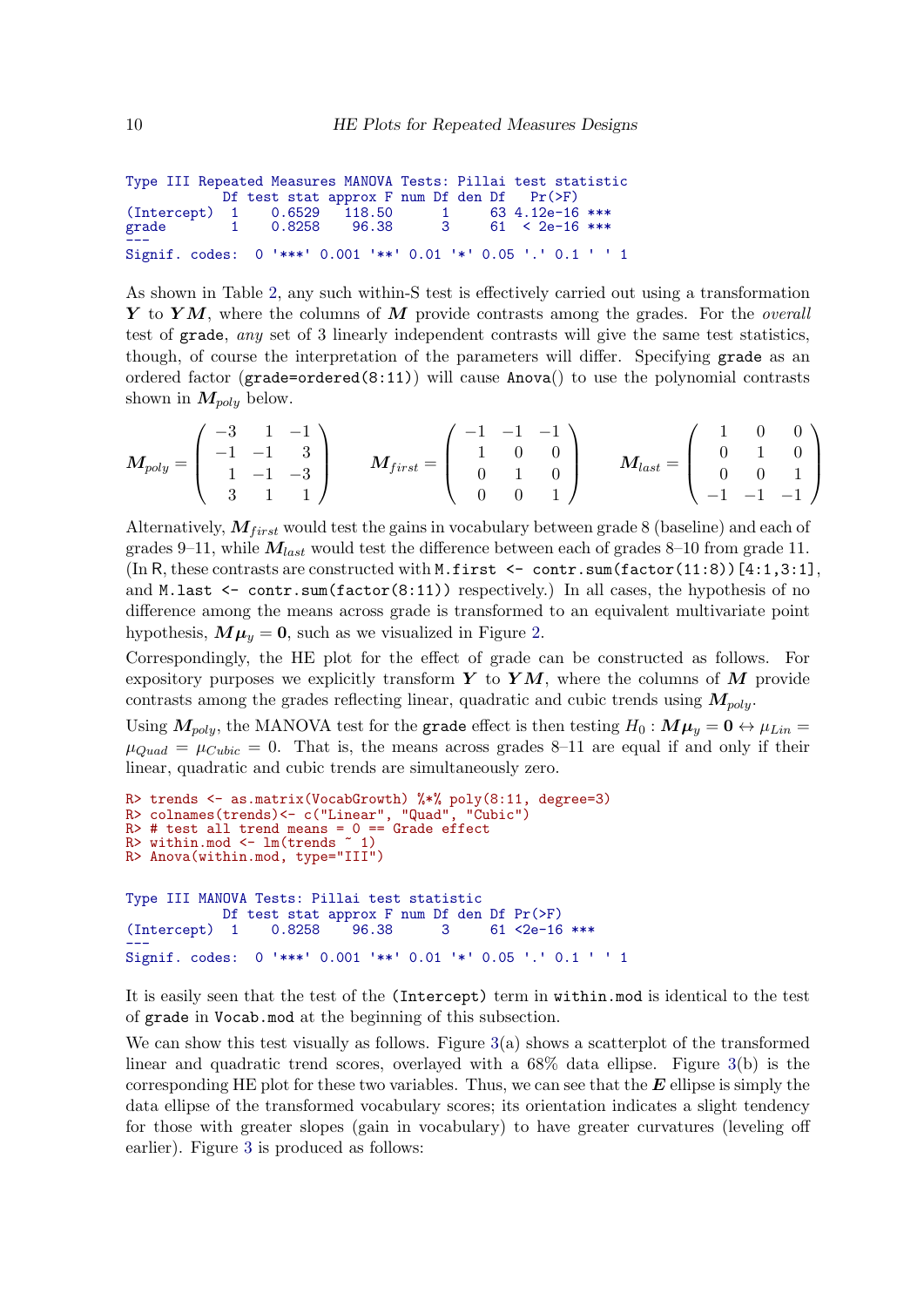```
R> op \leq par(mfrow=c(1,2))
R> data.ellipse(trends[,1:2], xlim=c(-4,8), ylim=c(-3,3), levels=0.68,
           main="(a) Data ellipse ")
R > mark.HO(0,0)<br>R > henlot(withi)heplot(within.mod, terms="(Intercept)", col=c("red", "blue"), type="III",
           term.labels="Grade", , xlim=c(-4,8), ylim=c(-3,3),
           main="(b) HE plot for Grade effect")
R > mark.HO(0,0)R> par(op)
```


<span id="page-10-1"></span>Figure 3: Plots of linear and quadratic trend scores for the Vocabulary data. (a) Scatterplot with 68% data ellipse; (b) HE plot for the effect of Grade. As in Figure [2,](#page-8-0) the size of the  $H$ ellipse for Grade relative to the  $E$  ellipse shows the strength of evidence against  $H_0$ .

We interpret Figure [3\(](#page-10-1)b) as follows, bearing in mind that we are looking at the data in the transformed space  $(YM)$  of the linear (slopes) and quadratic (curvatures) of the original data  $(Y)$ . The mean slope is positive while the mean quadratic trend is negative. That is, overall, vocabulary increases with Grade, but at a decreasing rate. The  $H$  ellipse plots as a degenerate line because the  $H$  matrix has rank 1 (1 df for the MANOVA test of the Intercept). Its projection outside the  $E$  ellipse shows a highly significant rejection of the hypothesis of equal means over Grade.

In such simple cases, traditional plots (boxplots, or plots of means with error bars) are easier to interpret. HE plots gain advantages in more complex designs (two or more between- or within-S factors, multiple responses), where they provide visual summaries of the information used in the multivariate hypothesis tests.

## 4. Between- and within-S effects

<span id="page-10-0"></span>When there are both within- and between-S effects, the multivariate and univariate hypotheses tests can all be obtained together using Anova() with the idata and idesign specifying the within-S levels and the within-S design, as shown above. linearHypothesis() can be used to test arbitrary contrasts in the within- or between- effects.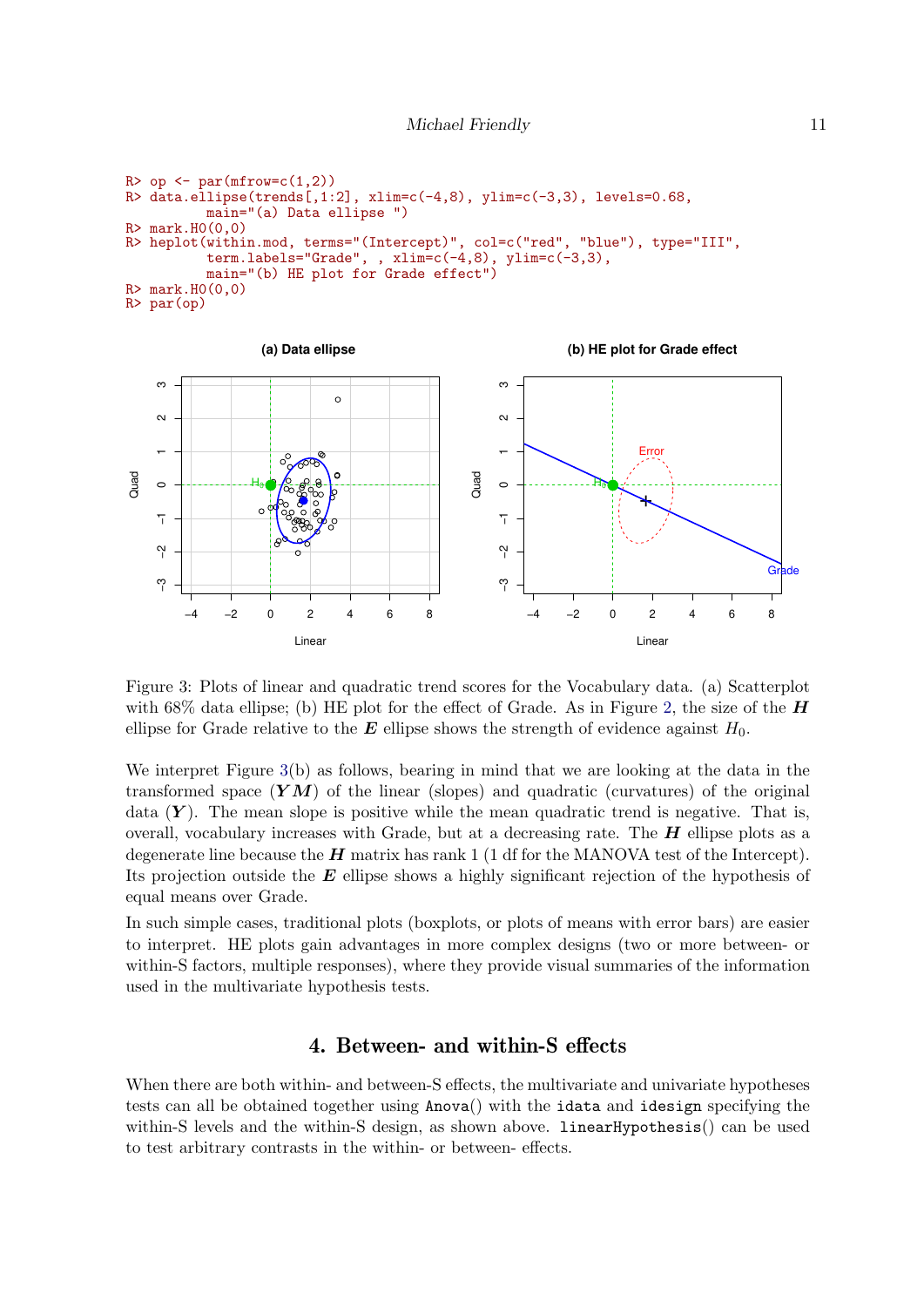However, to explain the visualization of these tests for within-S effects and their interactions using heplot() and related methods it is again convenient to explicitly transform  $Y \mapsto YM$ for a given set of within-S contrasts, in the same way as done for the VocabGrowth data. See Section [6](#page-26-0) for simplified code producing these HE plots directly, without the need for explicit transformation.

To illustrate, we use the data from [O'Brien and Kaiser](#page-36-7) [\(1985\)](#page-36-7) contained in the data frame OBrienKaiser in the car package. The data are from an imaginary study in which 16 female and male subjects, who are divided into three treatments, are measured at a pretest, posttest, and a follow-up session; during each session, they are measured at five occasions at intervals of one hour. The design, therefore, has two between-subject and two within-subject factors.

For simplicity here, we initially collapse over the five occasions, and consider just the within-S effect of session, called session in the analysis below.

```
R> library("car") # for OBrienKaiser data
R> # simplified analysis of OBrienKaiser data, collapsing over hour
R> OBK <- OBrienKaiser
R> OBK$pre <- rowMeans(OBK[,3:7])
R> OBK$post <- rowMeans(OBK[,8:12])
R > 0BK$fup <- rowMeans(OBK[,13:17])
R> # remove separate hour scores
R> OBK <- OBK[\,,-(3:17)\,]
```
Note that the between-S design is unbalanced (so tests based on Type II sum of squares and crossproducts are preferred, because they conform to the principle of marginality).

```
R> table(OBK$gender, OBK$treatment)
```
control A B F 2 2 4 M 3 2 3

The factors gender and treatment were specified with the following contrasts,  $L_{gender}$ , and  $L_{treatment}$ , shown below. The contrasts for treatment are nested (Helmert) contrasts testing a comparison of the control group with the average of treatments A and B (treatment1) and the difference between treatments A and B (treatment2).

```
R> contrasts(OBK$gender)
```

```
[,1]
F \tbinom{1}{1}M = -1
```
R> contrasts(OBK\$treatment)

 $[,1]$   $[,2]$  $control -2 0$  $A$  1  $-1$ B 1 1

We first fit the general MANOVA model for the three repeated measures in relation to the between-S factors. As before, this just establishes the model for the between-S effects.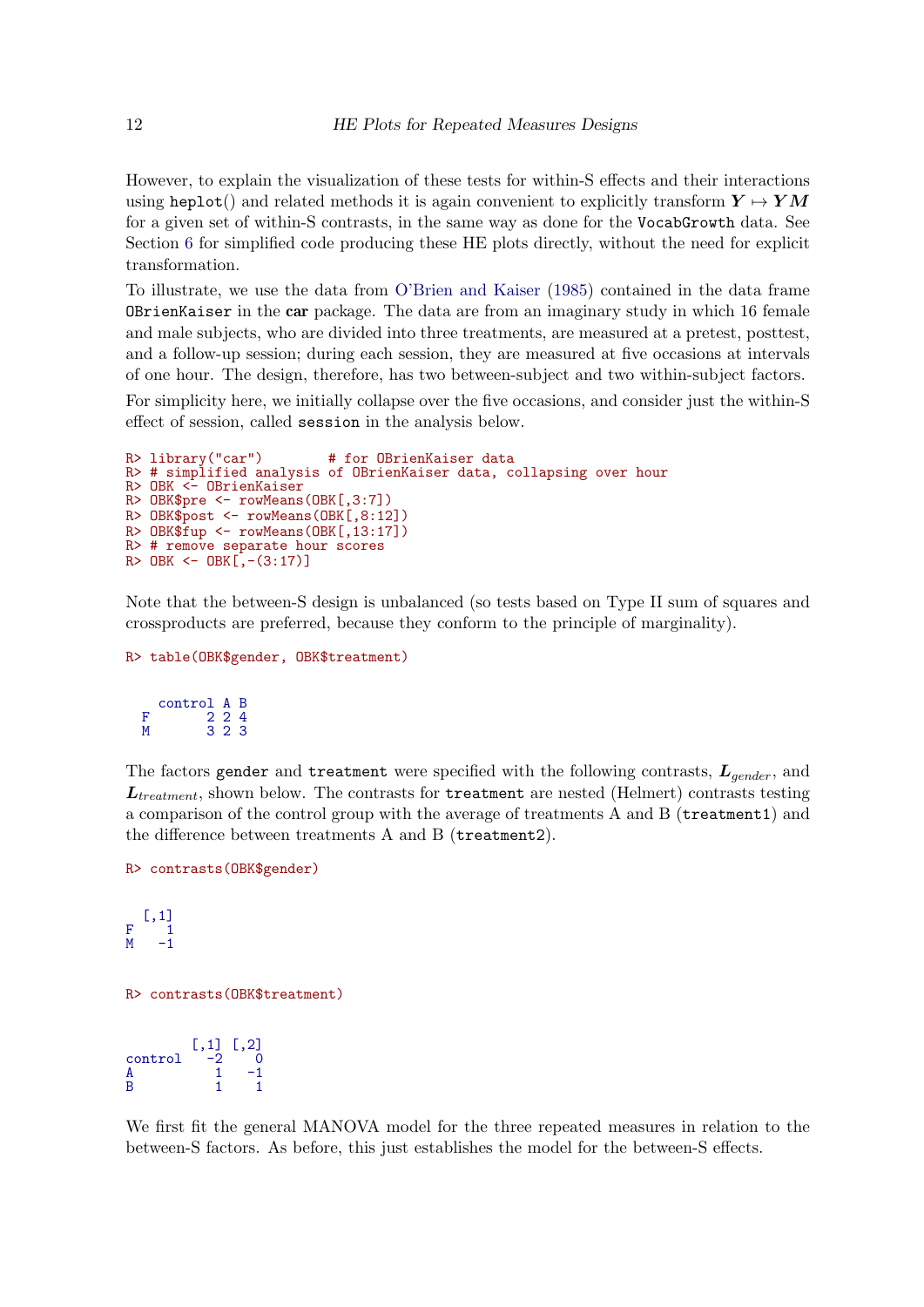```
R> # MANOVA model
R> mod.OBK <- lm(cbind(pre, post, fup) ~ treatment*gender, data=OBK)
R> mod.OBK
Call:
lm(formula = chind(pre, post, fup) \tilde{ }</math> treatment * gender, data = OBK)Coefficients:
                        pre post fup<br>4.4722 5.7361 6.2917
(Intercept) 4.4722 5.7361 6.2917<br>treatment1 0.1111 0.8264 0.9792
treatment1 0.1111 0.8264 0.9792
treatment2 -0.4167 0.0625 0.0208<br>gender1 -0.4722 -0.6528 -0.7083
                        -0.4722 -0.6528 -0.7083<br>-0.3611 -0.5347 -0.1875treatment1:gender1 -0.3611 -0.5347 -0.1875
treatment2: \breve{g}ender1
```
If we regarded the repeated measure effect of session as equally spaced, we could simply use polynomial contrasts to examine linear (slope) and quadratic (curvature) effects of time. Here, it makes more sense to use profile contrasts, testing (post - pre) and (fup - post).

```
R> session <- ordered(c("pretest", "posttest", "followup"),
       levels=c("pretest", "posttest", "followup"))
R> contrasts(session) \leftarrow matrix(c(-1, 1, 0,
                                      \left[0, -1, 1\right), ncol=2)
R> session
```

```
[1] pretest posttest followup
attr(,"contrasts")
```

```
\begin{bmatrix} 1 & 1 & 0 \\ -1 & 0 \end{bmatrix}pretest -1 0<br>posttest 1 -1\begin{bmatrix} \text{posttest} \\ \text{follow up} \end{bmatrix}followup 0 1
Levels: pretest < posttest < followup
```
R> idata <- data.frame(session)

The multivariate tests for all between- and within- effects are then calculated as follows:

```
R> # Multivariate tests for repeated measures
R> aov. OBK <- Anova (mod. OBK, idata=idata, idesign="session, test="Roy")
R> aov.OBK
```

| Type II Repeated Measures MANOVA Tests: Roy test statistic    |               |       |                                     |                             |  |                  |  |  |
|---------------------------------------------------------------|---------------|-------|-------------------------------------|-----------------------------|--|------------------|--|--|
|                                                               |               |       | Df test stat approx F num Df den Df |                             |  | $Pr(>=F)$        |  |  |
| (Intercept)                                                   |               | 31.83 | 318.3                               |                             |  | $106.53e-09$ *** |  |  |
| treatment                                                     |               | 0.93  | 4.6                                 | 2                           |  | 10 0.037687 *    |  |  |
| gender                                                        |               | 0.26  | 2.6                                 |                             |  | 10 0.140974      |  |  |
| treatment: gender                                             | $\mathcal{D}$ | 0.57  | 2.9                                 | $\overline{2}$              |  | 10 0.104469      |  |  |
| session                                                       |               | 5.69  | 25.6                                | $\overline{2}$              |  | $90.000193$ ***  |  |  |
| treatment: session                                            | $\mathcal{D}$ | 2.13  | 10.7                                | $\overline{2}$              |  | 10 0.003309 **   |  |  |
| gender: session                                               |               | 0.05  | 0.2                                 | $\overline{2}$              |  | 9 0.819997       |  |  |
| treatment: gender: session 2                                  |               | 0.42  | 2.1                                 | $\mathcal{D}_{\mathcal{L}}$ |  | 10 0.175303      |  |  |
| Signif. codes: 0 '***' 0.001 '**' 0.01 '*' 0.05 '.' 0.1 ' ' 1 |               |       |                                     |                             |  |                  |  |  |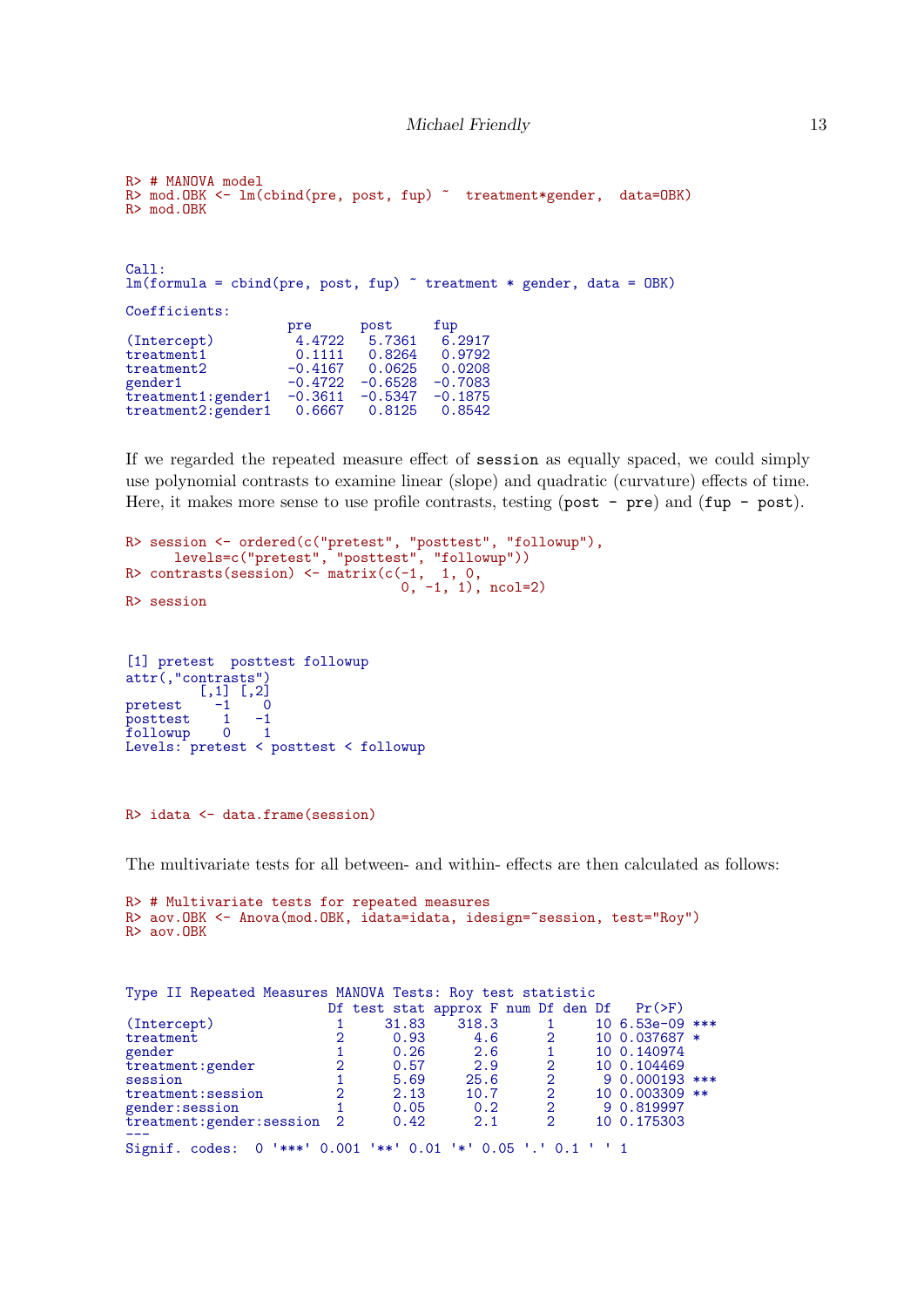It is useful to point out here that the default print methods for Anova.mlm objects, as shown above, gives an optimally compact summary for all between- and within-S effects, using a given test statistic, yet all details and other test statistics are available using the summary method.<sup>[4](#page-13-0)</sup> For example, using summary(aov.OBK) as shown below, we can display all the multivariate tests together with the  $H$  and  $E$  matrices, and/or all the univariate tests for the traditional univariate mixed model, under the assumption of sphericity and with Geiser-Greenhouse and Huhyn-Feldt corrected  $F$  tests. To conserve space in this article the results are not shown here.

```
R> # All multivariate tests
R> summary(aov.OBK, univariate=FALSE)
R> # Univariate tests for repeated measures
R> summary(aov.OBK, multivariate=FALSE)
```
OK, now its time to understand the nature of these effects. Ordinarily, from a data-analytic point of view, I would show traditional plots of means and other measures (as in Figure [1\)](#page-6-0) or their generalizations in effect plots [\(Fox 1987;](#page-35-9) [Fox and Hong 2009\)](#page-35-10). But I'm not going to do that here. Instead, I'd like for you to understand how HE plots provide a compact visual summary of an MLM, mirroring the tabular presentation from Anova(mod.OBK) above, but which also reveals the nature of effects. Here, you have to bear in mind that between-S effects are displayed most naturally in the space of the response variables, while within-S effects are most easily seen in the contrast space of transformed responses  $(YM)$ .

HE plots for between-S effects can be displayed for any pair of responses with heplot(). Figure [4](#page-14-0) shows this for pre and post. By default,  $H$  ellipses for all model terms (excluding the intercept) are displayed. Additional MLM tests can also be displayed using the hypotheses argument; here we specify the two contrasts for the treatment effect shown above as contrasts(OBK\$treatment).

```
R> # HE plots for Between-S effects
R> heplot(mod.OBK, hypotheses=c("treatment1", "treatment2"),
    col=c("red", "black", "blue", "brown", "gray40", "gray40"),
    hyp.labels=c("(A,B)-Control", "A-B"),
    main="Between-S effects and contrasts"
          )
R> lines(c(3,7), c(3,7), col="green")
```
In Figure [4,](#page-14-0) we see that the treatment effect is significant, and the large vertical extent of this  $H$  ellipse shows this is largely attributable to the differences among groups in the Post session. Moreover, the main component of the treatment effect is the contrast between the Control group and groups  $A \& B$ , which outperform the Control group at Post test. The effect of gender is not significant, but the HE plot shows that that males are higher than females at both Pre and Post tests. Likewise, the treatment:gender interaction fails significance, but the orientation of the  $H$  ellipse for this effect can be interpreted as showing that the differences among the treatment groups are larger for males than for females. Finally, the line of unit slope shows that for all effects, scores are greater on post than pre.

Using heplot3d(mod.OBK,  $\ldots$ ) gives an interactive 3D version of Figure [4](#page-14-0) for pre, post, and fup, that can be rotated and zoomed, or played as an animation.

<span id="page-13-0"></span><sup>&</sup>lt;sup>4</sup>In contrast, SAS proc glm and SPSS General Linear Model provide only more complete, but often bewildering outputs that still recall the days of Fortran coding in spite of more modern look and feel.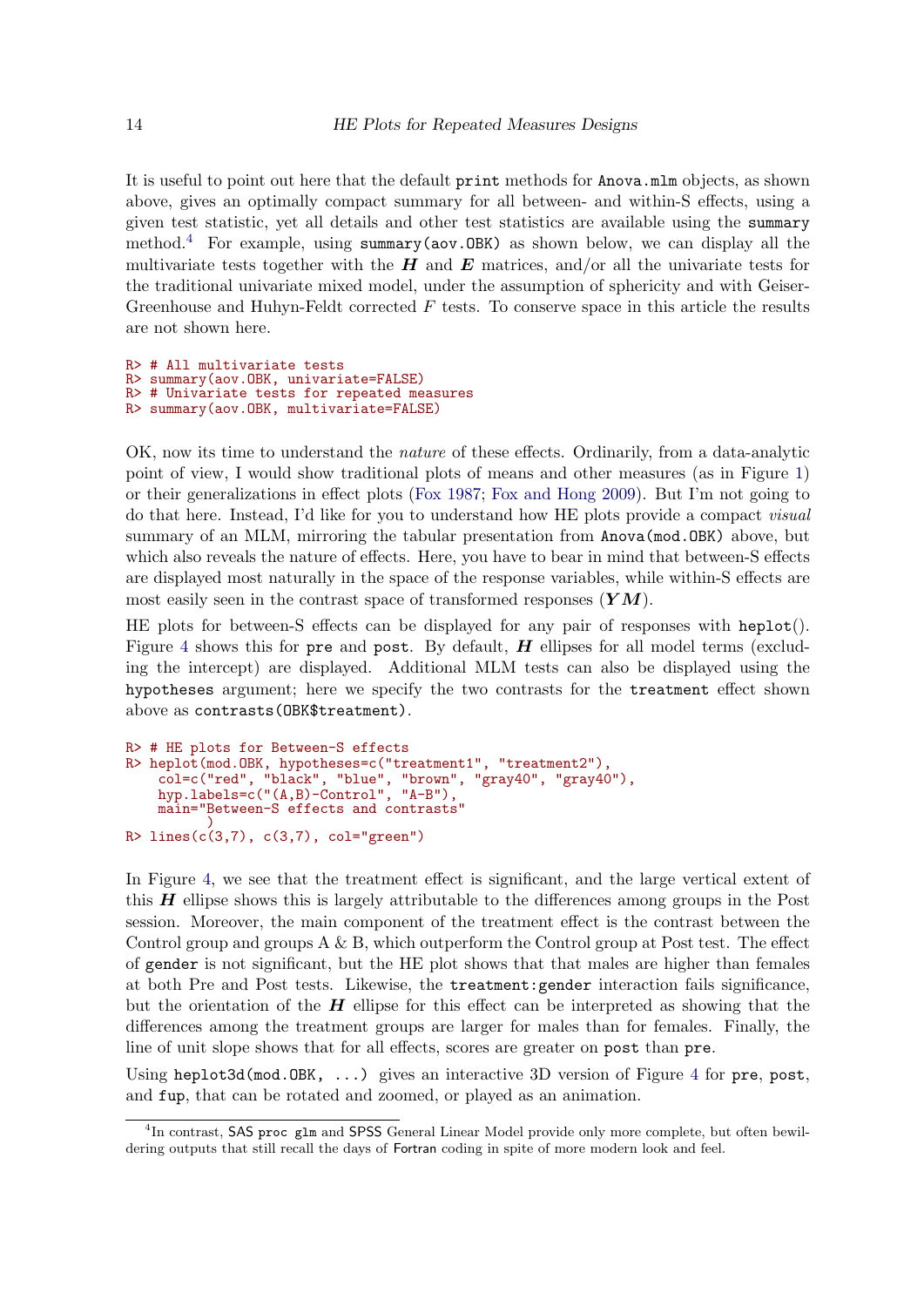

<span id="page-14-0"></span>**Between−S effects and contrasts**

Figure 4: HE plot for the mod.OBK repeated measures model, showing between-S effects and contrasts in the space of the pre and post variables. Main effect means of the treatment  $(A, \mathcal{A})$ B, Control) and gender (M, F) groups are marked by points. Contrasts among the treatment groups appear as lines labeled at one extreme. The green line of unit slope shows equality of pre = post.

```
R> heplot3d(mod.OBK, hypotheses=c("treatment1", "treatment2"),
          col=c("pink", "black", "blue", "brown", "gray40", "gray40"),
          hyp.labels=c("(A,B)-Control", "A-B")
          )
R> # rotate around y axis
R> play3d(rot8y \leftarrow spin3d(axis=c(0,1,0)), duration=12)
```
This plot is not shown here, but an animated version can be generated from the code included in the supplementary materials.

Alternatively, all pairwise HE plots for the session means can be shown using pairs() for the mlm object mod.OBK, with the result shown in Figure [5.](#page-15-0)

```
R> pairs(mod.OBK, col=c("red", "black", "blue", "brown"))
```
Here we see that (a) the treatment effect is largest in the combination of post-test and follow up; (b) this 2 df test is essentially 1-dimensional in this view, i.e., treatment means at post-test and follow up are nearly perfectly correlated; (c) the superior performance of males relative to females, while not significant, holds up over all three sessions.

As before, for expository purposes, HE plots for within-S effects are constructed by transforming  $Y \mapsto YM$ , here using the (profile) contrasts for session.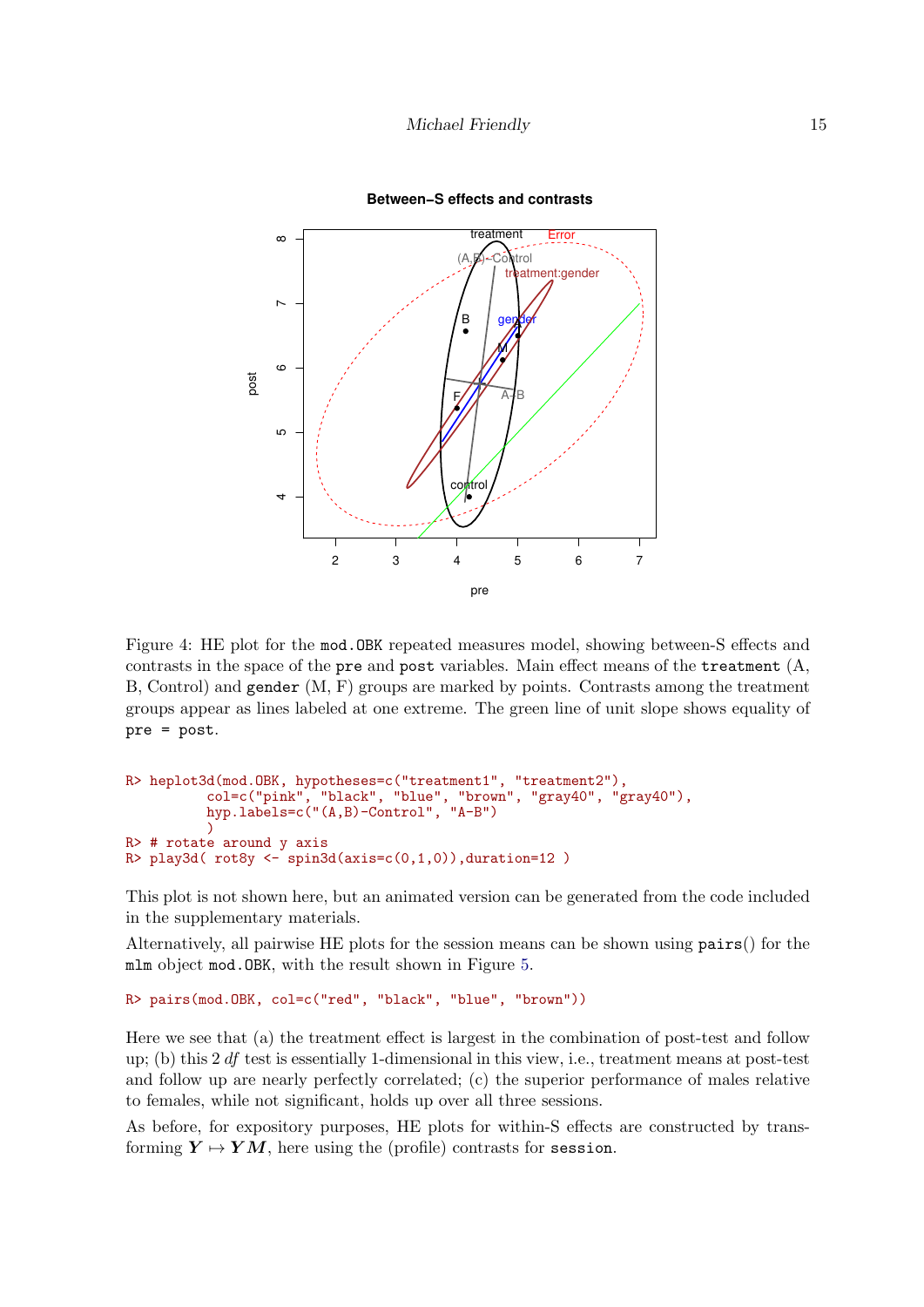

<span id="page-15-0"></span>Figure 5: HE plot for the mod.OBK repeated measures model, showing between-S effects for all pairs of sessions. The panel in row 2, column 1 is identical to that shown separately in Figure [4.](#page-14-0)

```
R> # Transform to profile contrasts for within-S effects
R> OBK$session.1 <- OBK$post - OBK$pre
R> OBK$session.2 <- OBK$fup - OBK$post
R> mod1.OBK <- lm(cbind(session.1, session.2) ~ treatment*gender, data=OBK)
R> Anova(mod1.OBK, test="Roy", type="III")
Type III MANOVA Tests: Roy test statistic
                 Df test stat approx F num Df den Df Pr(>F)
(Intercept)  1  4.366  19.645  2  9 0.000521 ***<br>treatment  2  2.186  10.932  2  10  0.003044 **
treatment 2 2.186 10.932 2 10 0.003044 **<br>gender 1 0.071 0.319 2 9 0.734970
                  gender 1 0.071 0.319 2 9 0.734970
treatment:gender 2 0.417 2.083 2 10 0.175303
---
Signif. codes: 0 '***' 0.001 '**' 0.01 '*' 0.05 '.' 0.1 ' ' 1
```
From the schematic summary in Table [2,](#page-3-2) with these (or any other) contrasts as  $M_{session}$ , the tests of the effects contained in treatment\*gender in mod1.OBK are identical to the interactions of these terms with session, as shown above for the full model in aov.OBK. The (Intercept) term in this model represents the session effect.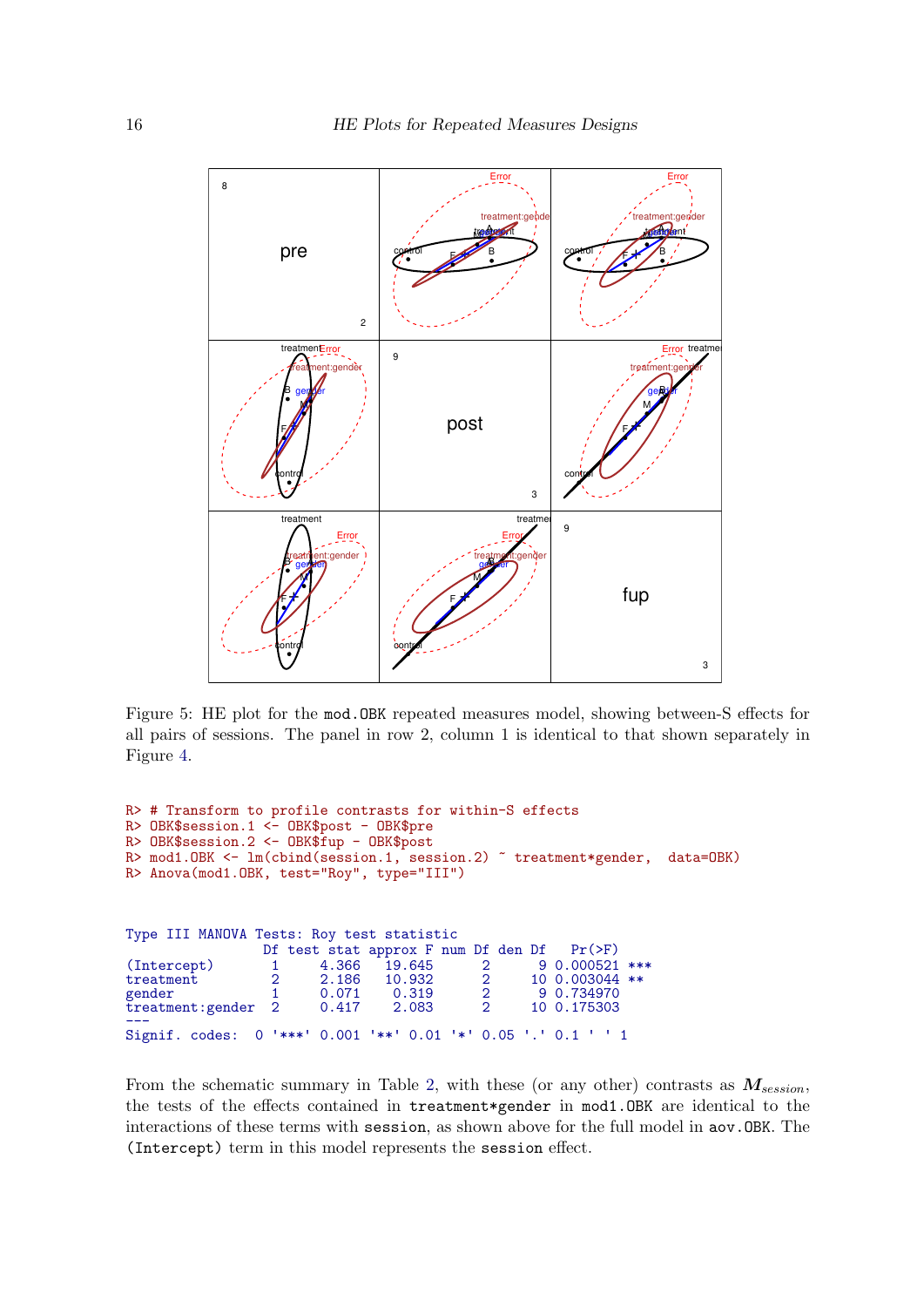The HE plot for within-S effects (Figure [6\)](#page-16-0) is constructed from the mod1.OBK object as shown below. The main manipulation done here is to re-label the terms plotted to show each of them as involving session, as just described.

```
R> # HE plots for Within-S effects
R> heplot(mod1.OBK,
    main="Within-S effects: Session * (Treat*Gender)",
    remove.intercept=FALSE, type="III",
    xlab="Post-Pre", ylab="Fup-Post",
    term.labels=c("session", "treatment:session", "gender:session",
                  "treatment:gender:session"),
    col=c("red", "black", "blue", "brown"),
    xlim=c(-2,4), ylim=c(-2,3)
  )
R> mark.H0(0,0)
```
<span id="page-16-0"></span>



Figure 6: HE plot for the mod1.OBK model, showing within-S effects in the space of contrasts among sessions. The point labeled  $H_0$  here marks the comparison point for no difference over session in contrast space.

Figure [6](#page-16-0) provides an interpretation of the within-S effects shown in the MANOVA table shown above for Anova(mod.OBK). We can see that the effects of session and treatment:session are significant. More importantly, for both of these, but the interaction in particular, the significance of the effect is more attributable to the post-pre difference than to fup-post.

## 4.1. Higher-order designs

The scheme described above and the obvious generalization of Table [2](#page-3-2) easily accommodates designs with two or more within-S factors. Any number of between-S factors are handled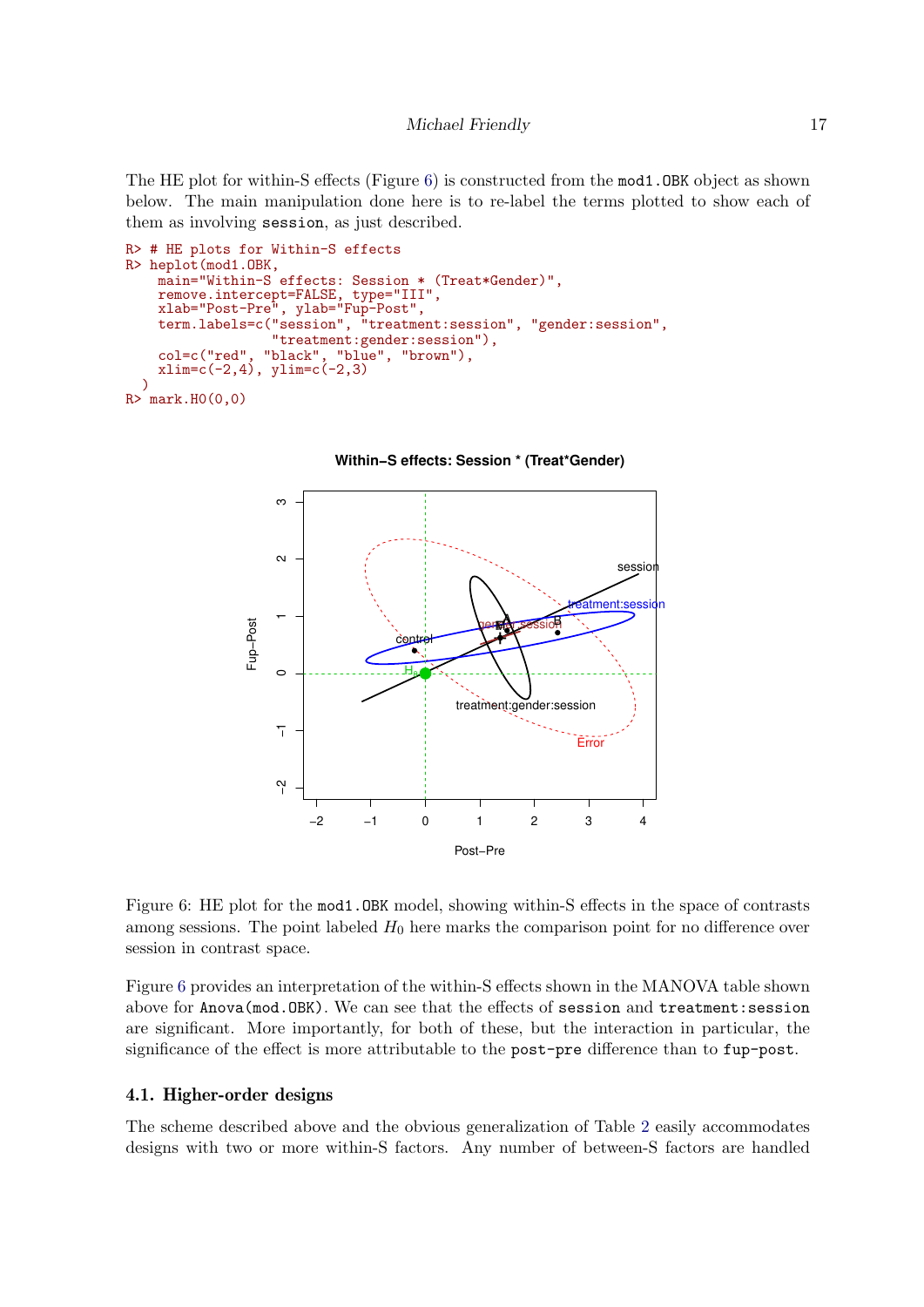automatically, by the model formula for between-S effects specified in the  $lm()$  call, e.g., ~ treatment \* gender.

For example, for the O'Brien-Kaiser data with session and hour as two within-S factors, first create a data frame, within specifying the values of these factors for the  $3 \times 5$  combinations.

```
R> session <- factor(rep(c("pretest", "posttest", "followup"), c(5, 5, 5)),
      levels=c("pretest", "posttest", "followup"))
R> contrasts(session) \leftarrow matrix(c(-1, 1, 0,
                                                 0, -1, 1), \text{ncol=2}R> hour \leq ordered(rep(1:5, 3))
R> within <- data.frame(session, hour)
```
The within data frame looks like this:

R> str(within)

```
data.frame': 15 obs. of 2 variables:
$ session: Factor w/ 3 levels "pretest","posttest",..: 1 1 1 1 1 2 2 2 2 2 ...
..- attr(*, "contrasts")= num [1:3, 1:2] -1 1 0 0 -1 1
.. ..- attr(*, "dimnames")=List of 2
.. .. ..$ : chr [1:3] "pretest" "posttest" "followup"
.. .. ..$ : NULL
$ hour : Ord.factor w/ 5 levels "1"<"2"<"3"<"4"<..: 1 2 3 4 5 1 2 3 4 5 ...
```
R> within

|                | session  | hour             |
|----------------|----------|------------------|
| 1              | pretest  | 1                |
| $\overline{2}$ | pretest  | $\overline{2}$   |
| 3              | pretest  | 3                |
| 4              | pretest  | 4                |
| 5              | pretest  | 5                |
| 6              | posttest | 1                |
| $\overline{7}$ | posttest | $\overline{2}$   |
| 8              | posttest | $\bar{\text{3}}$ |
| 9              | posttest | 4                |
| 10             | posttest | 5                |
| 11             | followup | 1                |
| 12             | followup | $\overline{2}$   |
| 13             | followup | 3                |
| 14             | followup | 4                |
| 15             | followup | 5                |

The repeated measures MANOVA analysis can then be carried out as follows:

```
R> mod.OBK2 <- lm(cbind(pre.1, pre.2, pre.3, pre.4, pre.5,
                       post.1, post.2, post.3, post.4, post.5,
                       fup.1, fup.2, fup.3, fup.4, fup.5) " treatment*gender,
                  data=OBrienKaiser)
R> (aov.OBK2 <- Anova(mod.OBK2, idata=within, idesign=~session*hour, test="Roy"))
```

|             |                   |  | Type II Repeated Measures MANOVA Tests: Roy test statistic |       |                |                  |  |
|-------------|-------------------|--|------------------------------------------------------------|-------|----------------|------------------|--|
|             |                   |  | Df test stat approx F num Df den Df $Pr(\ge F)$            |       |                |                  |  |
| (Intercept) |                   |  | 31.83                                                      | 318.3 |                | $106.53e-09$ *** |  |
| treatment   |                   |  | 0.93                                                       | 4.6   | $\overline{2}$ | 10 0.037687 *    |  |
| gender      |                   |  | 0.26                                                       | 2.6   |                | 10 0.140974      |  |
|             | treatment: gender |  | 0.57                                                       | 2.9   | 0              | 10 0.104469      |  |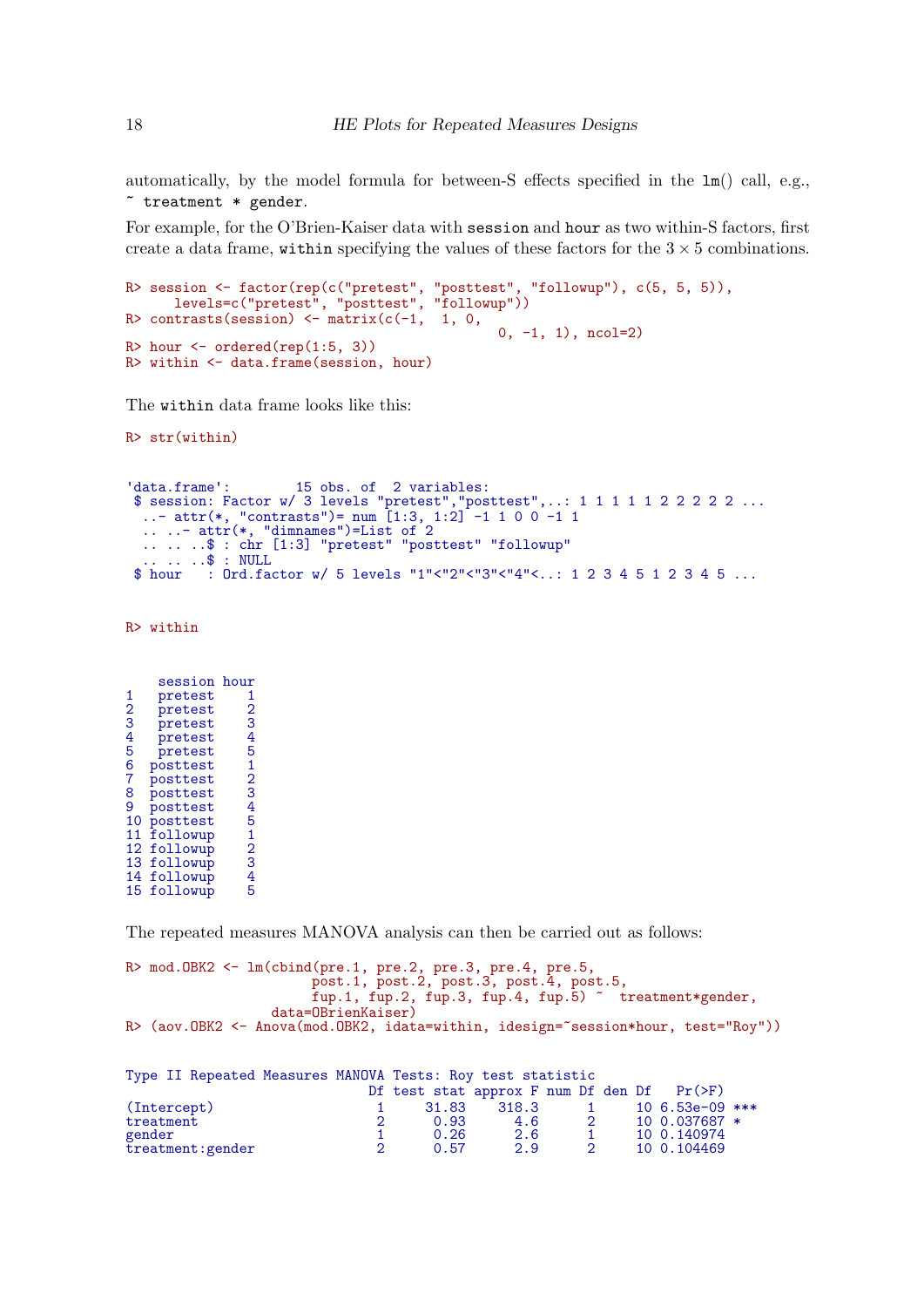#### Michael Friendly 19

| session                                    |               | 5.69                   | 25.6                           | 2 | $90.000193$ *** |
|--------------------------------------------|---------------|------------------------|--------------------------------|---|-----------------|
| treatment: session                         |               | 2.13                   | 10.7                           |   | 10 0.003309 **  |
| gender: session                            |               | 0.05                   | 0.2                            | 2 | 9 0.819997      |
| treatment: gender: session                 | $\mathcal{D}$ | 0.42                   | 2.1                            | 2 | 10 0.175303     |
| hour                                       |               | 14.31                  | 25.0                           | 4 | 7 0.000304 ***  |
| treatment: hour                            | 2             | 0.23                   | 0.5                            |   | 8 0.758592      |
| gender: hour                               |               | 0.41                   | 0.7                            | 4 | 7 0.602374      |
| treatment: gender: hour                    | 2             | 0.71                   | 1.4                            | 4 | 8 0.308786      |
| session: hour                              |               | 1.22                   | 0.5                            | 8 | 3 0.832452      |
| treatment: session: hour                   | ≘             | 0.58                   | 0.3                            | 8 | 4 0.936351      |
| gender: session: hour                      |               | 2.28                   | 0.9                            | 8 | 3 0.620208      |
| treatment: gender: session: hour           | 2             | 0.80                   | 0.4                            | 8 | 4 0.875598      |
| $0.001$ '**'<br>Signif.<br>'***'<br>codes: |               | 0.01<br>$\mathbb{R}^n$ | $0.05$ $\degree$ $\degree$ 0.1 |   |                 |

Note that the test statistics for treatment, gender, session and all interactions among them are identical to what was found in the simplified analysis above. Among the effects including hour, only the main effect is significant here.

The following  $M$  matrices, corresponding to profile contrasts for session and polynomial contrasts for hour are used internally in Anova() in calculating these effects (shown here as integers, rather than in normalized form).

$$
M_{session} = \left(\begin{array}{cc} -1 & 0 \\ 1 & -1 \\ 0 & 1 \end{array}\right) \qquad M_{hour} = \left(\begin{array}{cccc} -2 & 2 & -1 & 1 \\ -1 & -1 & 2 & -4 \\ 0 & -2 & 0 & 6 \\ 1 & -1 & -2 & -4 \\ 2 & 2 & 1 & 1 \end{array}\right)
$$

Tests involving the interaction of session:hour use the Kronecker product,  $M_{session} \otimes M_{hour}$ . For HE plots, it is necessary to explicitly carry out the transformation of  $Y \mapsto Y M_w$ , where  $M_w$  conforms to Y and represents the contrasts for the within-S effect. In the present example, this means that  $M_{session}$  and  $M_{hour}$  are both expanded as Kronecker products with the unit vector,

$$
\begin{array}{rcl} M_s &=& M_{session} \otimes {\bf 1}_5 \,\, ,\\ M_h &=& {\bf 1}_3 \otimes M_{hour} \,\, . \end{array}
$$

These calculations in R are shown below:

```
R> M.session \leq matrix(c(-1, 1, 0,0, -1, 1), \text{ncol}=2)R> rownames(M.session) <-c("pre", "post", "fup")
R> colnames(M.session) <-paste("s", 1:2, sep="")
R> M.hour <- matrix(c(-2, -1, 0, 1, 2,2, -1, -2, -1, 1,-1, 2, 0, -2, 1,1, -4, 6, -4, 1), \text{ncol=4}R> rownames(M.hour) <- paste("hour", 1:5, sep="")
R> colnames(M.hour) <- c("lin", "quad", "cubic", "4th")
R> M.hour
      \begin{array}{cccc} \text{lin quad cubic 4th} \\ -2 & 2 & -1 & 1 \\ -1 & -1 & -2 & -4 \end{array}hour1 -2 2 -1 1
hour2 -1 -1 2 -4
```

| -9 |    |  |
|----|----|--|
|    | -2 |  |
|    |    |  |
|    |    |  |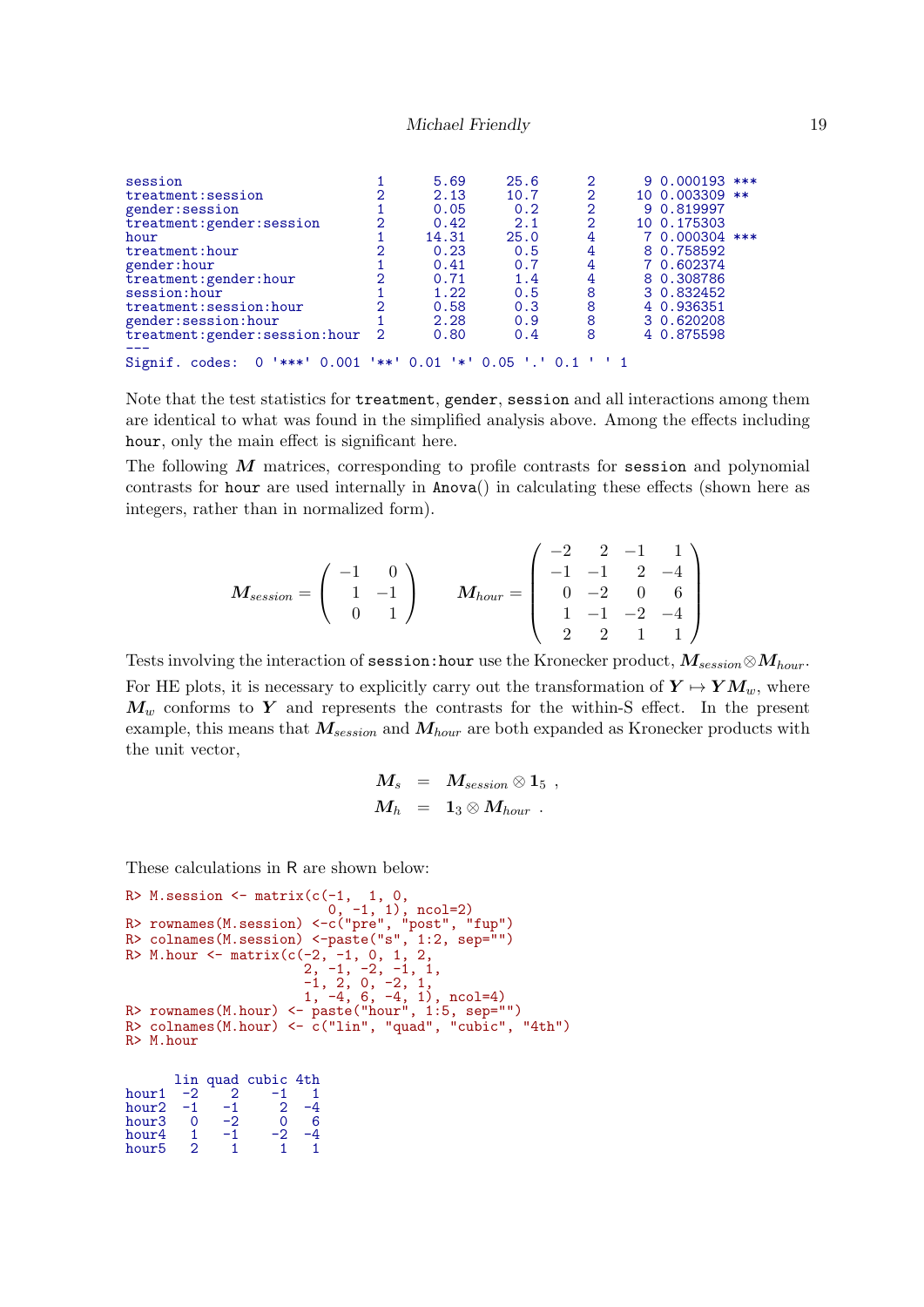```
R> unit <- function(n, prefix="") {
            J \leftarrow matrix(rep(1, n), ncol=1)rownames(J) <- paste(prefix, 1:n, sep="")
            J
  }
R> M.s <- kronecker( M.session, unit(5, "h"), make.dimnames=TRUE)
R> (M.h <- kronecker( unit(3, "s"), M.hour, make.dimnames=TRUE))
           :lin :quad :cubic :4th<br>-2 2 -1 1
s1: hour 1 -2 2 -1 1<br>s1: hour 2 -1 -1 2 -4
s1: hour2 -1 -1 2 -4<br>s1: hour3 0 -2 0 6s1:hour3 0 -2 0 6<br>s1:hour4 1 -1 -2 -4
s1:hour4  1 -1 -2 -4<br>s1:hour5  2  1  1  1
s1:hour5 2 1 1 1<br>s2:hour1 -2 2 -1 1
s2: hour 1 -2 2 -1 1<br>s2: hour 2 -1 -1 2 -4
```

```
\begin{array}{cccc} 2: \text{hour2} & -1 & -1 & 2 & -4 \\ \text{s2: hour3} & 0 & -2 & 0 & 6 \end{array}s2:hour3 0 -2 0 6<br>s2:hour4 1 -1 -2 -4
\begin{tabular}{cccccc} s2:hour4 & 1 & -1 & -2 & -4 \\ s2:hour5 & 2 & 1 & 1 & 1 \\ s3:hour1 & -2 & 2 & -1 & 1 \end{tabular}s2:hour5 2 1 1 1<br>s3:hour1 -2 2 -1 1
s3: hour 1 -2 2 -1 1<br>s3: hour 2 -1 -1 2 -4
s3:hour2 -1 -1 2 -4<br>s3:hour3 0 -2 0 6s3:hour3 0 -2 0 6<br>s3:hour4 1 -1 -2 -4
s3:hour4 1 -1 -2 -4<br>s3:hour5 2 1 1 1
s3:hour5
```
#### R> M.sh <- kronecker( M.session, M.hour, make.dimnames=TRUE)

Using M.h, we can construct the within-model for all terms involving the hour effect,

```
R> Y.hour \le as.matrix(OBrienKaiser[,3:17]) %*% M.h<br>R> mod.OBK2.hour \le 1m(Y.hour \le treatment*gender,
R> mod.OBK2.hour <- lm(Y.hour ~ treatment*gender, data=OBrienKaiser)
```
We can plot these effects for the linear and quadratic contrasts of hour, representing withinsession slope and curvature. Figure [7](#page-20-0) is produced as shown below. As shown by the Anova(mod.OBK2, ...) above, all interactions with hour are small, and so these appear wholly contained within the  $E$  ellipse. In particular, there are no differences among groups (treatment  $\times$  gender) in the slopes or curvatures over hour. For the main effect of hour, the linear effect is almost exactly zero, while the quadratic effect is huge.

```
R> labels <- c("hour", paste(c("treatment","gender","treatment:gender"),":hour", sep=""))
R> colors <- c("red", "black", "blue", "brown", "purple")
R> heplot(mod.OBK2.hour, type="III", remove.intercept=FALSE, term.labels=labels, col=colors)
R> mark.H0()
```
The pairs() function shows these effects (Figure [8\)](#page-21-0) for all contrasts in hour. To reduce clutter, we only label the hour effect, since all interactions with hour are small and non-significant. The main additional message here is that the effects of hour are more complex than just the large quadratic component we saw in Figure [7.](#page-20-0)

```
R> pairs(mod.OBK2.hour, type="III", remove.intercept=FALSE, term.labels="hour", col=colors)
```
## 5. Doubly-multivariate designs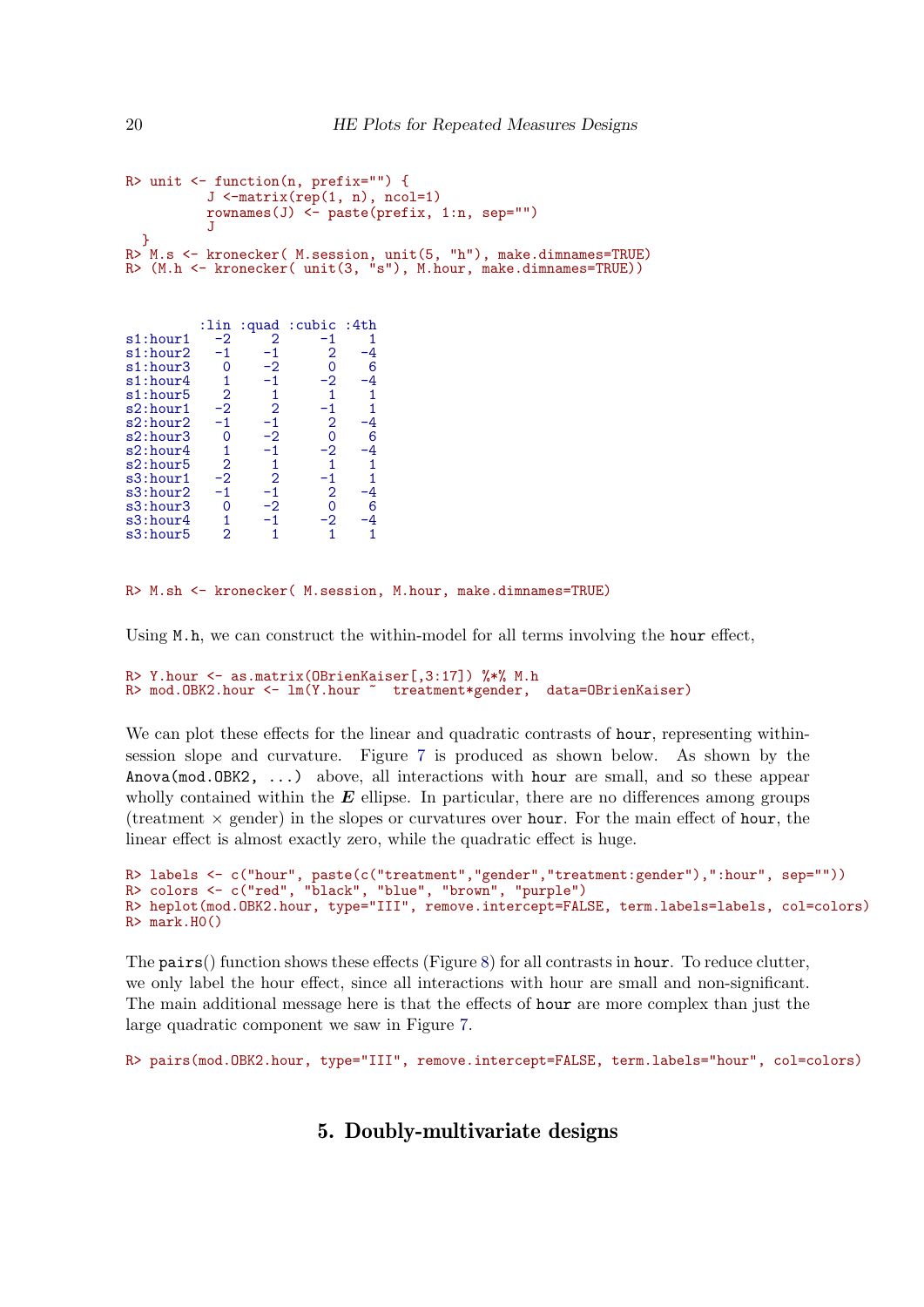

<span id="page-20-0"></span>Figure 7: HE plot for the mod.OBK2 repeated measures model, showing within-S effects for linear and quadratic contrasts in hour. As in Figure [6,](#page-16-0) we are viewing hypothesis and error variation in the transformed space of the repeated measures contrasts, here given by  $M_h$ .

In the designs discussed above the same measure is observed on all occasions. Sometimes, there are two or more different measures,  $Y_1, Y_2, \ldots$ , observed at each occasion, for example response speed and accuracy. In these cases, researchers often carry out separate repeated measures analyses for each measure. However the tests of between-S effects and each within-S effect can also be carried out as multivariate tests of  $Y_1, Y_2, \ldots$  simultaneously, and these tests are often more powerful, particularly when the effects for the different measures are weak, but correlated.

In the present context, such doubly-multivariate designs can be easily handled in principle by treating the multiple measures as an additional within-S factor, but using an identity matrix as the  $M$  matrix in forming the linear hypotheses to be tested via Eqn. [\(6\)](#page-3-1). For example, with two measures,  $Y_1, Y_2$  observed on three repeated sessions, the full M matrix for the design is generated as in Eqn. [\(9\)](#page-4-0) as

$$
M_{CM} = (1, M_{session}) \otimes I_2 = \begin{pmatrix} 1 & -1 & 0 \\ 1 & 1 & -1 \\ 1 & 0 & 1 \end{pmatrix} \otimes \begin{pmatrix} 1 & 0 \\ 0 & 1 \end{pmatrix} . \tag{10}
$$

In R, we can express this as follows, using M.measure to represent  $Y_1, Y_2$ .

```
R > M.measure \leftarrow diag(2)
R> rownames(M.measure)<- c("Y1", "Y2")
R> colnames(M.measure)<- c("Y1", "Y2")
R> cornames(m.measure) <= c("11", "12")<br>R> kronecker(cbind(1, M.session), M.measure, make.dimnames=TRUE)
```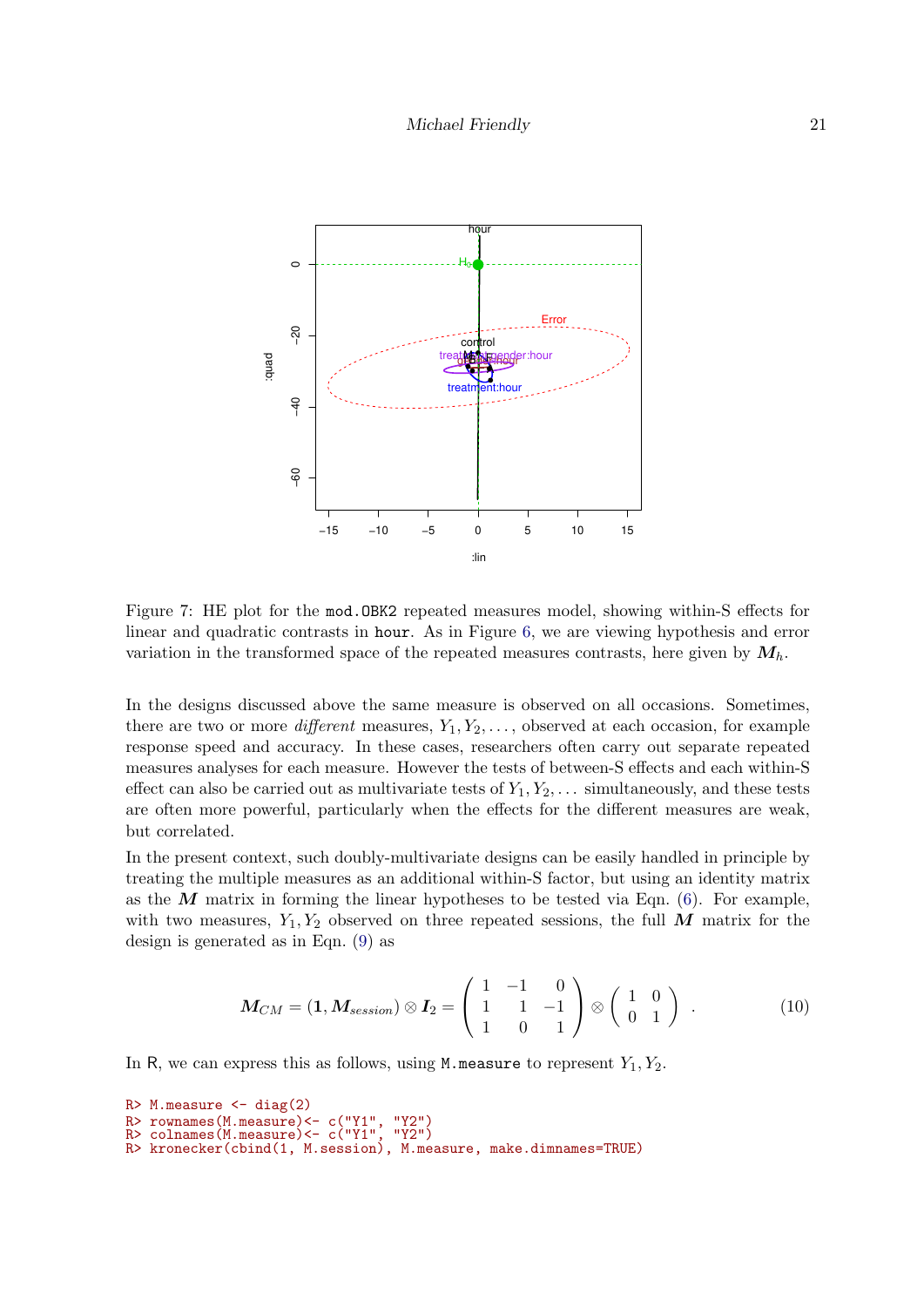

<span id="page-21-0"></span>Figure 8: HE plot for the mod.OBK2 repeated measures model, showing within-S effects for all pairs of contrasts in hour.

|          |  | $: Y1 : Y2 s1 : Y1 s1 : Y2 s2 : Y1 s2 : Y2$ |    |    |
|----------|--|---------------------------------------------|----|----|
| pre:Y1   |  |                                             |    |    |
| pre: Y2  |  | -1                                          |    | 0  |
| post: Y1 |  |                                             | -1 | Ω  |
| post:Y2  |  |                                             |    | -1 |
| fup:Y1   |  |                                             |    | 0  |
| fup:Y2   |  |                                             |    |    |

In the result, the first two columns correspond to the within-S Intercept term, and are used to test all between-S terms for  $Y_1, Y_2$  simultaneously. The remaining columns correspond to the session effect for both variables and all interactions with session. In practice, this analysis must be performed in stages because  $Anova()$  does not (yet)<sup>[5](#page-21-1)</sup> allow such a doubly-multivariate design to be specified directly.

### 5.1. Example: Weight loss and self esteem

To illustrate, we consider the data frame WeightLoss originally from Andrew Ainsworth (<http://www.csun.edu/~ata20315/psy524/main.htm>), giving (contrived) data on weight loss and measures of self esteem after each of three months for 34 individuals, who were observed in one of three groups: Control, Diet group, Diet  $+$  Exercise group. The within-S factors are thus measure  $(\texttt{wl}, \texttt{se})$  and month  $(1:3)$ .

R> table(WeightLoss\$group)

<span id="page-21-1"></span> $5$ The new version of the car package (2.0-0) on CRAN now includes enhanced Anova() and linearHypothesis() which perform these analyses.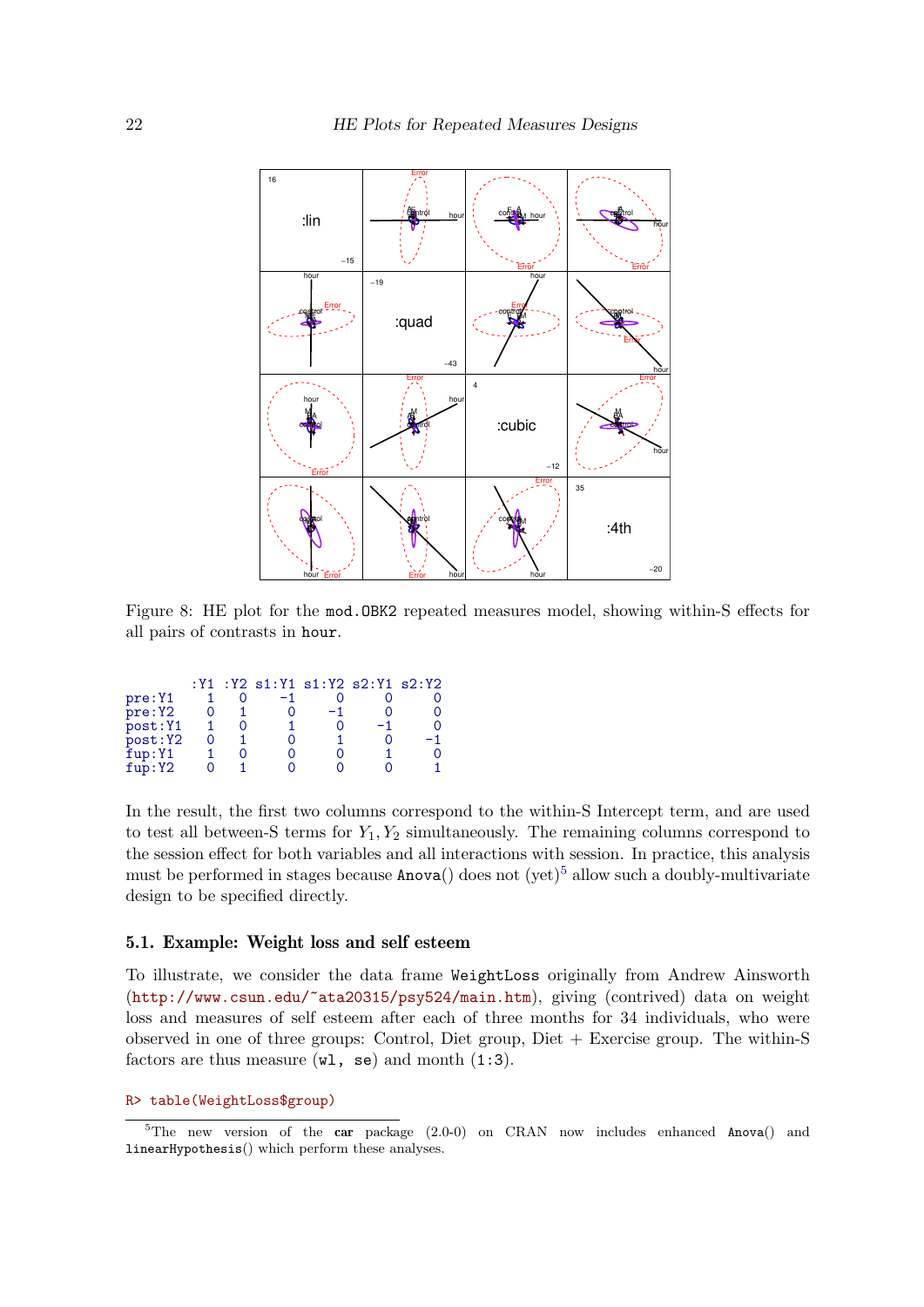Control Diet DietEx<br>12 12 10 **12** 

R> some(WeightLoss)

|    | group   |   |                |                |    | wl1 wl2 wl3 se1 se2 se3 |    |
|----|---------|---|----------------|----------------|----|-------------------------|----|
|    | Control | 4 | 3              | 3              | 14 | 13                      | 15 |
| 5  | Control | 5 | 3              | 2              | 16 | 15                      | 14 |
| 11 | Control | 4 | $\overline{2}$ | $\overline{2}$ | 16 | 16                      | 11 |
| 14 | Diet    | 5 | 4              | 1              | 13 | 14                      | 15 |
| 17 | Diet    | 3 | 2              | 1              | 16 | 17                      | 15 |
| 18 | Diet    | 5 | 5              | 4              | 13 | 11                      | 18 |
| 19 | Diet    | 4 | 3              | 1              | 12 | 11                      | 14 |
| 24 | Diet    | 7 | 4              | 3              | 16 | 14                      | 18 |
| 27 | DietEx  | 9 | 7              | З              | 13 | 12                      | 17 |
| 29 | DietEx  | 3 | 5              | 1              | 13 | 13                      | 16 |
|    |         |   |                |                |    |                         |    |

Because this design is complex, and to facilitate interpretation of the effects we will see in HE plots, it is helpful to view traditional plots of means with standard errors for both variables. These plots, shown in Figure  $9<sup>6</sup>$  $9<sup>6</sup>$  $9<sup>6</sup>$ , show that, for all three groups, the amount of weight lost each month declines, but only the  $\text{Diet} + \text{Exercise}$  maintains substantial weight loss through month 2. For self esteem, all three groups have a U-shaped pattern over months, and by month 3, the groups are ordered Control  $\langle$  Diet  $\langle$  Diet + Exercise.



<span id="page-22-0"></span>Figure 9: Means for weight loss and self esteem by group and month. Error bars show  $\pm 1$ standard error for each mean.

Research interest in the differences among groups would likely be focused on the questions: (a) Do the two diet groups differ from the control group? (b) Is there an additional effect of exercise, given diet? These questions may be tested with the (Helmert) contrasts used below for group, which are labeled group1 and group1 respectively.

```
R> contrasts(WeightLoss$group) \leftarrow matrix(c(-2,1,1, 0, -1, 1),ncol=2)
R> (wl.mod<-lm(cbind(wl1,wl2,wl3,se1,se2,se3)~group, data=WeightLoss))
```
<span id="page-22-1"></span> $6$ These plots were drawn using plotmeans() in the gplots package [\(Warnes 2009\)](#page-36-8). The code is not shown, but is available in the R example code for this paper.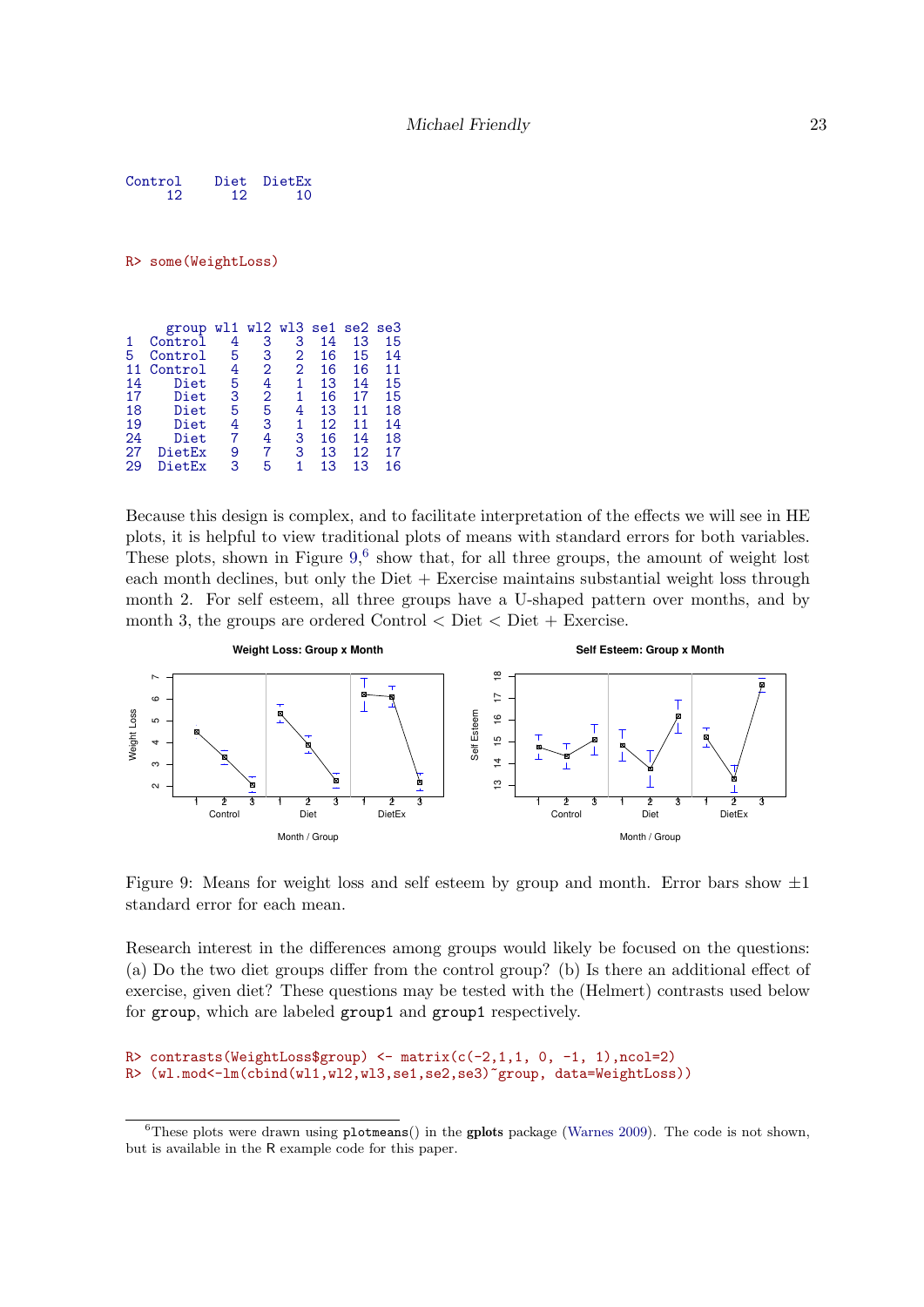| Call:         |        |        |           |         |                   | $lm(formula = chind(w11, w12, w13, sel, se2, se3)$ <i>"group, data = WeightLoss</i> ) |
|---------------|--------|--------|-----------|---------|-------------------|---------------------------------------------------------------------------------------|
| Coefficients: |        |        |           |         |                   |                                                                                       |
|               | w 11   | w12    | W13       | se1     | se2               | se3                                                                                   |
| (Intercept)   | 5.3444 | 4.4500 | 2.1778    | 14.9278 | 13.7944 16.2833   |                                                                                       |
| group1        | 0.4222 | 0.5583 | 0.0472    | 0.0889  | $-0.2694$         | 0.6000                                                                                |
| group2        | 0.4333 | 1.0917 | $-0.0250$ |         | $0.1833 - 0.2250$ | 0.7167                                                                                |

A standard between-S MANOVA, ignoring the within-S structure shows a highly significant group effect.

R> Anova(wl.mod) Type II MANOVA Tests: Pillai test statistic Df test stat approx F num Df den Df Pr(>F)<br>group 2 0.7255 2.562 12 54 0.00924 54 0.00924 \*\* group 2 0.7255 2.502 12 54 0.00924 \*\*<br>---<br>Signif. codes: 0 '\*\*\*' 0.001 '\*\*' 0.01 '\*' 0.05 '.' 0.1 ' ' 1

As before, it is often useful to examine HE plots for pairs of variables in this analysis before proceeding to the within-S analysis. For example, Figure [10](#page-24-0) shows the test of group and the two contrasts for weight loss and for self esteem at months 1 and 2.

```
R> op \leq par(mfrow=c(1,2))
R> heplot(wl.mod, hypotheses=c("group1", "group2"),
          xlab="Weight Loss, month 1", ylab="Weight Loss, month 2")
R> heplot(wl.mod, hypotheses=c("group1", "group2"), variables=4:5,
          xlab="Self Esteem, month 1", ylab="Self Esteem, month 2")
R> par(op)
```
This is helpful, but doesn't illuminate the *overall* group effect for weight loss and self esteem for all three months, and, of course cannot shed light on any interactions of group with measure or month. In the following discussion, we will assume that the researcher is particularly interested in understanding the relation between weight loss and self esteem as it is expressed in changes over time and differences among groups.

To carry out the doubly-multivariate analysis, we proceed as follows. First, we define the  $\boldsymbol{M}$ matrix for the measures, used in the between-S analysis. We use  $M = I_2 \otimes 1/3$  so that the resulting scores are the means (not sums) for weight loss and self esteem.

```
R> measure <- kronecker(diag(2), unit(3, 'M')/3, make.dimnames=TRUE)
R> measure <- kronecker(diag(2), uni<br>R> colnames(measure)<- c('WL', 'SE')
R> colnames(measure) <- c('WL', 'SE')<br>R> measure
```
WL SE :M1 0.333333 0.000000 :M2 0.333333 0.000000 :M3 0.333333 0.000000 :M1 0.000000 0.333333 :M2 0.000000 0.333333 :M3 0.000000 0.333333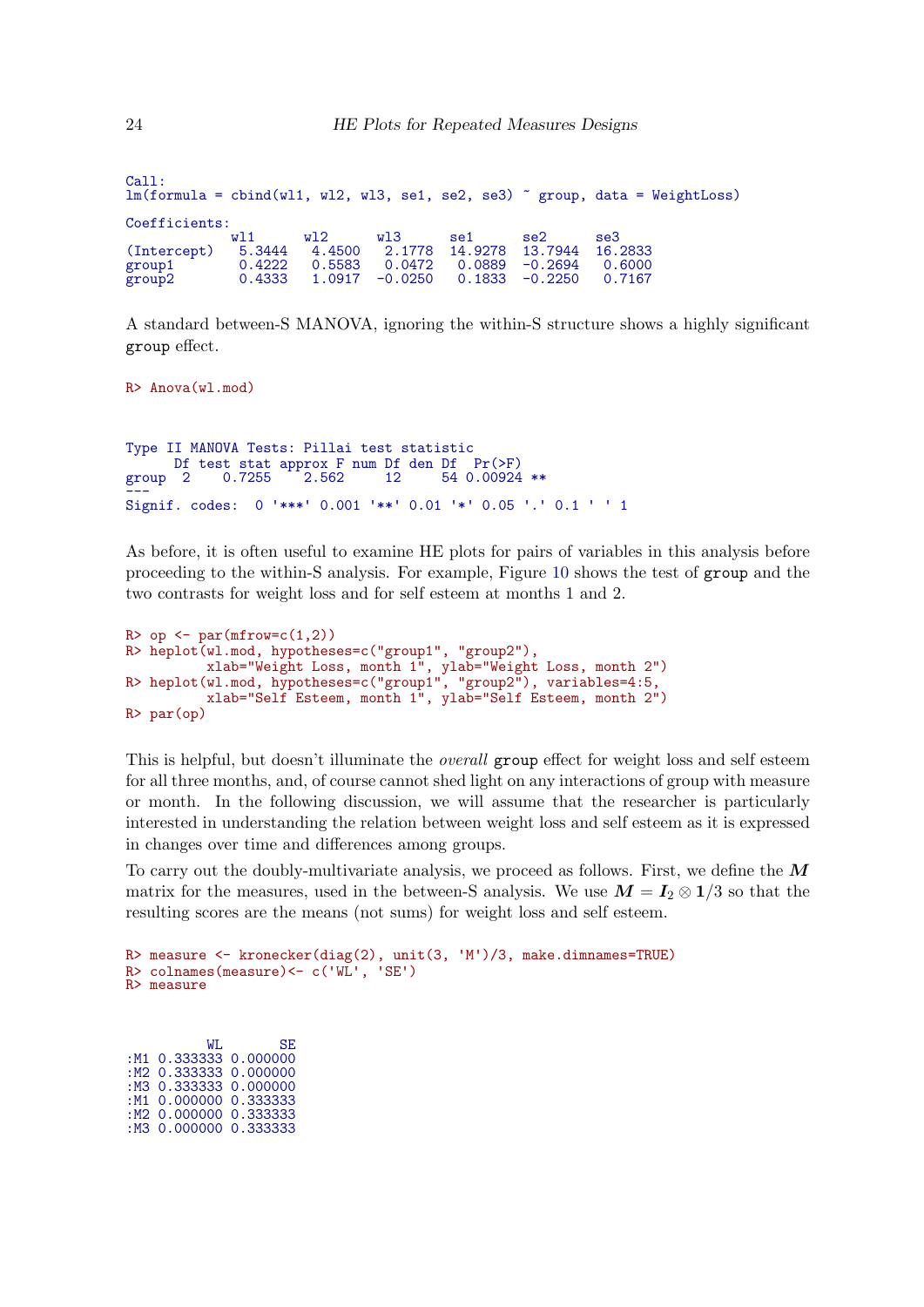

<span id="page-24-0"></span>Figure 10: HE plot for the wl.mod MANOVA model, showing between-S effects for weight loss (left) and self esteem (right) at months 1 and 2.

```
R> between \leq as.matrix(WeightLoss[,-1]) %*% measure
R> between.mod <- lm(between ~ group, data=WeightLoss)
R> Anova(between.mod, test="Roy", type="III")
Type III MANOVA Tests: Roy test statistic
             Df test stat approx F num Df den Df Pr(>F)<br>1 85.62 1284.3 2 30 < 2e-16 ***
(Intercept) 1 85.62 1284.3 2<br>group 2 0.36 5.5 2
                                                   310.00891 **
Signif. codes:
                  0 '***' 0.001 '**' 0.01 '*' 0.05 '.' 0.1 ' ' 1
```
The HE plot for this component of the analysis (Figure [11\)](#page-25-0) shows a striking effect: Averaging over all three months, the means for the Control, Diet and DietEx group on both weight loss and self esteem are highly correlated and in the expected direction. This is something that is not at all obvious in Figure [9.](#page-22-0)

```
R> heplot(between.mod, hypotheses=c("group1", "group2"),
          xlab="Weight Loss", ylab="Self Esteem",
          col=c("red", "blue", "brown"),
         main="Weight Loss & Self Esteem: Group Effect")
```
Next, for the within-S analysis, we define the  $\overline{M}$  matrix for months, using orthogonal polynomials representing linear and quadratic trends. As before, the test of the (Intercept) term in these trend scores corresponds to the month effect in the doubly-multivariate model, and the group effect tests the group  $\times$  month interaction.

```
R> month <- kronecker(diag(2), poly(1:3, degree=2), make.dimnames=TRUE)<br>R> colnames(month)<- c('WL1', 'WL2', 'SE1', 'SE2')
R> round(month,digits=4)
```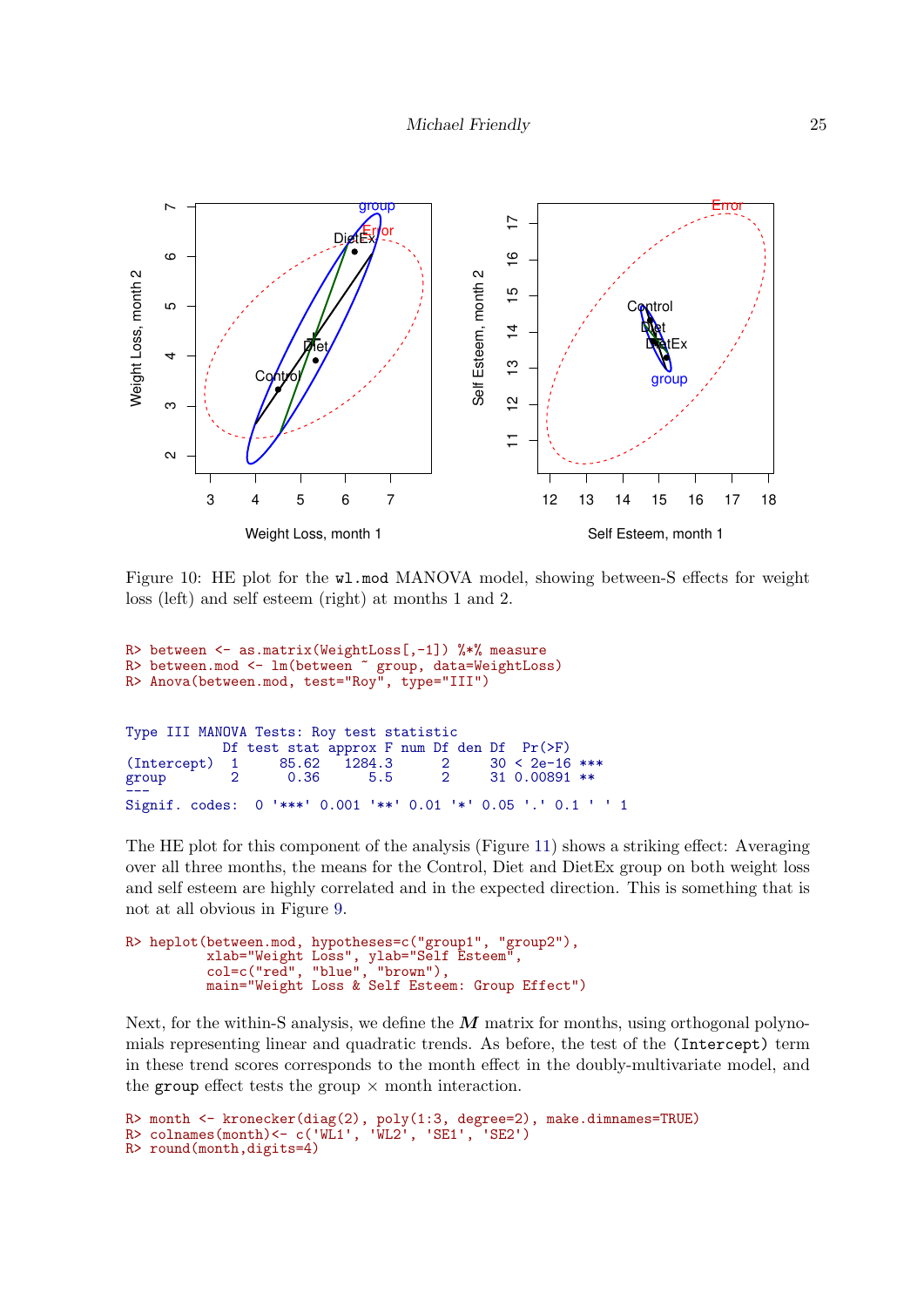

<span id="page-25-0"></span>**Weight Loss & Self Esteem: Group Effect**

Figure 11: HE plot for the between.mod doubly-multivariate design, showing overall between-S effects for weight loss and self esteem.

| WL1                                                           | WL2            | SE1 | SE <sub>2</sub> |                                                 |  |
|---------------------------------------------------------------|----------------|-----|-----------------|-------------------------------------------------|--|
| $: -0.7071$ 0.4082 0.0000 0.0000                              |                |     |                 |                                                 |  |
| $0.0000 - 0.8165 0.0000 0.0000$<br>2<1                        |                |     |                 |                                                 |  |
| $0.7071$ 0.4082 0.0000 0.0000                                 |                |     |                 |                                                 |  |
| $: 0.0000 0.0000 -0.7071 0.4082$                              |                |     |                 |                                                 |  |
| $: 0.0000 0.0000 0.0000 -0.8165$                              |                |     |                 |                                                 |  |
| $0.0000$ 0.0000 0.7071 0.4082                                 |                |     |                 |                                                 |  |
|                                                               |                |     |                 |                                                 |  |
|                                                               |                |     |                 |                                                 |  |
| R> trends <- as.matrix(WeightLoss[,-1]) $\frac{1}{2}$ , month |                |     |                 |                                                 |  |
| R> within.mod <- lm(trends ~ group, data=WeightLoss)          |                |     |                 |                                                 |  |
| R> Anova(within.mod, test="Roy", type="III")                  |                |     |                 |                                                 |  |
|                                                               |                |     |                 |                                                 |  |
|                                                               |                |     |                 |                                                 |  |
| Type III MANOVA Tests: Roy test statistic                     |                |     |                 |                                                 |  |
|                                                               |                |     |                 |                                                 |  |
|                                                               |                |     |                 | Df test stat approx F num Df den Df $Pr(\ge F)$ |  |
| (Intercept) 1 9.928 69.50 4 28 3.96e-14 ***                   |                |     |                 |                                                 |  |
| group                                                         | $\overline{2}$ |     |                 | 1.772 12.84 4 29 3.91e-06 ***                   |  |
| Signif. codes: 0 '***' 0.001 '**' 0.01 '*' 0.05 '.' 0.1 ' ' 1 |                |     |                 |                                                 |  |
|                                                               |                |     |                 |                                                 |  |

HE plots corresponding to this model (Figure [12\)](#page-26-1) can be produced as follows. The  $H$  and  $E$ matrices are all  $4 \times 4$ , but the **H** matrices for the month and group: month effects are rank 1 and 2 respectively.

```
R> op \leftarrow par(mfrow=c(1,2))
R> heplot(within.mod, hypotheses=c("group1", "group2"), variables=c(1,3),
          xlab="Weight Loss - Linear", ylab="Self Esteem - Linear",
          type="III", remove.intercept=FALSE,
```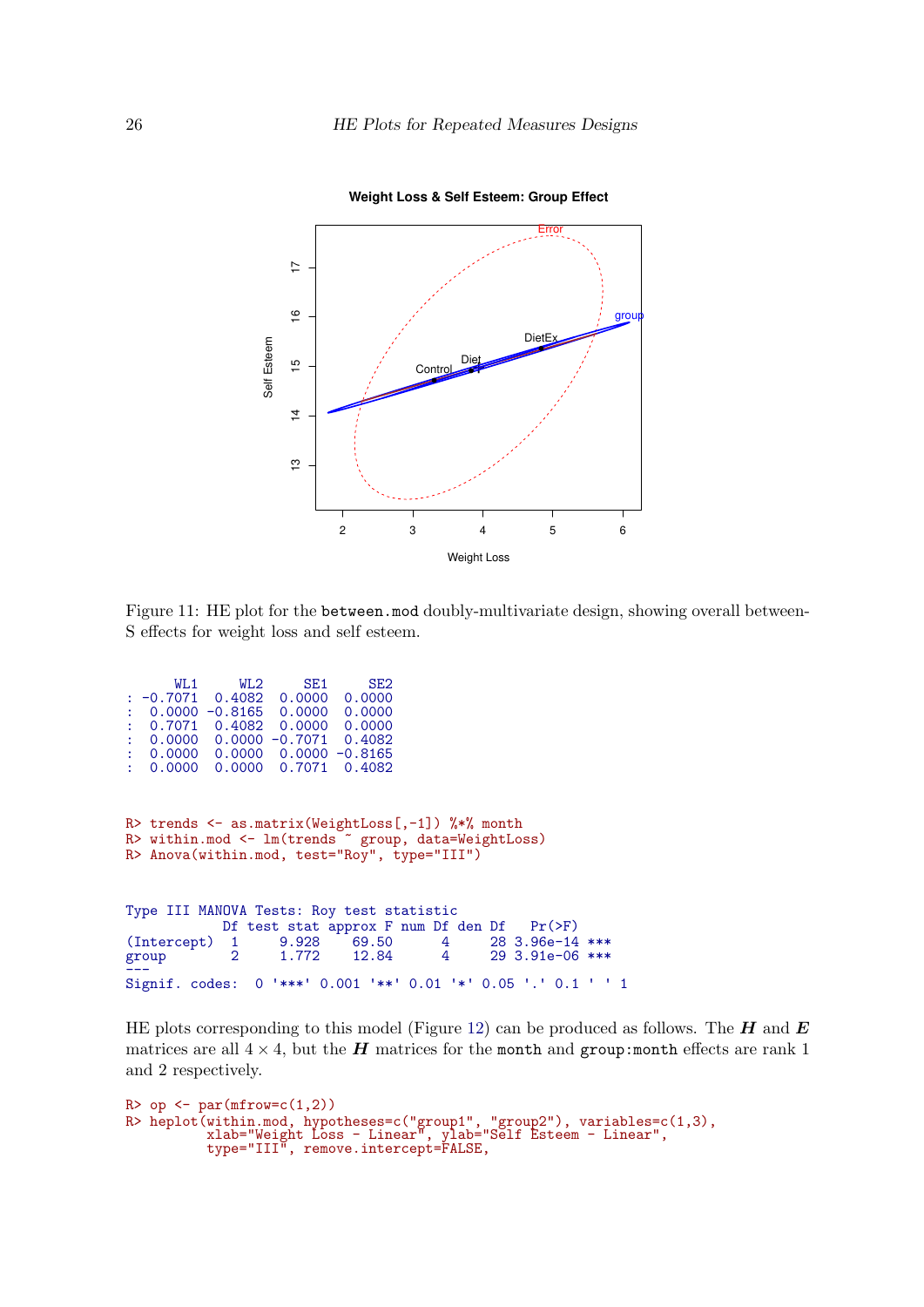```
term.labels=c("month", "group:month"),
            main="(a) Within-S Linear Effects")
R> mark.H0()
R> heplot(within.mod, hypotheses=c("group1", "group2"), variables=c(2,4), xlab="Weight Loss - Quadratic", ylab="Self Esteem - Quadratic",
            xlab="Weight Loss - Quadratic", ylab="Self Esteem - Quadratic",
            type="III", remove.intercept=FALSE,
            term.labels=c("month", "group:month"),
            main="(b) Within-S Quadratic Effects")
R> mark.H0()
R> par(op)
```


<span id="page-26-1"></span>Figure 12: HE plots for the within.mod doubly-multivariate design, showing the effects of month and the interaction group: month for weight loss vs. self esteem. (a) Linear effects; (b) Quadratic effects.

Figure [12](#page-26-1) shows the plots for the linear and quadratic effects separately for weight loss vs. self esteem. The plot of linear effects (Figure  $12(a)$  $12(a)$ ) shows that the effect of month can be be described as negative slopes for weight loss combined with positive slopes for self esteem– all groups lose progressively less weight over time, but generally feel better about themselves. Differences among groups in the group: month effect are in the same direction, but with greater differences among groups in the slopes for self esteem. The interpretation of the quadratic effects (Figure  $12(b)$  $12(b)$ ) is similar, except here, differences in curvature over months are driven largely by the difference between the DietEx group from the others on weight loss.

The interested reader might wish to compare the standard univariate plots of means in Figure [9](#page-22-0) with the HE plots in Figure [11](#page-25-0) and Figure [12.](#page-26-1) The univariate plots have the advantage of showing the data directly, but cannot show the sources of significant effects in multivariate repeated measures models. HE plots have the advantage that they show directly what is expressed in the multivariate tests for relevant hypotheses.

## 6. Simplified interface: heplots 0.9 and car 2.0

<span id="page-26-0"></span>It sometimes happens that the act of describing and illustrating software spurs development to make both simpler, and such is the case here. At the beginning, the stable version of car on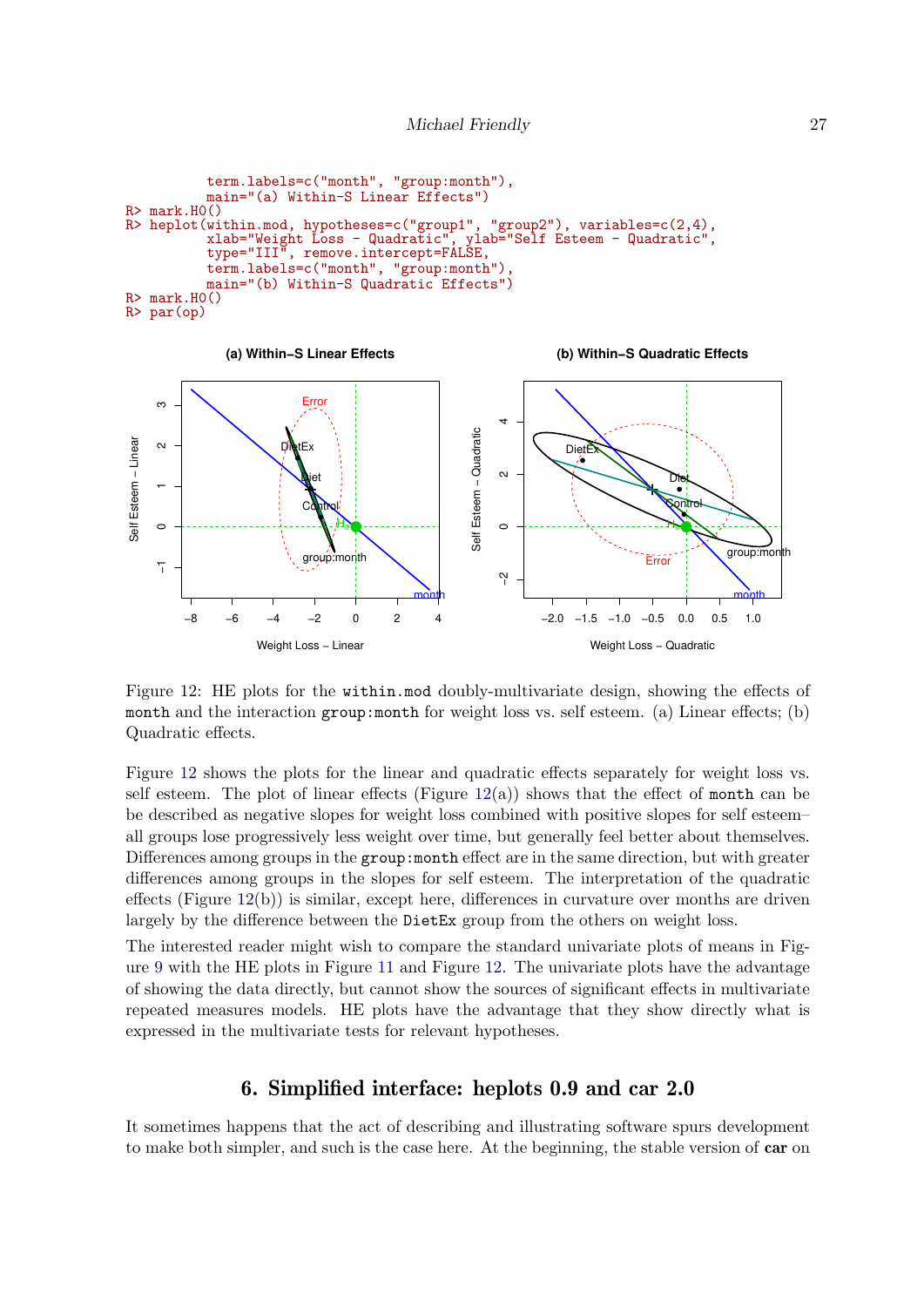CRAN provided the computation for multivariate linear hypotheses including repeated measures designs, but could not handle doubly-multivariate designs directly; the CRAN version of heplots could only repeated measures by explicitly transforming  $Y \mapsto YM$  and re-fitting submodels in terms of the transformed responses.

The new versions of these packages on CRAN (<http://cran.us.r-project.org/>) now handle these cases *directly* from the basic  $m \ln b$  object. heplot() now provides the arguments idata, idesign, icontrasts, or, for the doubly-multivariate case, imatrix, which are passed to Anova() to calculate the appropriate  $H$  and  $E$  matrices.

Omitting these arguments in the call to heplot() gives an HE plot for all between-S effects (or the subset specified by the terms argument), just as before. For the within-S effects,  $\boldsymbol{E}$ matrices differ for for different within-S terms, so it is necessary to specify the intra-subject term (iterm, corresponding to  $M$ ) for which HE plots are desired. Several examples are given below.

For the VocabularyGrowth data, Figure [3\(](#page-10-1)b) can be produced by

```
R> (Vocab.mod <- lm(cbind(grade8,grade9,grade10,grade11) ~ 1, data=VocabGrowth))
R> idata <-data.frame(grade=ordered(8:11))
R> heplot(Vocab.mod, type="III", idata=idata, idesign="grade, iterm="grade",
          main="HE plot for Grade effect")
```
For the OBrienKaiser data, the code for plots of between-S effects is the same as shown above for Figure [4](#page-14-0) and Figure [5.](#page-15-0) The HE plot for within-S effects involving session (Figure [6\)](#page-16-0) can be produced using iterm="session":

```
R> idata <- data.frame(session)
R> heplot(mod.OBK, idata=idata, idesign="session, iterm="session",
    col=c("red", "black", "blue", "brown"),
    main="Within-S effects: Session * (Treat*Gender)")
```
Similarly, HE plots for terms involving hour can be obtained using the expanded model (mod.OBK2) for the 15 combinations of hour and session:

```
R> mod.OBK2 <- lm(cbind(pre.1, pre.2, pre.3, pre.4, pre.5,
                       post.1, post.2, post.3, post.4, post.5,
                       fup.1, fup.2, fup.3, fup.4, fup.5) " treatment*gender,
                 data=OBrienKaiser)
R> heplot(mod.OBK2, idata=within, idesign="hour, iterm="hour")
R> heplot(mod.OBK2, idata=within, idesign=~session*hour, iterm="session:hour")
```
## 7. Comparison with other approaches

<span id="page-27-0"></span>The principal goals of this paper have been (a) to describe the extension of the classical MVLM to repeated measures designs; (b) to explain how HE plots provide compact and understandable visual summaries of the effects shown in typical numerical tables of MANOVA tests; and (c) illustrate these in a variety of contexts ranging from single-sample designs to complex doubly-multivariate designs.

In the context of repeated measures designs, I mentioned earlier that mixed models for longitudinal data provide an attractive alternative to the MVLM (because the former easily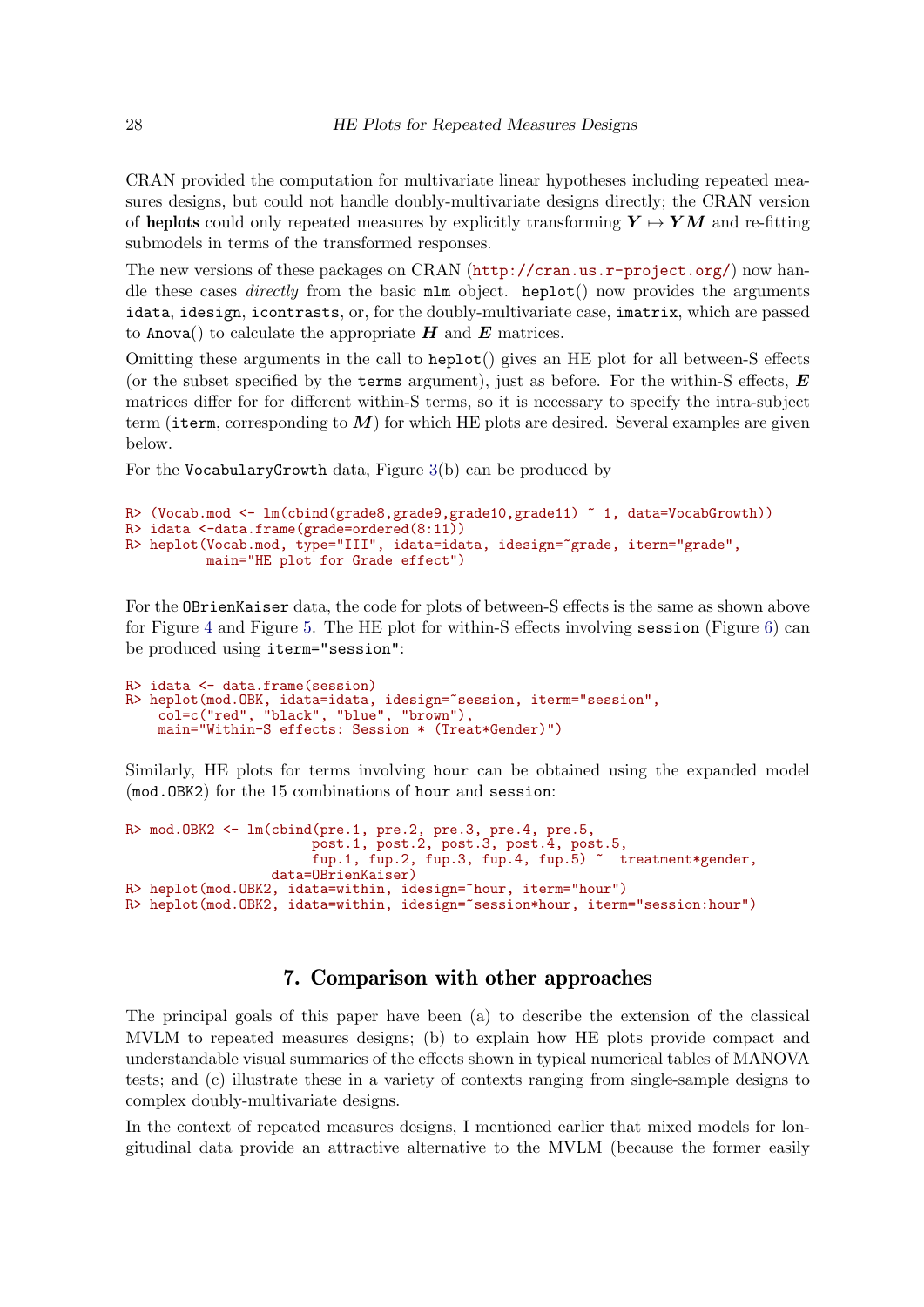accommodate missing or unbalanced data over intra-subject measurements, time-varying covariates, and often allows the residual covariation to be modeled with fewer parameters).

Here we consider a classic data set [\(Potthoff and Roy 1964\)](#page-36-9) used in the first application of the MVLM to growth-curve analysis. These data are often used as illustrations of longitudinal models, e.g., [Verbeke and Molenberghs](#page-36-6) [\(2000,](#page-36-6) §17.4).

Investigators at the University of North Carolina Dental School followed the growth of 27 children (16 males, 11 females) from age 8 until age 14 in a study designed to establish typical patterns of jaw size useful for orthodontic practice. Every two years they measured the distance between the pituitary and the pterygomaxillary fissure, two points that are easily identified on x-ray exposures of the side of the head. The questions of interest include (a) Over this age range, can growth be adequately represented as linear in time, or is some more complex function necessary? (b) Are separate growth curves needed for boys and girls, or can both be described by the same growth curve?

### 7.1. Longitudinal, mixed model approach

The mixed model for longitudinal data is very general and flexible for the reasons noted above, but it is inappropriate here to relate any more than the barest of details necessary for this example. We begin with simple plots of the data: A profile plot grouped by Sex (Figure [13](#page-29-0)  $(left)),$ 

```
R> data("Orthodont", package="nlme")
R> library("lattice")
R> xyplot(distance ~ age|Sex, data=Orthodont, type='b', groups=Subject, pch=15:25,
      col=palette(), cex=1.3, main="Orthodont data")
```
and also a summary plot showing fitted lines for each individual, together with the pooled ordinary least squares regression of distance on age (Figure [13](#page-29-0) (right)).

```
R> xyplot(distance \tilde{ } age | Sex, data = Orthodont, groups = Subject,
       main = "Pooled OLS and Individual linear regressions \tilde{ } age", type = c('g', 'r'),
       panel = function(x, y, ...) {
             panel.xyplot(x, y, ..., col = gray(0.5))<br>panel.lmline(x, y, ..., lwd = 3, col = 'red')
                       })
```
From these plots, we can see that boys generally have larger jaw distances than girls, and the rate of growth (slopes) for boys is generally larger than for girls. It is difficult to discern any patterns within the sexes, except that one boy seems to stand out, with a lower intercept and steeper slope.

With the longitudinal mixed model, contemplate fitting two models describing an individual's pattern of growth: a model fitting only linear growth and a model fitting each person's trajectory exactly by including quadratic and cubic trends in time. For the sake of interpretation of coefficients in these models, it is common to recenter the time variable so that time= $0$ corresponds to initial status. Using Year  $=$  (age-8), we have:

$$
m1: \t y_{it} = \t \beta_{0i} + \beta_{1i} \text{Year}_{it} + e_{it} \t (11)
$$

$$
m3: \t y_{it} = \t \beta_{0i} + \beta_{1i} \text{Year}_{it} + \beta_{2i} \text{Year}_{it}^2 + \beta_{3i} \text{Year}_{it}^3 + e_{it} , \t (12)
$$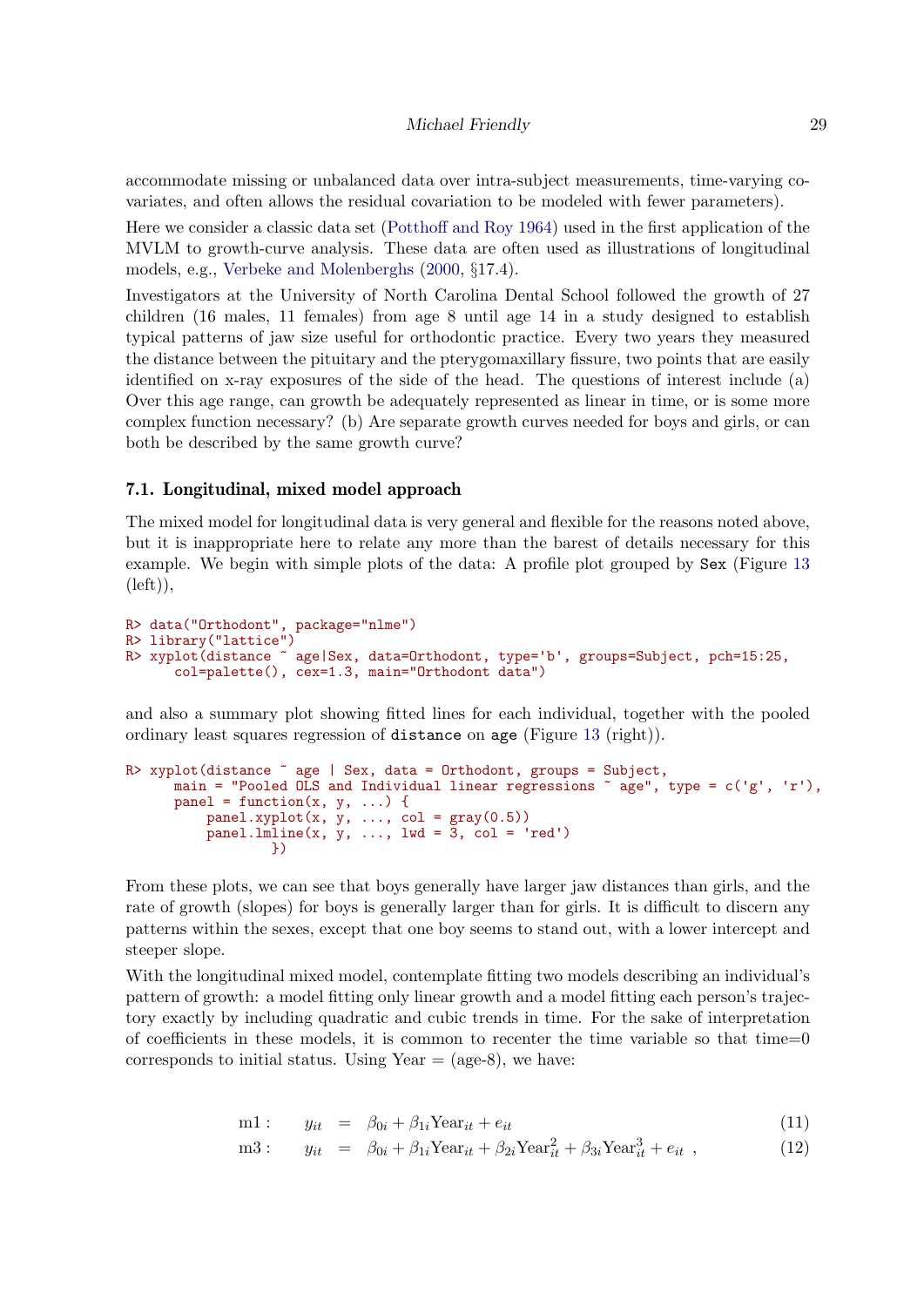

Figure 13: Profile plot of Orthodont data, by sex (left); Pooled OLS and individual linear regressions on age, by sex (right)

where the vector of residuals for subject i is  $e_{i\bullet} \sim N(0, R_i)$ . (For this example, we take  $R_i$  to be unstructured, even though other specifications require fewer parameters.) For the linear model (m1), we entertain the possibility that the person-level intercepts  $(\beta_{0i})$  and slopes  $(\beta_{1i})$ depend on Sex, and so specify them as random coefficients,

<span id="page-29-0"></span>
$$
\beta_{0i} = \gamma_{00} + \gamma_{01} \text{Sex}_i + u_{0i} \tag{13}
$$

$$
\beta_{1i} = \gamma_{10} + \gamma_{11} \text{Sex}_i + u_{1i} \tag{14}
$$

In these equations the  $\gamma s$  are the fixed effects, while the u (along with the errors  $e_{it}$ ) are random effects. Note that Sex is coded 0=Male, 1=Female, so  $\gamma_{00}$  and  $\gamma_{10}$  are the intercept and slope for Males;  $\gamma_{01}$  pertains to the difference in intercepts for Females relative to Males, while  $\gamma_{11}$  is the difference in slopes.

The linear growth model can be fit using lme as follows:

```
R> Ortho <- Orthodont
R> Ortho$year <- Ortho$age - 8 # make intercept = initial status
R> Ortho.mix1 <- lme(distance ~ year * Sex, data=Ortho,
                  random = \degree 1 + year | Subject, method="ML")
R> #Ortho.mix1
R> anova(Ortho.mix1)
```

|             |              |    | numDF denDF F-value p-value |             |
|-------------|--------------|----|-----------------------------|-------------|
| (Intercept) | $\mathbf{1}$ |    | 79 4197.05 <.0001           |             |
|             |              |    | 79 103.42 <.0001            |             |
| year<br>Sex |              | 25 |                             | 8.34 0.0079 |
| year: Sex   |              | 79 |                             | 5.32 0.0237 |

Similarly, the model (m3) allowing cubic growth at level 1 can be fit using:

```
R> Ortho.mix3 <- lme(distance \tilde{ } year*Sex + I(year^2) + I(year^3), data=Ortho,
                   random = * 1 + year | Subject, method="ML")
R> anova(Ortho.mix3)
```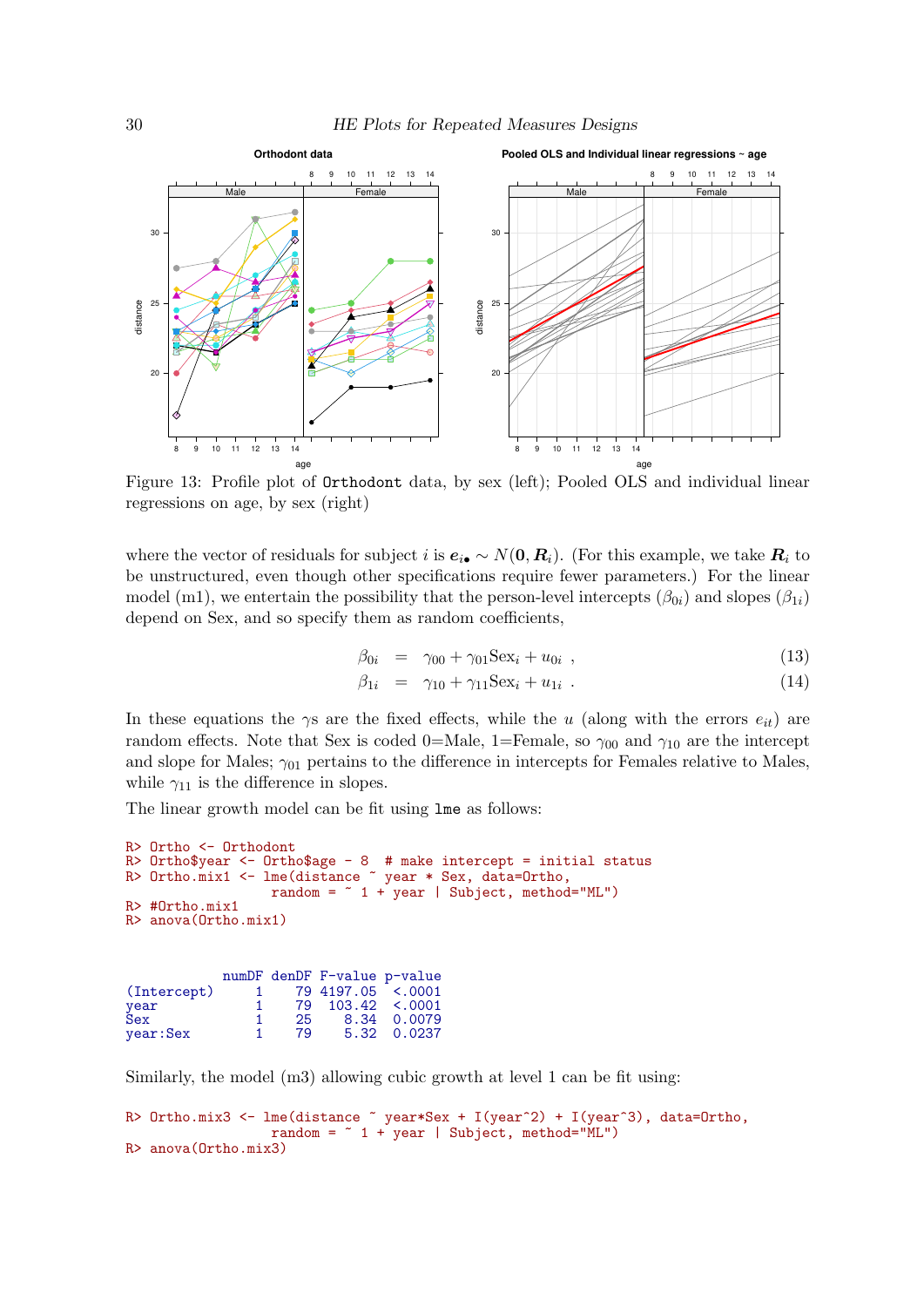|    |      | $101.43 \div 0001$                                            |
|----|------|---------------------------------------------------------------|
|    |      | 8.18 0.0084                                                   |
| 77 |      | 0.81 0.3703                                                   |
| 77 | 0.22 | 0.6414                                                        |
| 77 |      | 5.22 0.0251                                                   |
|    |      | numDF denDF F-value p-value<br>77 4116.30 <.0001<br>77<br>25. |

A likelihood ratio test confirms that the quadratic and cubic components of Year do not improve the model,

```
R> anova(Ortho.mix1, Ortho.mix3)
```
Model df AIC BIC logLik Test L.Ratio p-value 1 8 443.806 465.263 -213.903 Ortho.mix1 1 8 443.806 465.263 -213.903 Ortho.mix3 2 10 446.725 473.547 -213.363 1 vs 2 1.08061 0.5826

To aid interpretation, we can plot the estimated fixed effects from the linear model (m1) as follows, using the predict method for lme objects to calculate the the fitted values for boys and girls over the range of years (0 to 6) corresponding to ages 8 to 14, as in Figure [14\(](#page-30-0)left). Similar code produces a plot of the cubic model Figure [14\(](#page-30-0)right).

```
R> grid <- expand.grid(year=0:6, Sex=c("Male", "Female"))
R> grid$age <- grid$year+8 # plot vs. age
R> \overline{r}m.mix1 <-cbind(grid, distance = predict(Ortho.mix1, newdata = grid, level=0))<br>R> xyplot(distance ~ age, data=fm.mix1, groups=Sex, type="b",
                        age, data=fm.mix1, groups=Sex, type="b",
       par.settings = list(superpose.symbol = list(cex = 1.2, pch=c(15,16))),
       auto.key=list(text=levels(fm.mix1$Sex), points = TRUE, x=0.05, y=0.9, corner=c(0,1)),
       main="Linear mixed model: predicted growth")
```
<span id="page-30-0"></span>

Figure 14: Fitted values showing the estimated fixed effects of age, Sex, and their interaction in the linear growth model (left) and cubic growth model (right).

For this simple example with only two predictors, such plots provide a direct visual summary of the fitted fixed effects in the model, as far as they go.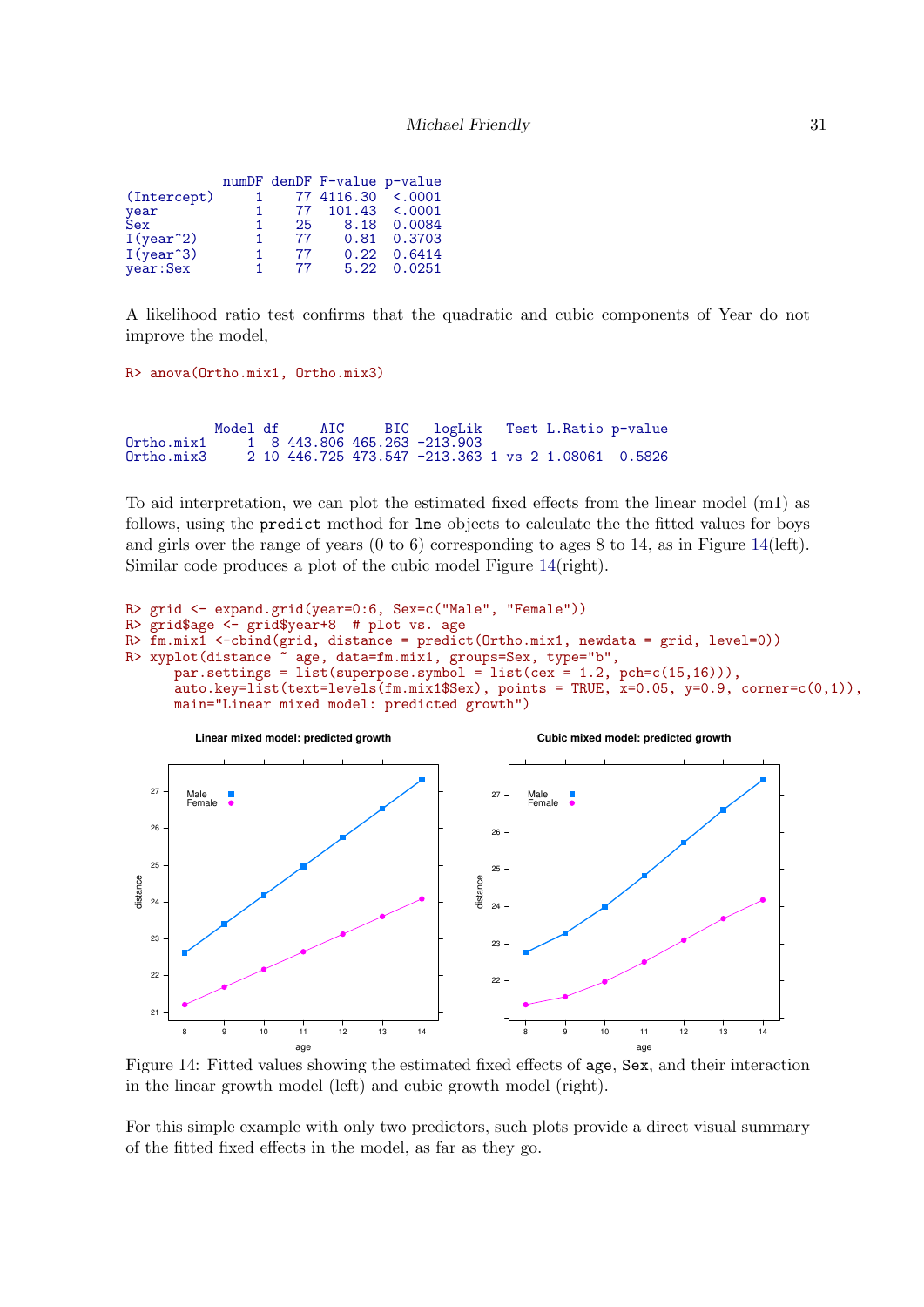### 7.2. MVLM approach

For the multivariate approach, the Orthodont data must first be reshaped to wide format with the distance values as separate columns.

```
R> library("nlme")
R> Orthowide <- reshape(Orthodont, v.names="distance", idvar=c("Subject", "Sex"),
       timevar="age", direction="wide")
R> some(Orthowide, 4)
  Subject Sex distance.8 distance.10 distance.12 distance.14
13 M04 Male 25.5 27.5 26.5 27
17 M05 Male 20.0 23.5 22.5 26
53 M14 Male 22.5 25.5 25.5 26
57 M15 Male 23.0 24.5 26.0 30
```
The MVLM is then fit as follows, with Sex as the between-S factor. Age is quantitative, so the intra-subject data frame (idata) is created with age as an ordered factor.

```
R> Ortho.mod <- lm(cbind(distance.8, distance.10, distance.12, distance.14) ~ Sex, data=Orthowide)
R> idata <- data.frame(age=ordered(seq(8,14,2)))
R> Ortho.aov <- Anova(Ortho.mod, idata=idata, idesign="age)
R> Ortho.aov
Type II Repeated Measures MANOVA Tests: Pillai test statistic
             Df test stat approx F num Df den Df Pr(>F)<br>1 0.9940 4123 1 25 < 2e-16 ***
(Intercept) 1 0.9940 4123 1 25<br>Sex 1 0.2710 9 1 25
Sex 1 0.2710 9 1 25 0.00538 **<br>age 1 0.8256 36 3 23 6.88e-09 **
age 1 0.8256 36 3 23 6.88e-09 ***<br>Sex:age 1 0.2601 3 3 23 0.06960.
                                                  23 0.06960.
```

```
Signif. codes:
                    0 \cdot***' 0.001 \cdot**' 0.01 \cdot*' 0.05 \cdot.' 0.1 \cdot ' 1
```
We see that both  $Sex$  and age are highly significant and their interaction is nearly significant.

Figure [15](#page-32-0) shows HE plots for the between- and within-S effects, produced as shown below. The left panel plots the effect of Sex for ages 8 and 14, with a green line of unit slope. Males clearly show greater growth by age 14, and the difference between males and females is greater at at 14 than at age 8. The right panel shows the linear and quadratic trends with age, reflecting the overall age main effect and the Sex:age interaction. Recalling that the contributions of each displayed variable to each effect in an HE plot can be seen by their horizontal and vertical shadows relative to the  $\vec{E}$  ellipse, we see that the main effect of age is essentially linear, and the overall Sex:age effect is nearly significant due to a difference in slopes, but not curvature.

```
R> op \leq par(mfrow=c(1,2))
R> heplot(Ortho.mod, variables=c(1,4), asp=1, col=c("red", "blue"),
          xlim=c(18,30), ylim=c(18,30),
          main="Orthodont data: Sex effect")
R> abline(0,1, col="green")
R> heplot(Ortho.mod, idata=idata, idesign=~age, iterm="age", col=c("red", "blue", "brown"),
          main="Orthodont data: Within-S effects")
R> par(op)
```
To examine the questions of interest here in more detail, we focus on the intra-subject design and ask if linear growth is sufficient to explain both average development over time and differences between boys and girls. This is easily answered visually from the pairs() plot (not shown here),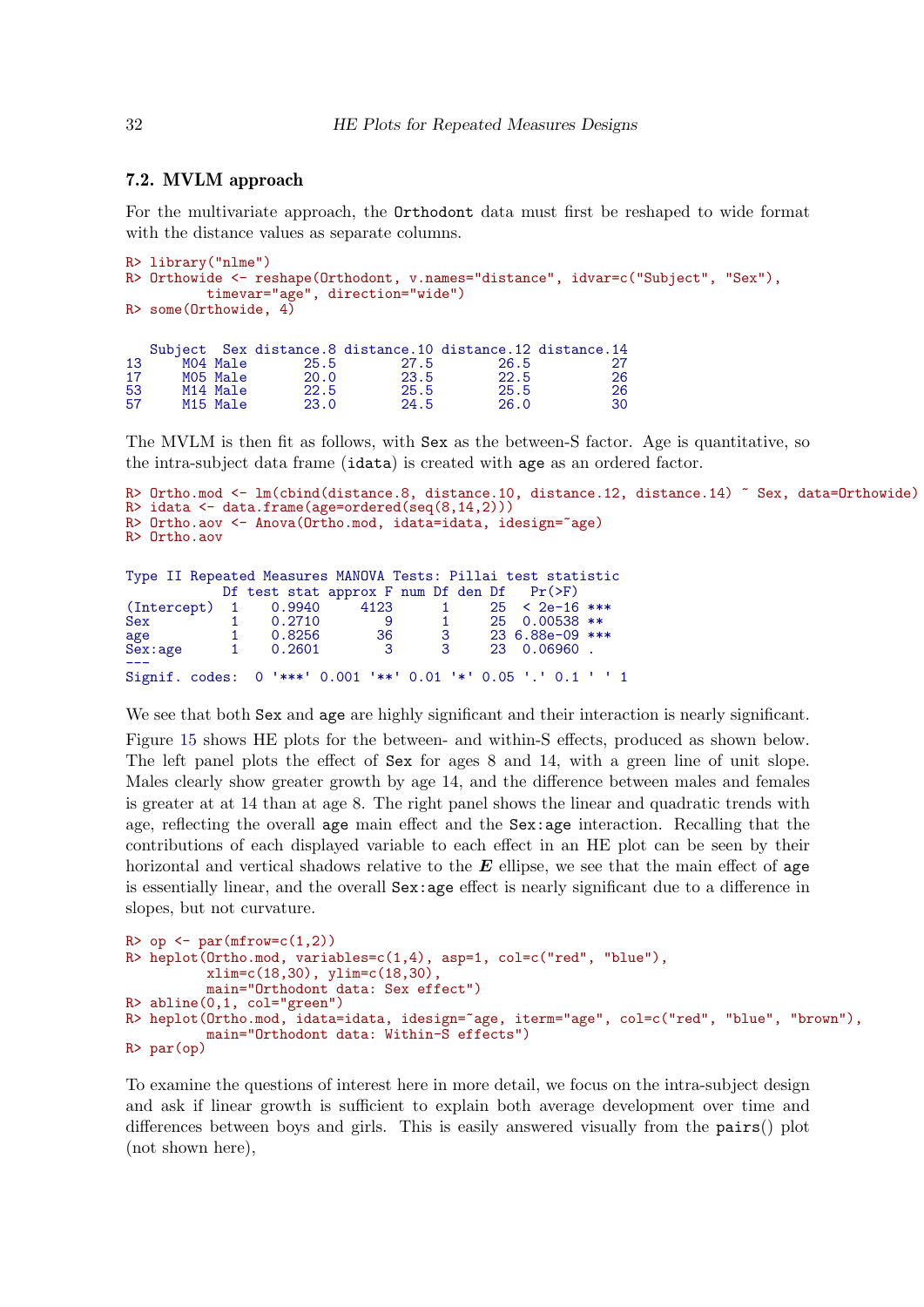

<span id="page-32-0"></span>Figure 15: HE plots for the Ortho.mod MANOVA model, showing between-S effects for distance at ages 8 and 14 (left) and the linear and quadratic within-S effects for age and Sex:age (right).

#### R> pairs(Ortho.mod, idata=idata, idesign="age, iterm="age", col=c("red", "blue", "brown"))

and, in particular, the panel corresponding to the nonlinear (quadratic and cubic) components of trend, shown in Figure [16.](#page-33-0)

#### R> heplot(Ortho.mod, idata=idata, idesign="age, iterm="age", col=c("red", "blue", "brown"), variables=c(2,3), main="Orthodont data: Nonlinear Within-S effects")

We can confirm the impression that no nonlinear effects are important by testing linear hypotheses. To explain this, we first show the details of the test of the overall Sex: age effect, as tested with linearHypothesis(). The "response transformation matrix" shown below is equivalent to  $M_{poly}$  described earlier (Section [3.1\)](#page-8-1) for a 4-level factor with linear, quadratic and cubic trend components. The univariate tests for individual contrasts in age are then based on the diagonal elements of the  $H$  and  $E$  matrices.

R> linearHypothesis(Ortho.mod, hypothesis="SexFemale", idata=idata, idesign=~age, iterms="age", tit

Response transformation matrix:<br>age.L age.Q age.C<br>listance.8 -0.670820 0.5 -0.223607 age.L age.Q age.C distance.8 -0.670820 0.5 -0.223607 distance.8 -0.670820 0.5 -0.223607<br>distance.10 -0.223607 -0.5 0.670820<br>distance.12 0.223607 -0.5 -0.670820 0.223607 -0.5 -0.670820<br>0.670820 0.5 0.223607  $distance.14$ Sum of squares and products for the hypothesis: age.L age.Q age.C 12.1 12.11415 3.81202 -2.86766<br>age.L 12.11415 3.81202 -2.86766<br>age.Q 3.81202 1.19955 -0.90238  $-0.90238$ <br> $0.67883$  $age.\dot{C} -2.86766 -0.90238$ Sum of squares and products for error: age.L age.Q age.C age.L 59.16733 -11.22417 4.52784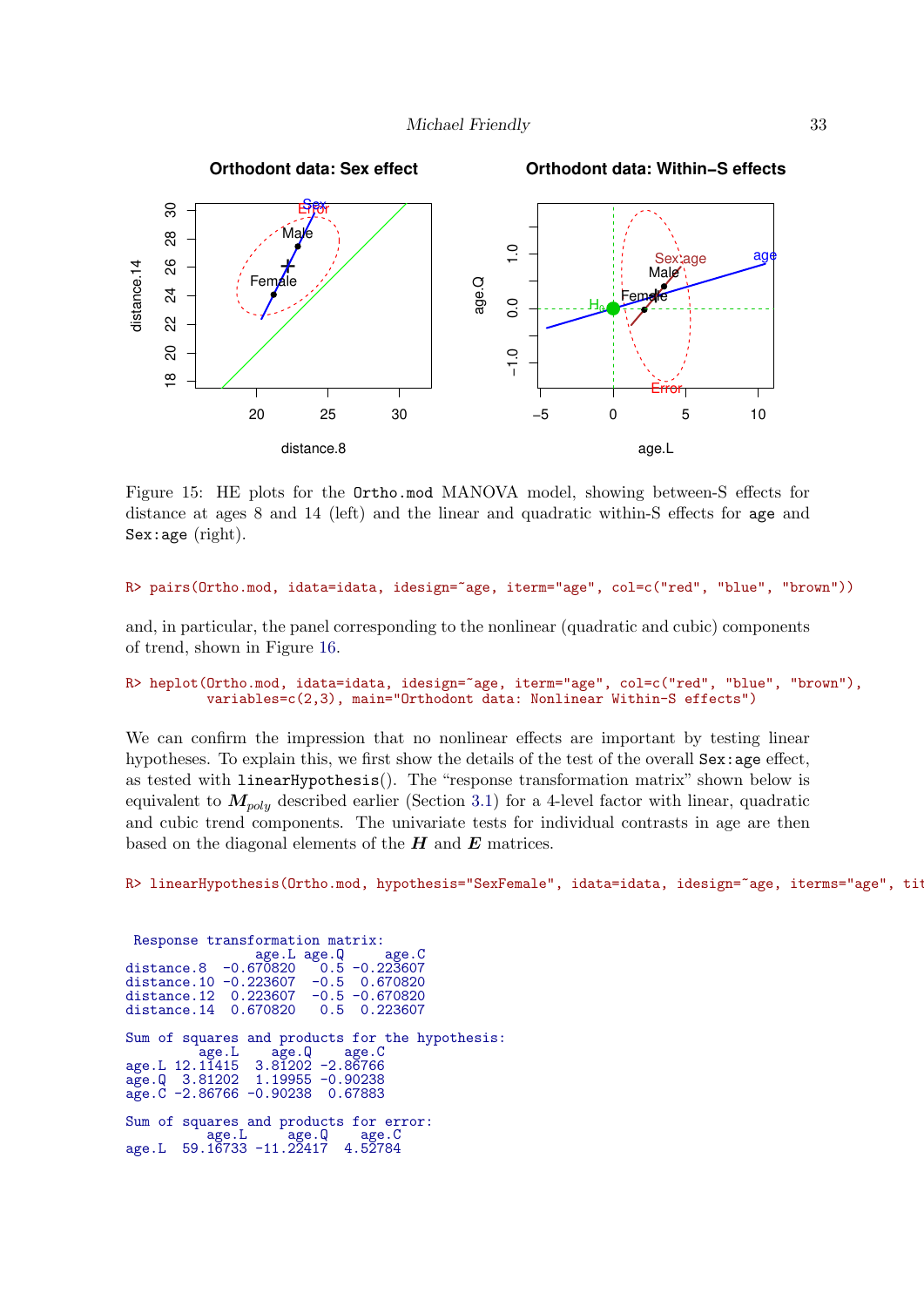<span id="page-33-0"></span>

Figure 16: Nonlinear components of the within-S effects of age and Sex:age, showing that they are quite small in relation to within-S error.

```
age.Q -11.22417 26.04119 -1.28193<br>age.C 4.52784 -1.28193 62.91932
age.C 4.52784 -1.28193 62.91932
Multivariate Tests: Sex:age effect
                      Df test stat approx F num Df den Df Pr(>F)<br>1 0.260113 2.69527 3 23 0.069604<br>1 0.739887 2.69527 3 23 0.069604
Pillai 1 0.260113 2.69527 3 23 0.069604 .
                       Wilks 1 0.739887 2.69527 3 23 0.069604 .
Hotelling-Lawley 1 0.351557 2.69527 .<br>Roy 1 0.351557 2.69527 .3
                                                                  23 0.069604
0.09 ---<br>---<br>Signif. codes: 0 º***' 0.001 º**' 0.01 º*' 0.05 '.' 0.1 ' ' 1
```
From this, the linear and nonlinear terms can be tested by selecting the appropriate columns of  $M_{noly}$  supplied as the contrasts associated with the age effect. For example, for tests of the linear effect of age and the Sex:age interaction (differences in slopes),

```
R> linear <- idata
R> contrasts(linear$age, 1) <- contrasts(linear$age)[,1]
R> print(linearHypothesis(Ortho.mod, hypothesis="(Intercept)",
          idata=linear, idesign=~age, iterms="age", title="Linear age"), SSP=FALSE)
Multivariate Tests: Linear age
```

| multivaliate lests. Linear age                                |                    |        |          |                                                 |
|---------------------------------------------------------------|--------------------|--------|----------|-------------------------------------------------|
|                                                               |                    |        |          | Df test stat approx F num Df den Df $Pr(\ge F)$ |
| Pillai                                                        | 1  0.76892  83.187 |        | $\sim$ 1 | 25 1.9862e-09 ***                               |
| Wilks                                                         | 0.23108 83.187     |        | $\sim$ 1 | 25 1.9862e-09 ***                               |
| Hotelling-Lawley 1 3.32748 83.187                             |                    |        | $\sim$ 1 | 25 1.9862e-09 ***                               |
| Roy                                                           | 1 3.32748          | 83.187 | $\sim$ 1 | 25 1.9862e-09 ***                               |
| Signif. codes: 0 '***' 0.001 '**' 0.01 '*' 0.05 '.' 0.1 ' ' 1 |                    |        |          |                                                 |

```
R> print(linearHypothesis(Ortho.mod, hypothesis="SexFemale",
          idata=linear, idesign=~age, iterms="age", title="Linear Sex:age"), SSP=FALSE)
```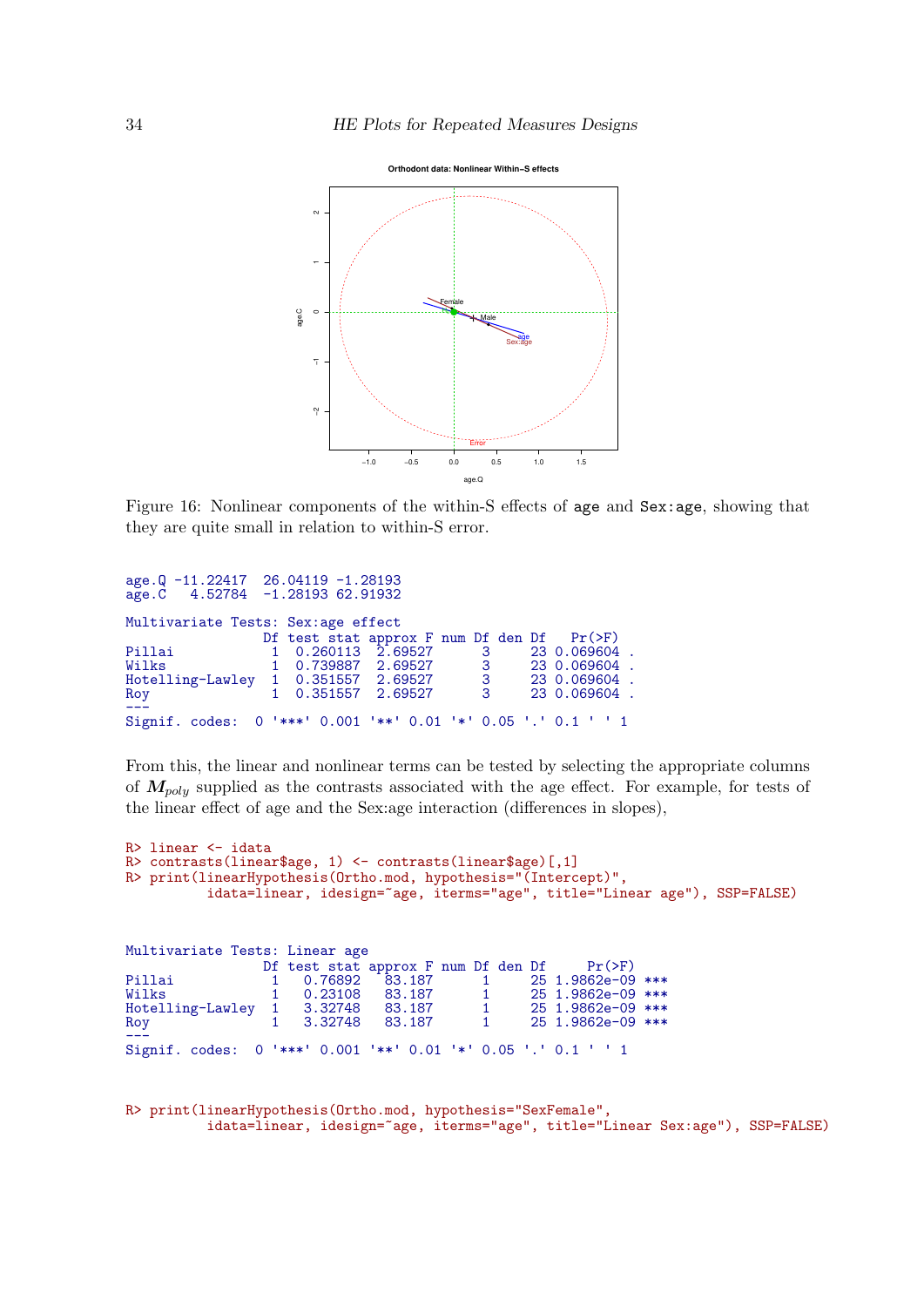#### Michael Friendly 35

| Multivariate Tests: Linear Sex:age |                                                               |                                 |
|------------------------------------|---------------------------------------------------------------|---------------------------------|
|                                    | Df test stat approx $F$ num Df den Df $Pr(\geq F)$            |                                 |
| Pillai                             | 1 0.169948 5.1186                                             | $250.032614$ *<br>$\sim$ 1      |
| Wilks                              | 1 0.830052 5.1186                                             | 25 0.032614 *<br>$\sim$ 1       |
|                                    | Hotelling-Lawley 1 0.204744 5.1186                            | $250.032614$ *<br>$\sim$ 1      |
| Roy                                | 1 0.204744 5.1186                                             | 25 0.032614 *<br>$\overline{1}$ |
|                                    | Signif. codes: 0 '***' 0.001 '**' 0.01 '*' 0.05 '.' 0.1 ' ' 1 |                                 |

Similarly, the nonlinear effects of age and the Sex: age interaction can be tested as follows, using the contrasts for quadratic and cubic trends in age.

```
R> nonlin <- idata
R> contrasts(nonlin$age, 2) <- contrasts(nonlin$age)[,2:3]
R> print(linearHypothesis(Ortho.mod, hypothesis="(Intercept)",
           idata=nonlin, idesign=~age, iterms="age", title="Nonlinear age"), SSP=FALSE)
Multivariate Tests: Nonlinear age
                  Df test stat approx F num Df den Df Pr(>F)<br>1 0.103180 1.38061 2 24 0.27069
Pillai 1 0.103180 1.38061 2 24 0.27069
                   Wilks 1 0.896820 1.38061 2 24 0.27069
Hotelling-Lawley 1 0.115051 1.38061 2<br>Roy 1 0.115051 1.38061 2
                                                      24 0.27069
R> print(linearHypothesis(Ortho.mod, hypothesis="SexFemale",
           idata=nonlin, idesign="age, iterms="age", title="Nonlinear Sex:age"), SSP=FALSE)
Multivariate Tests: Nonlinear Sex:age
                  Df test stat approx F num Df den Df Pr(>F)<br>1 0.052578 0.665952 2 24 0.52302
Pillai 1 0.052578 0.665952 2 24 0.52302
                   1 0.947422 0.665952 2 24 0.52302<br>1 0.055496 0.665952 2 24 0.52302
Hotelling-Lawley 1 0.055496 0.665952 2 24 0.52302
                      0.055496 0.665952
```
These examples show that, in simple cases, traditional plots of fitted values from mixed models (Figure [14\)](#page-30-0) have the advantage of simple visual interpretation in terms of slopes and intercepts, at least for linear models. But such profile plots are generic: comparable plots could equally well be drawn for the fitted values from the MVLM in this section. HE plots for repeated measure designs have the additional advantage of showing the *nature* of significance tests and linear hypotheses, though the structure of the MVLM requires separate plots of between-S and within-S effects. In more complex designs with multiple between-S and within-S effects, and designs with multivariate responses (where mixed models do not apply), HE plots gain greater advantage.

## 8. Discussion

Graphical methods for univariate response models are well-developed, but analogous methods for multivariate responses are still developing. Indeed, this is a fruitful area for new research [\(Friendly 2007\)](#page-35-0). HE plots provide one new direction, providing direct visualizations of effects in MVLMs, in the space of response variables (or in the the reduced-rank canonical space (candisc package) displaying maximal differences).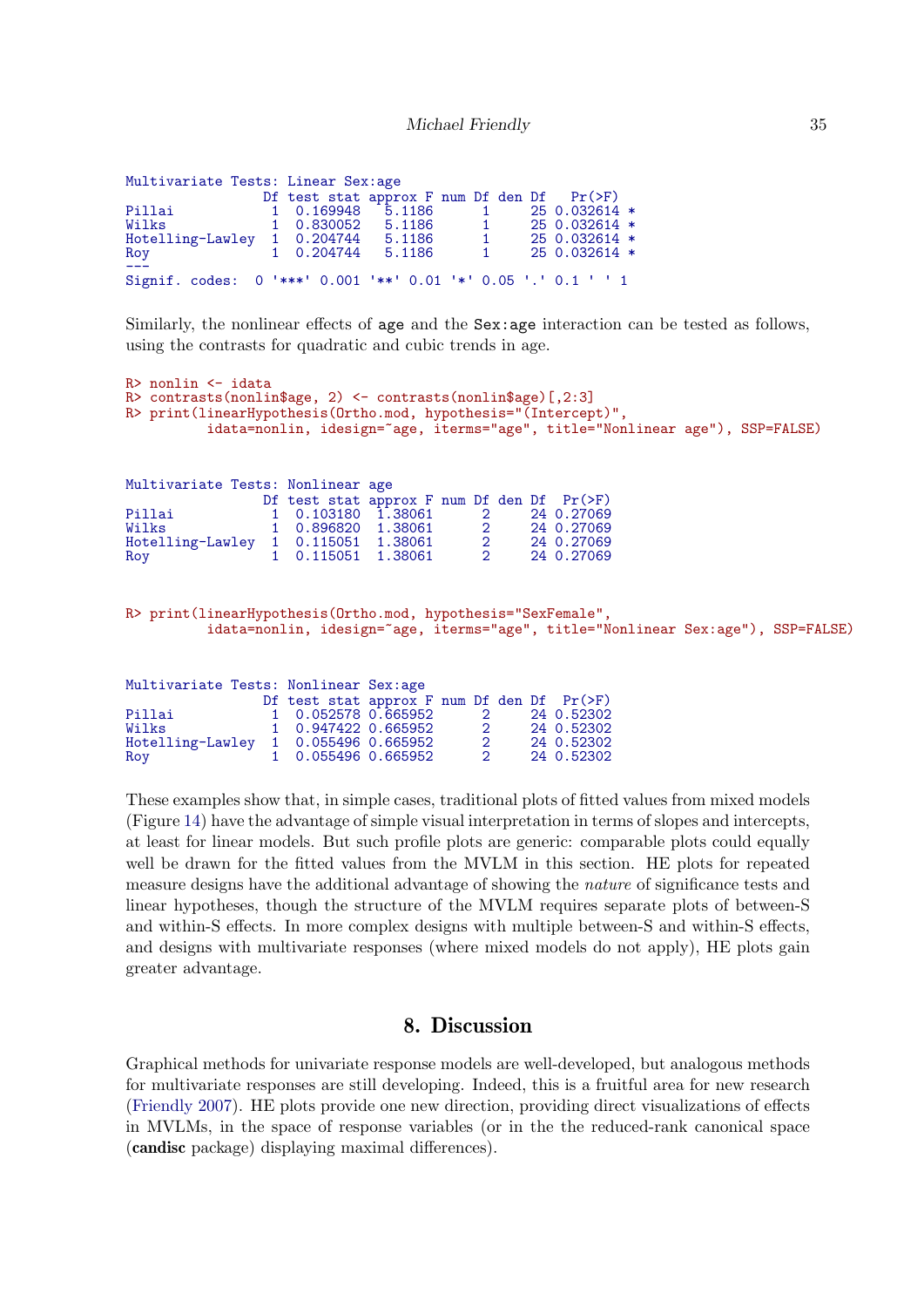This paper has shown how these methods can be extended to repeated measures designs, by displaying effects in the transformed space of contrasts or linear combinations for within-S effects. As we hope to have shown, these plots can provide insights into the relations among effects and interpretations of those that are significant (or not) which go beyond what is available in traditional, univariate displays.

## Acknowledgments

I am grateful to John Fox for collaboration, advice and continued development of the car package which provides the computational infrastructure for the heplots package. The Associate Editor and one reviewer helped considerably in clarifying the presentation of these methods.

## References

- <span id="page-35-4"></span>Dempster AP (1969). Elements of Continuous Multivariate Analysis. Addison-Wesley, Reading, MA.
- <span id="page-35-9"></span>Fox J (1987). "Effect Displays for Generalized Linear Models." In CC Clogg (ed.), Sociological Methodology, 1987, pp. 347–361. Jossey-Bass, San Francisco.
- <span id="page-35-5"></span>Fox J (2009). car: Companion to Applied Regression. R package version 1.2-16.
- <span id="page-35-1"></span>Fox J, Friendly M, Monette G (2007). heplots: Visualizing Tests in Multivariate Linear Models. R package version 0.7-5.
- <span id="page-35-7"></span>Fox J, Friendly M, Monette G (2009). "Visualizing hypothesis tests in multivariate linear models: The heplots package for R." Computational Statistics, 24(2), 233–246. (Published online: 15 May 2008).
- <span id="page-35-10"></span>Fox J, Hong J (2009). "Effect Displays in R for Multinomial and Proportional-Odds Logit Models: Extensions to the effects Package." Journal of Statistical Software, 32(1), 1–24.
- <span id="page-35-2"></span>Friendly M (2006). "Data Ellipses, HE Plots and Reduced-Rank Displays for Multivariate Linear Models: SAS Software and Examples." Journal of Statistical Software, 17(6), 1–42.
- <span id="page-35-0"></span>Friendly M (2007). "HE plots for Multivariate General Linear Models." Journal of Computational and Graphical Statistics,  $16(2)$ ,  $421-444$ .
- <span id="page-35-3"></span>Friendly M (2010). "HE Plots for Repeated Measures Designs." Journal of Statistical Software,  $37(4)$ , 1–37.
- <span id="page-35-6"></span>Friendly M, Fox J (2009). candisc: Generalized Canonical Discriminant Analysis. R package version 0.5-16.
- <span id="page-35-8"></span>Hsu PL (1938). "Notes on Hotelling's generalized T." The Annals of Mathematical Statistics, 9, 231–243.